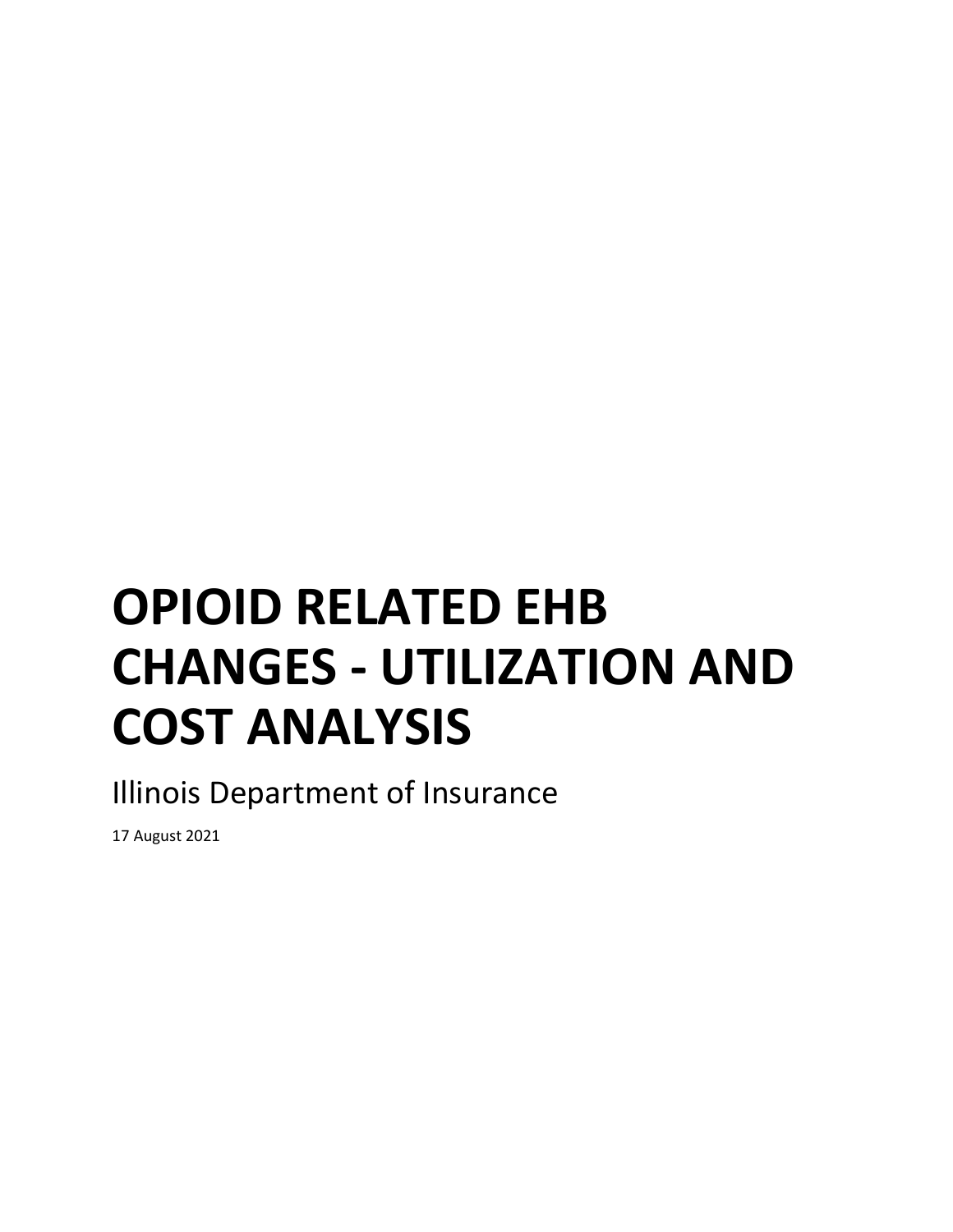#### **CONTENTS**

| 1.          |  |
|-------------|--|
|             |  |
|             |  |
| 2.          |  |
| 3.          |  |
| 4.          |  |
|             |  |
|             |  |
| 5.          |  |
|             |  |
|             |  |
|             |  |
|             |  |
|             |  |
|             |  |
| 6.          |  |
|             |  |
|             |  |
|             |  |
|             |  |
| 7.          |  |
| 8.          |  |
| Appendix A. |  |
| A.1.        |  |
| A.2.        |  |
| A.3.        |  |
| A.4.        |  |
| A.5.        |  |
| A.6.        |  |
| Appendix B. |  |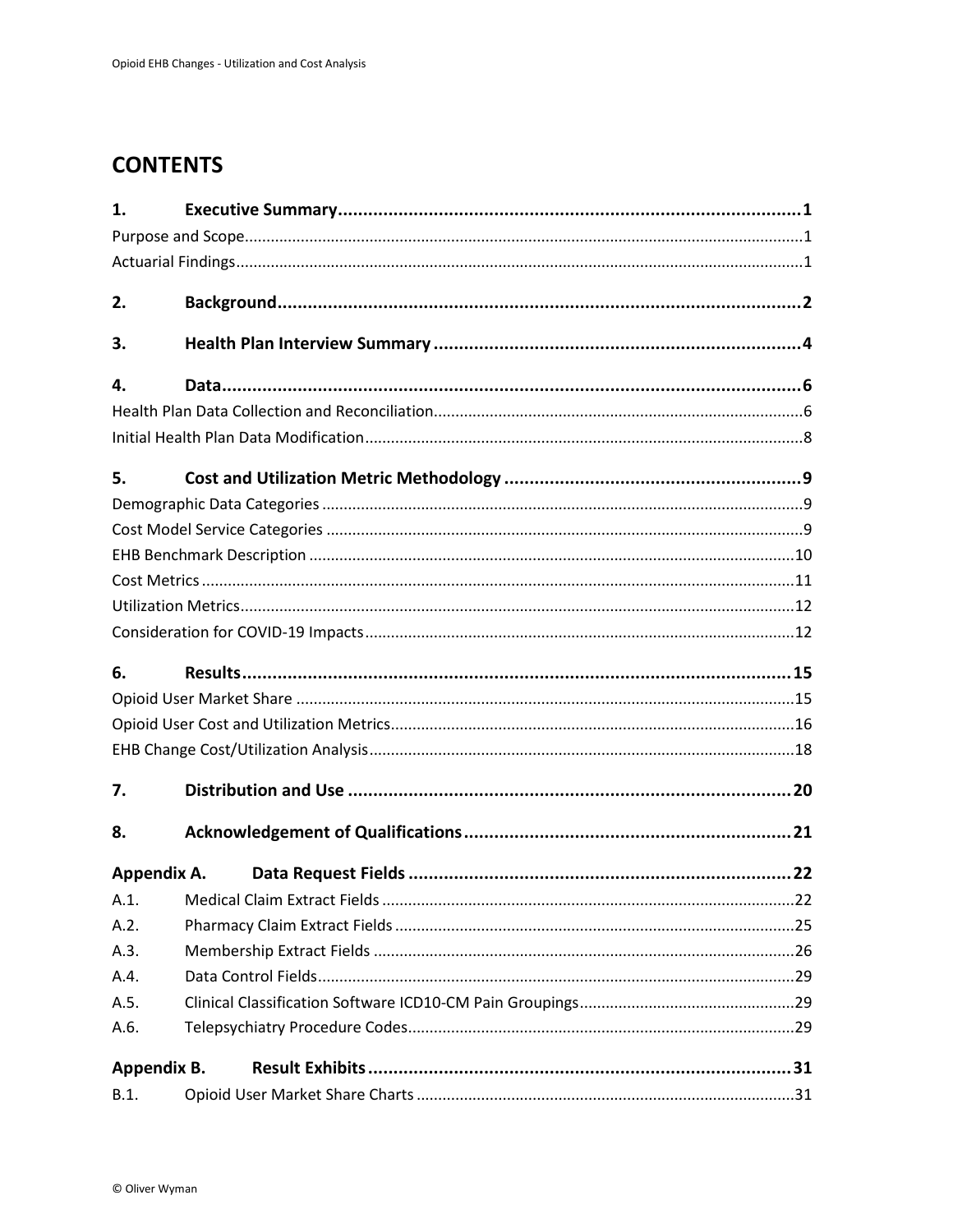| B.2. |  |
|------|--|
| B.3. |  |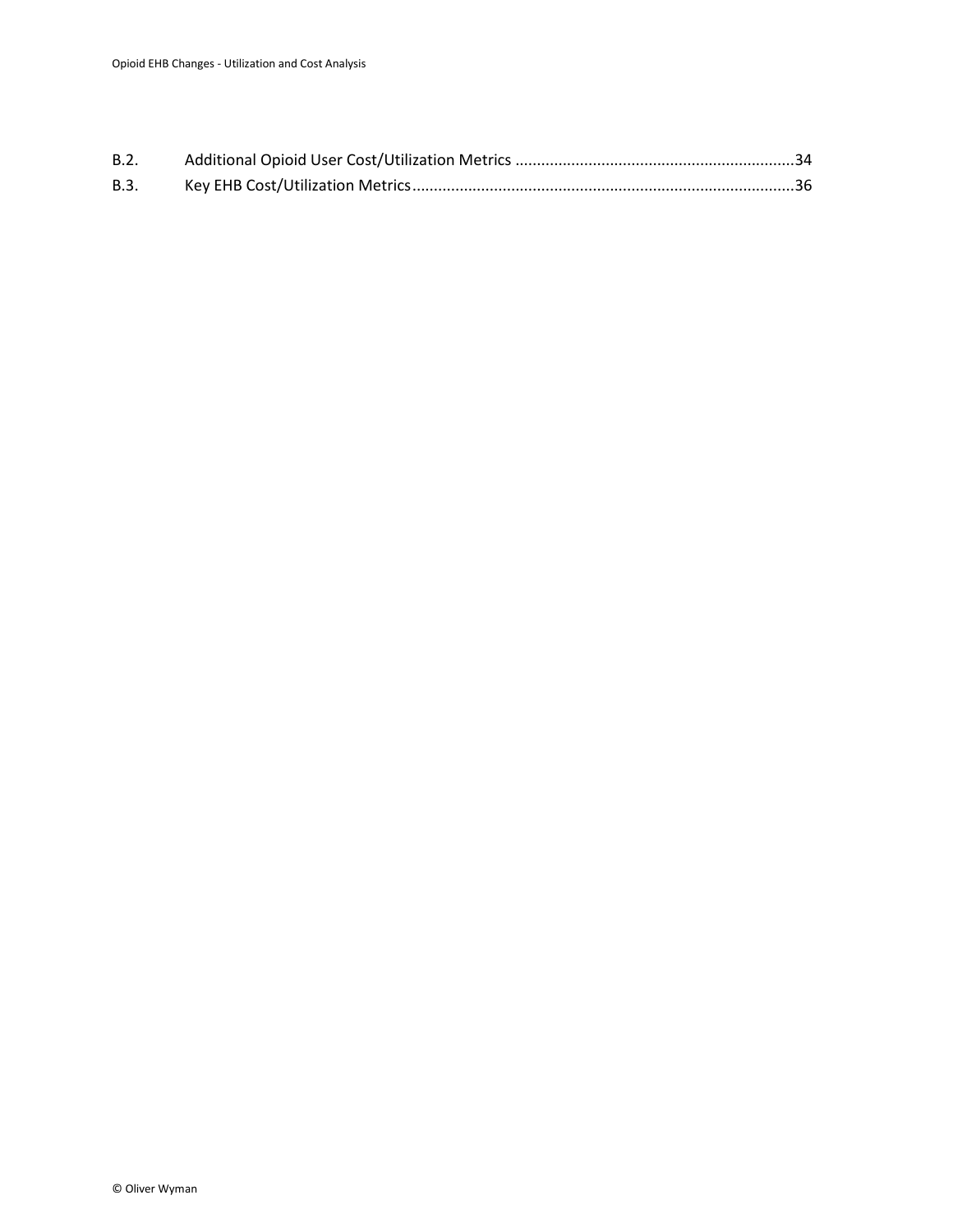#### <span id="page-3-0"></span>**1. EXECUTIVE SUMMARY**

#### <span id="page-3-1"></span>Purpose and Scope

This report provides findings from Oliver Wyman's analysis of health plan data related to cost and utilization trends of commonly prescribed opioids, alternative therapies and telepsychiatry care in the ACA individual and small group markets. It also summarizes interviews conducted with health plans about new opioid related benefits in the EHB benefit plan effective January 1st, 2020. Lastly, we provide information about distribution, demographics, cost and utilization of the opioid user compared to nonopioids users in the Illinois ACA markets.

#### <span id="page-3-2"></span>Actuarial Findings

- Most companies stated in interviews that they were already taking a proactive stance against the opioid epidemic, and thus, had already implemented many of the opioids related EHB benefits changes prior to 1/1/2020.
- Most companies offered a general, overall description of where they have seen the biggest impact of these EHB implementations from the interviews. The most common responses were the 7-day limit prescription of opioids and the increase in telehealth visits.
- The combined cost and utilization impact of the services related to the 2020 benefit changes is minimal across ACA enrollees in Illinois except for telepsychiatric care.
- Telepsychiatric care visits utilization increased significantly starting in March of 2020 as did all telehealth services due to the COVID-19 pandemic. Although there has been a drastic increase in the total allowable cost for these services, the overall out of pocket increase on enrollees is minimal due to the issuance of Executive Order 2020-09 and the prohibition on imposing costsharing for in-network telehealth services.
- The number of enrollees utilizing prescription opioids has been declining by about 0.5% per year since 2018 in both the individual and small group markets.
- The prevalence of opioids users is highest in the regions outside of the Chicagoland area.
- The rate of prescription opioid utilizing enrollees is significantly higher among higher risk individuals indicating a strong correlation between opioids users and high cost claimants.
- Opioid users are responsible for three to four times more inpatient admissions, outpatient surgeries and emergency room encounters and costs compared to non-opioid ACA enrolees.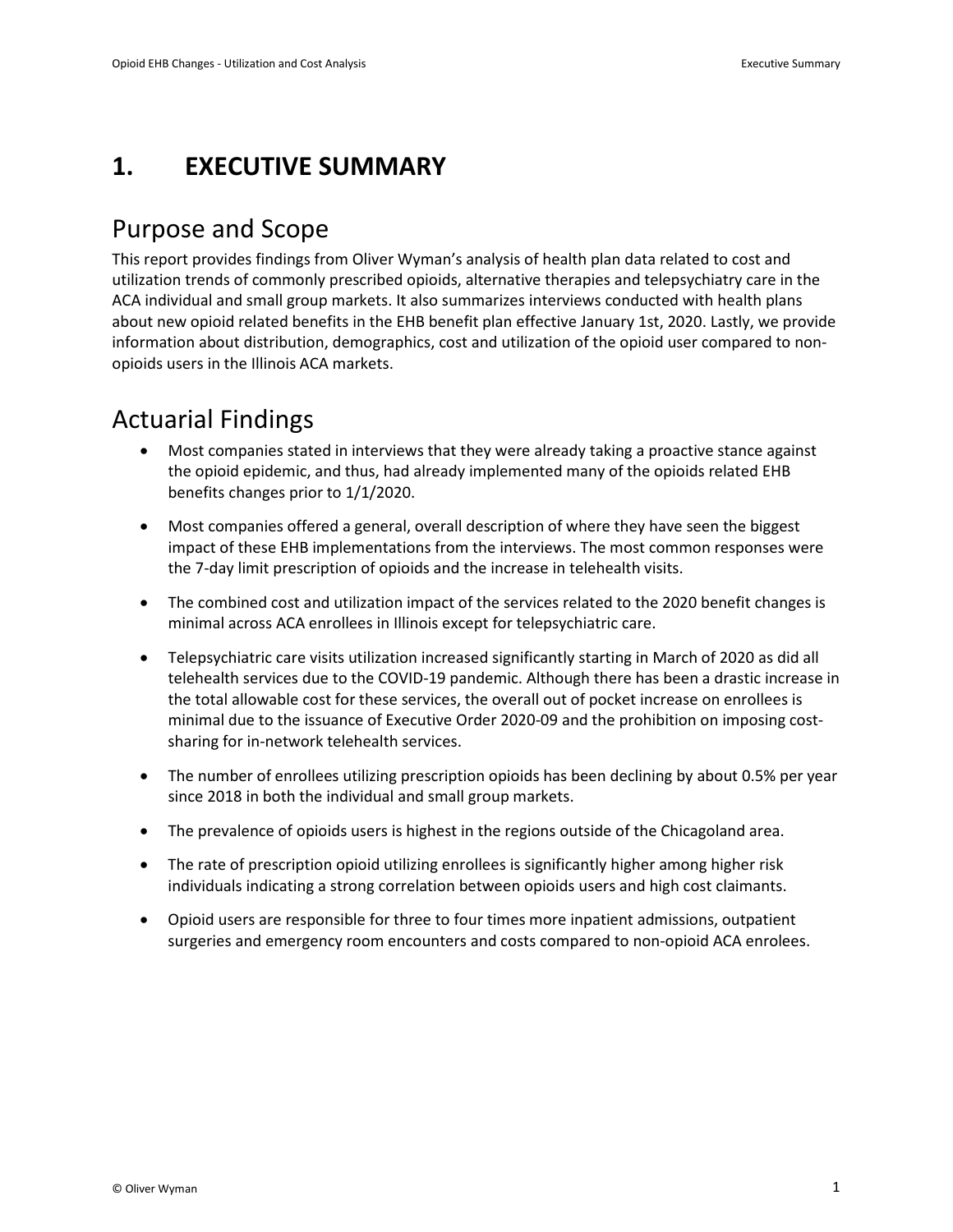#### <span id="page-4-0"></span>**2. BACKGROUND**

Addressing the opioid crisis has been the focus for national and state level policy and health care stakeholders. Illinois is only one of four states with laws that limit prior authorization for substance use disorder (SUD) services and medications in both Medicaid and commercial plans.<sup>[1](#page-4-1)</sup> However, drug and opioid overdose deaths continue to increase<sup>[2](#page-4-2)</sup> and efforts to end the nation's drug pandemic needs to be monitored and evaluated on regular basis.<sup>[3](#page-4-3)</sup> As part of the CMS "The State Flexibility to Stabilize the Market Grant Program", the Illinois Department of Insurance (DOI) requested from Oliver Wyman Actuarial Consulting (OW) to assess and evaluate recent benefit changes to the Illinois Essential Health Benefit (EHB) Benchmark health insurance plan. The new benefit changes include:

- Coverage of alternative therapies for pain;
- Limit of opioid prescriptions for acute pain;
- Remove barriers to obtaining Buprenorphine products for medically assisted treatment (MAT) of opioid use disorder;
- Coverage of prescriptions for at least one intranasal spray opioid reversal agent when initial prescriptions of opioids are dosages of 50 Morphine Milligram Equivalents (MME) or higher; and,
- Coverage of telepsychiatry care by both a prescriber and a licensed therapist.

These EHB benchmark changes went into effect on 01/01/2020 for fully insured individual and small group health insurance plans in Illinois subject to EHB benchmark requirements under the Affordable Care Act (ACA).

Specifically, the DOI requested the following information:

- Documentation how private insurance companies offering plans on the individual and small group markets implemented the changes required and describe any variation by geographical area.
- Develop metrics to measure the costs for opioids and alternative therapies to pain before and after the EHB Benchmark changes went into effect. The metrics will vary by the various geographies within the state and will be provided separately for consumers and for the insurance plan.
- Develop metrics to compare the utilization of opioids and alternative therapies to pain before and after the EHB Benchmark changes went into effect. The metrics will vary by the various geographies within the state.
- Creating data request(s), reviewing documents and conducting interviews for the plans subject to the Benchmark EHB changes in order to independently derive the cost and utilization metrics as well as the documentation of how those changes were implemented.

<span id="page-4-1"></span><sup>1</sup> [https://www.lac.org/resource/spotlight-on-legislation-limiting-the-use-of-prior-authorization-for-substance-use-disorder](https://www.lac.org/resource/spotlight-on-legislation-limiting-the-use-of-prior-authorization-for-substance-use-disorder-services-and-medications)[services-and-medications](https://www.lac.org/resource/spotlight-on-legislation-limiting-the-use-of-prior-authorization-for-substance-use-disorder-services-and-medications)

<span id="page-4-2"></span><sup>2</sup> <https://www.cdc.gov/nchs/nvss/vsrr/drug-overdose-data.htm>

<span id="page-4-3"></span><sup>3</sup> [https://end-overdose-epidemic.org/wp-content/uploads/2020/12/AMA-Manatt-Health-National-Roadmap-December-2020-](https://end-overdose-epidemic.org/wp-content/uploads/2020/12/AMA-Manatt-Health-National-Roadmap-December-2020-FINAL.pdf) [FINAL.pdf.](https://end-overdose-epidemic.org/wp-content/uploads/2020/12/AMA-Manatt-Health-National-Roadmap-December-2020-FINAL.pdf)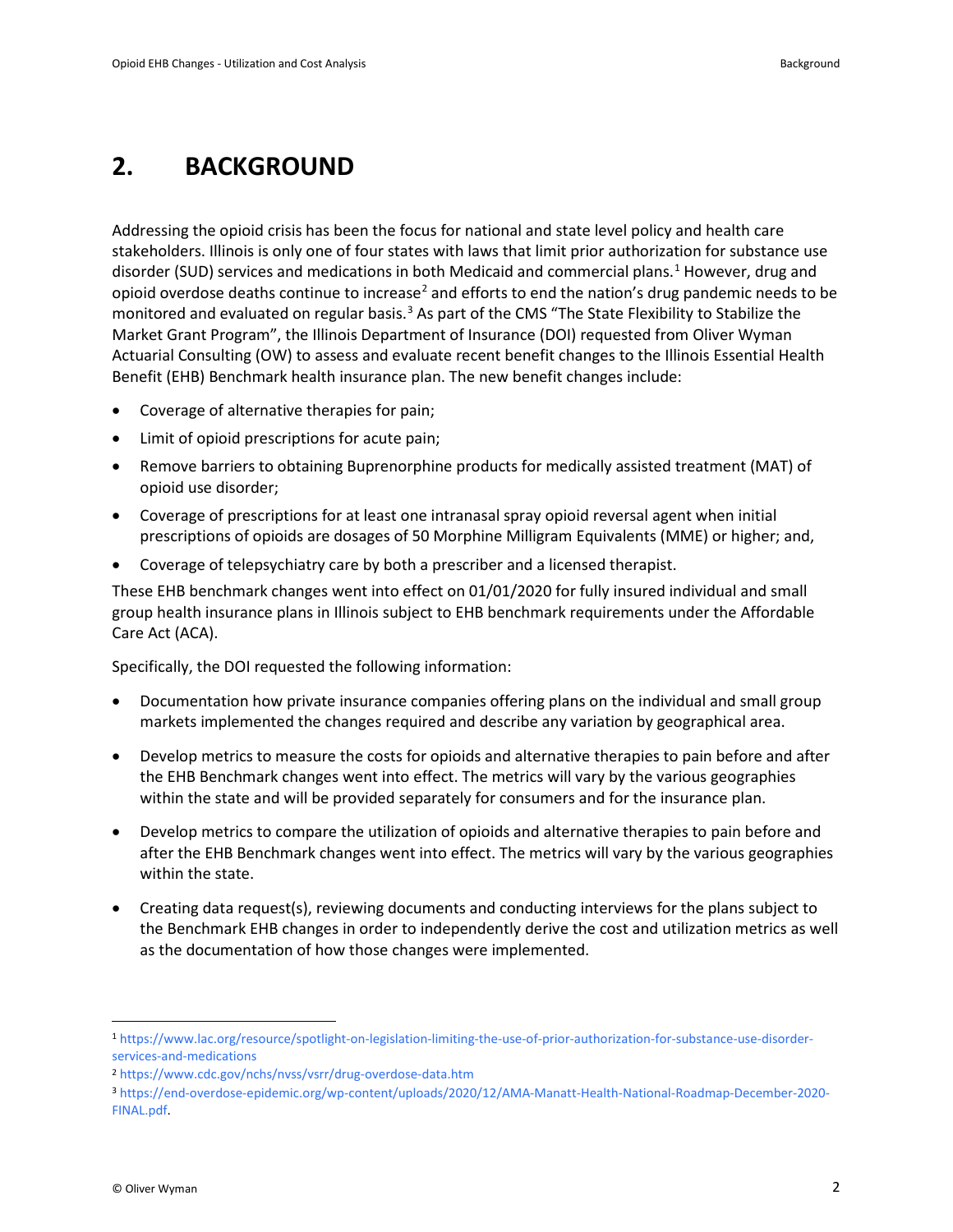OW has contracted with NovaRest Consulting as a sub-contractor to facilitate the interviews with private health plans related to the implementation of the EHB changes. This report includes a summary of the findings as prepared by NovaRest and reviewed by OW in Section 3.

In addition, this report documents the data sources (Section 4), methodology and description of the cost and utilization metrics (Section 5), and results and findings from the data analysis (Section 6).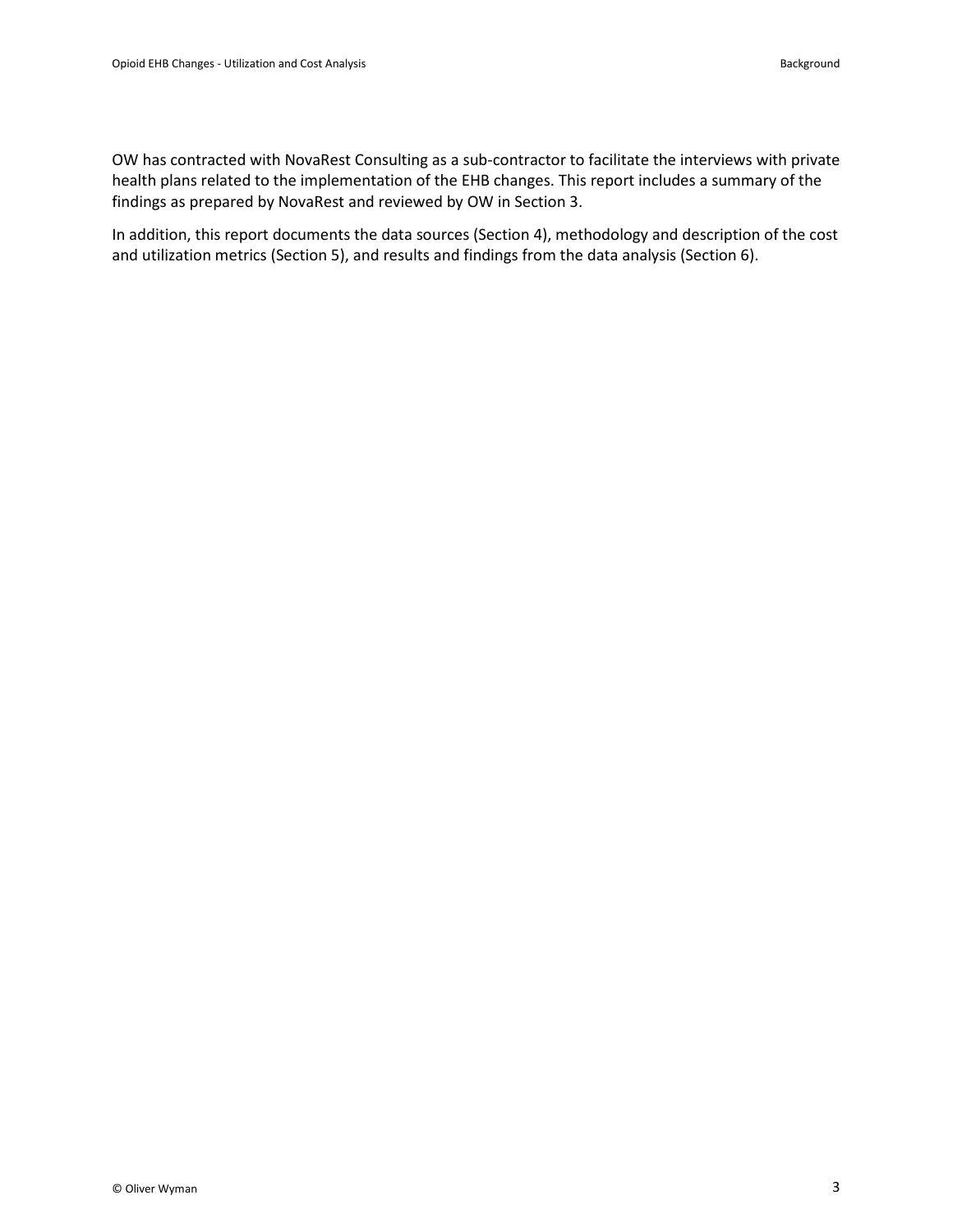#### <span id="page-6-0"></span>**3. HEALTH PLAN INTERVIEW SUMMARY**

The Illinois Department of Insurance hired Oliver Wyman and NovaRest as a subcontractor to research the impact of the new benefits in the EHB benefit plan in 2020. Oliver Wyman gathered data from carriers to perform a quantitative analysis of claims. NovaRest interviewed carriers to do a more qualitative analysis of the impact of the new benefits.

As part of its interview efforts NovaRest:

- 1. Developed an interview guide,
- 2. Contacted Illinois ACA individual and small group market issuers to arrange interview times; and
- 3. Conducted interviews.

NovaRest interviewed: Humana, Health Alliance Plan, UHC, Medical Associates, Mercy Health, Quartz, Centene, and Aetna. NovaRest received a written response from CIGNA and from HCSC.

None of the companies performed an official analysis on the impact of EHB changes. Reasons for this include non-credible Illinois ACA business and the coverage of all or many of these EHBs before the law went into effect. One company did no cost analysis, but estimated premium impact based on the Oliver Wyman study conducted as part of the Illinois application to CMS for the EHB benchmark plan changes.

Most companies stated they were already taking a proactive stance against the opioid epidemic, and thus, had already implemented these benefits. Most mentioned prior changes in accordance with CDC recommendations.

Most companies offered a general, overall description of where they have seen the biggest impact of these EHB implementations. The most common was in the 7-day limit prescription of opioids. The results are as follows:

- Two companies noticed a decrease in utilization of opioids from a combination of factors such as providers being more conscious about the 7-day limit and overall awareness.
- One company said the change with the biggest impact was the 7-day limit due to difficulty changing prescribing habits prior to the addition of this EHB benefit requirement.
- One company noticed more provider willingness to engage with health plans and more documentation on provider strategy to bring patients down from dangerous levels of opioids. Pharmacies also created best practices by requiring diagnosis codes.
- One company has been monitoring numbers of prescription pills, therapy, etc. and has noticed that distribution has dramatically decreased.
- One company stated that changes were not that impactful. However, they do look at opioid possession by strength, number of pharmacies patients go to, and how many pharmacy scripts per members. They send follow up letters if they notice anything out of the ordinary.

Since most of these new EHB additions were in effect already, some companies had to make just a few minor coding and/or administrative changes to make sure benchmarks were met.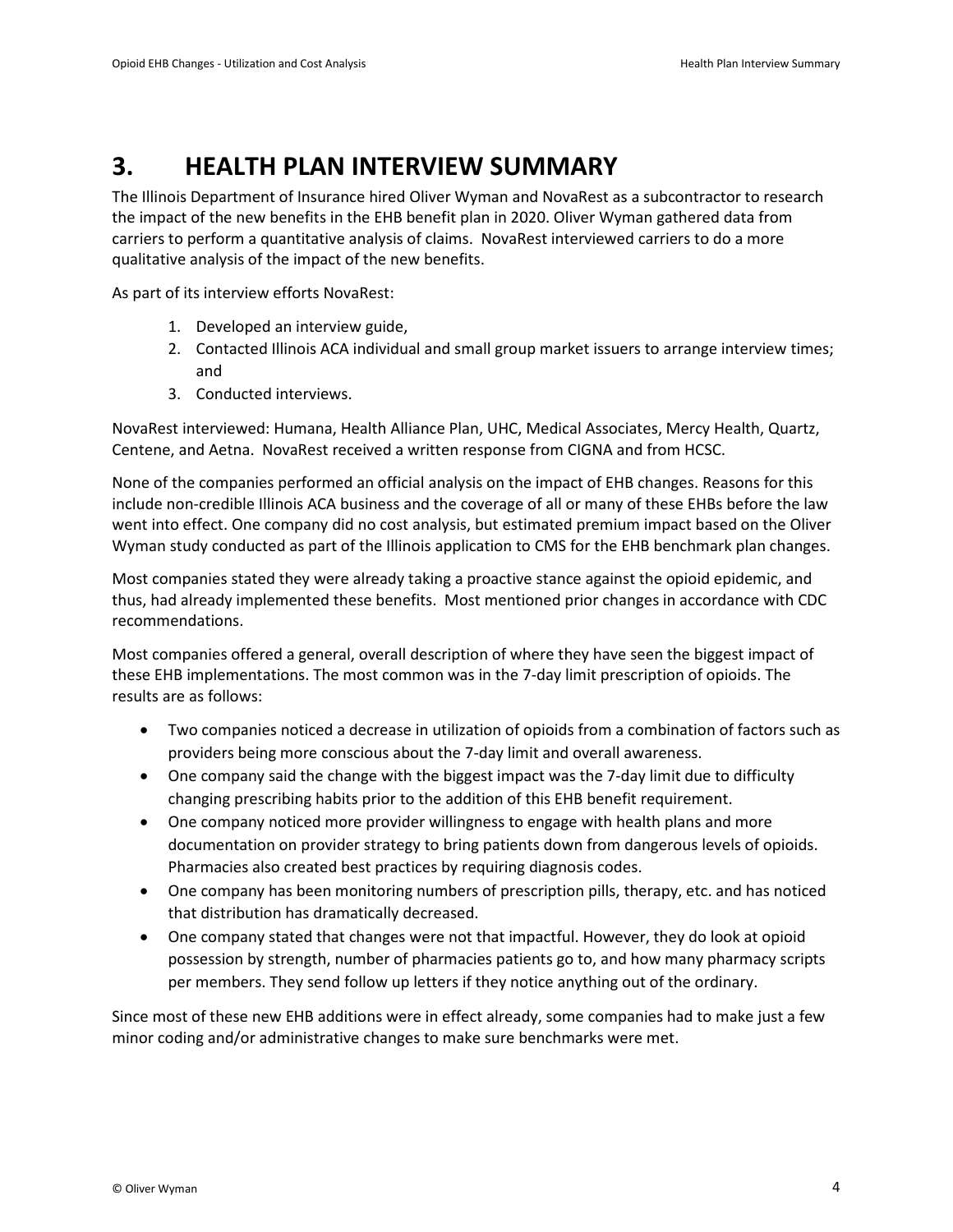Telepsychiatry was another area where there were some significant differences for some carriers after the new benefits were required. Many did notice an increase in utilization but credit this due to COVID-19 rather than the implementation of new EHBs. The following are some responses from carriers:

- Two companies already covered telepsychiatry and saw no change.
- One company assumed the impact of telepsychiatry was so small when using 2018 experience for 2020 rates that it was not considered. Going forward they believe it will be more utilized largely due to practices during COVID-19.
- One carrier implemented telemedicine in 1/1/2020 but had decided to do this before the EHB changes were in place.
- Three carriers already covered telemedicine/telepsychiatry and saw a tremendous uptake. They expect it to continue to be greatly utilized. However, they credit this uptake to COVID-19.
- One company noted that it had a positive impact on membership.
- One company did not anticipate any cost change since it is compensated at the same rate as in person services. Due to the pandemic, they did also see a huge increase in services (from virtually nothing to 80-90% of services).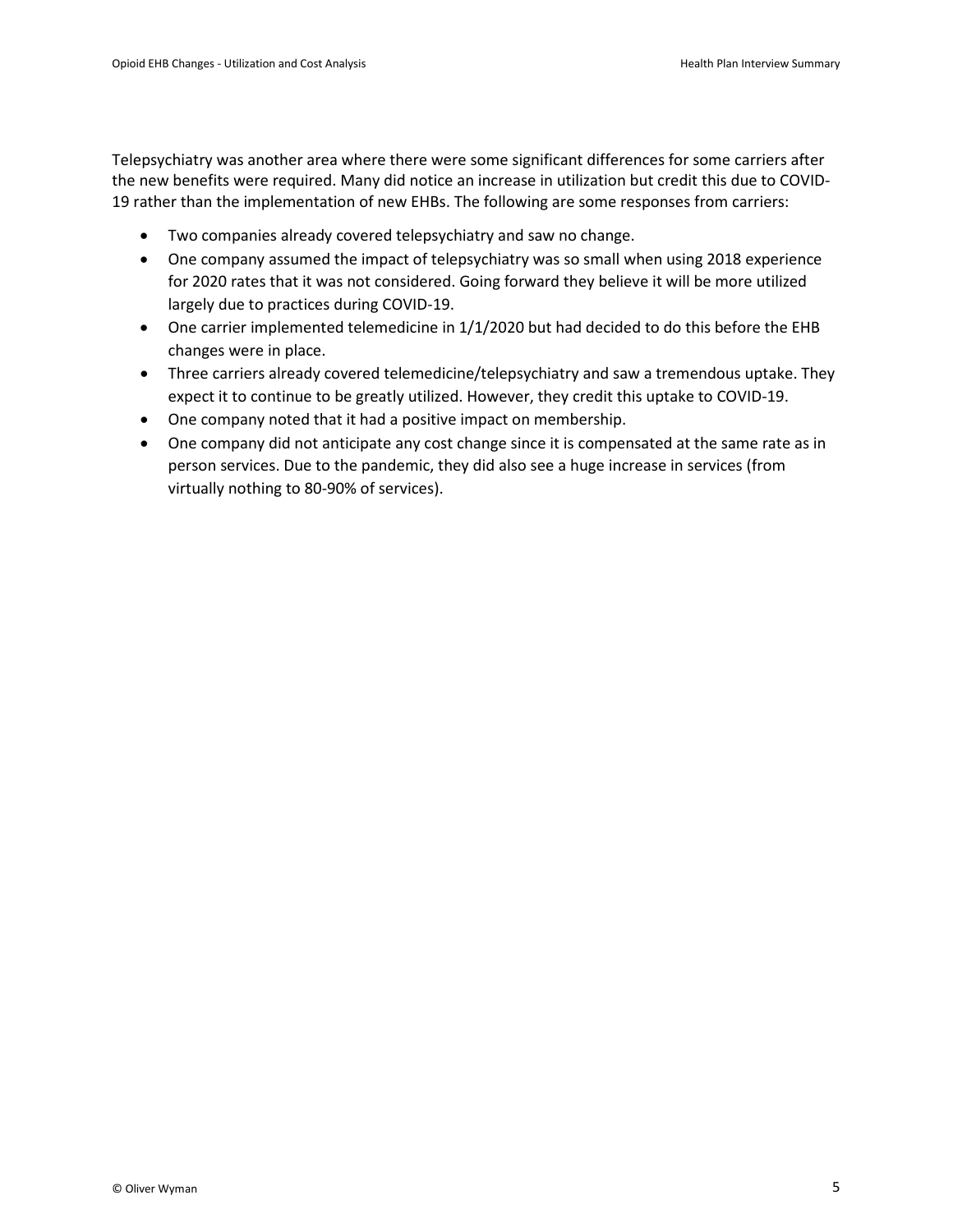#### <span id="page-8-1"></span><span id="page-8-0"></span>Health Plan Data Collection and Reconciliation

We identified 15 health insurance plans with credible individual and small group ACA in force premiums in the state of Illinois from 2018 to 2020 as shown in table 1 below.

#### **Table 4.1: Reported Earned Premium in the Individual and Small Group Market in Millions 2018 to 2020**

|                                                            |                  |            | 2018               |                   | 2019               | 2020       |                    |
|------------------------------------------------------------|------------------|------------|--------------------|-------------------|--------------------|------------|--------------------|
| Plan Name                                                  | <b>NAIC code</b> | Individual | <b>Small Group</b> | <b>Individual</b> | <b>Small Group</b> | Individual | <b>Small Group</b> |
| <b>Aetna Life</b><br>Insurance<br>Company                  | 60054            | \$0.7      | \$43.4             | \$0.0             | \$3.7              | \$0.0      | \$0.0\$            |
| <b>Celtic</b><br>Insurance<br>Company                      | 80799            | \$174.2    | \$0.0\$            | \$166.1           | \$0.0\$            | \$129.0    | \$0.0\$            |
| Cigna<br><b>HealthCare</b><br>of Illinois,<br>Inc.         | 95602            | \$136.6    | \$0.0\$            | \$98.5            | \$0.0\$            | \$49.6     | \$0.0\$            |
| Health<br><b>Alliance</b><br><b>Medical</b><br>Plans, Inc. | 77950            | \$300.2    | \$74.8             | \$230.3           | \$70.2             | \$217.4    | \$65.9             |
| <b>Health Care</b><br><b>Service</b><br>Corporation        | 70670            | \$2,438.0  | \$2,494.4          | \$2,310.3         | \$2,591.0          | \$2,250.3  | \$2,612.9          |
| <b>Humana</b><br>Health Plan,<br>Inc.                      | 95885            | \$0.0      | \$14.2             | \$0.0\$           | \$12.7             | \$0.2\$    | \$14.8             |
| Humana<br>Insurance<br>Company                             | 73288            | \$0.0\$    | \$105.4            | \$0.0\$           | \$83.1             | \$0.3\$    | \$58.3             |
| <b>Medical</b><br><b>Associates</b><br>Health Plan,<br>Inc | 52559            | \$0.0\$    | \$2.0              | \$0.0\$           | \$1.0              | \$0.0\$    | \$1.2\$            |
| <b>MercyCare</b><br>HMO                                    | 12195            | \$0.0\$    | \$1.7              | \$0.0\$           | \$1.8              | \$0.0\$    | \$1.5              |
| Quartz<br><b>Health Plan</b><br>Corporation                | 95101            | \$0.0      | \$0.0\$            | \$5.7             | \$0.3\$            | $-50.8$    | \$0.3\$            |
| Quartz<br>Health<br><b>Benefit Plans</b><br>Corp           | 95796            | \$0.0      | \$0.0\$            | \$0.0\$           | \$0.0\$            | \$11.8     | \$1.2              |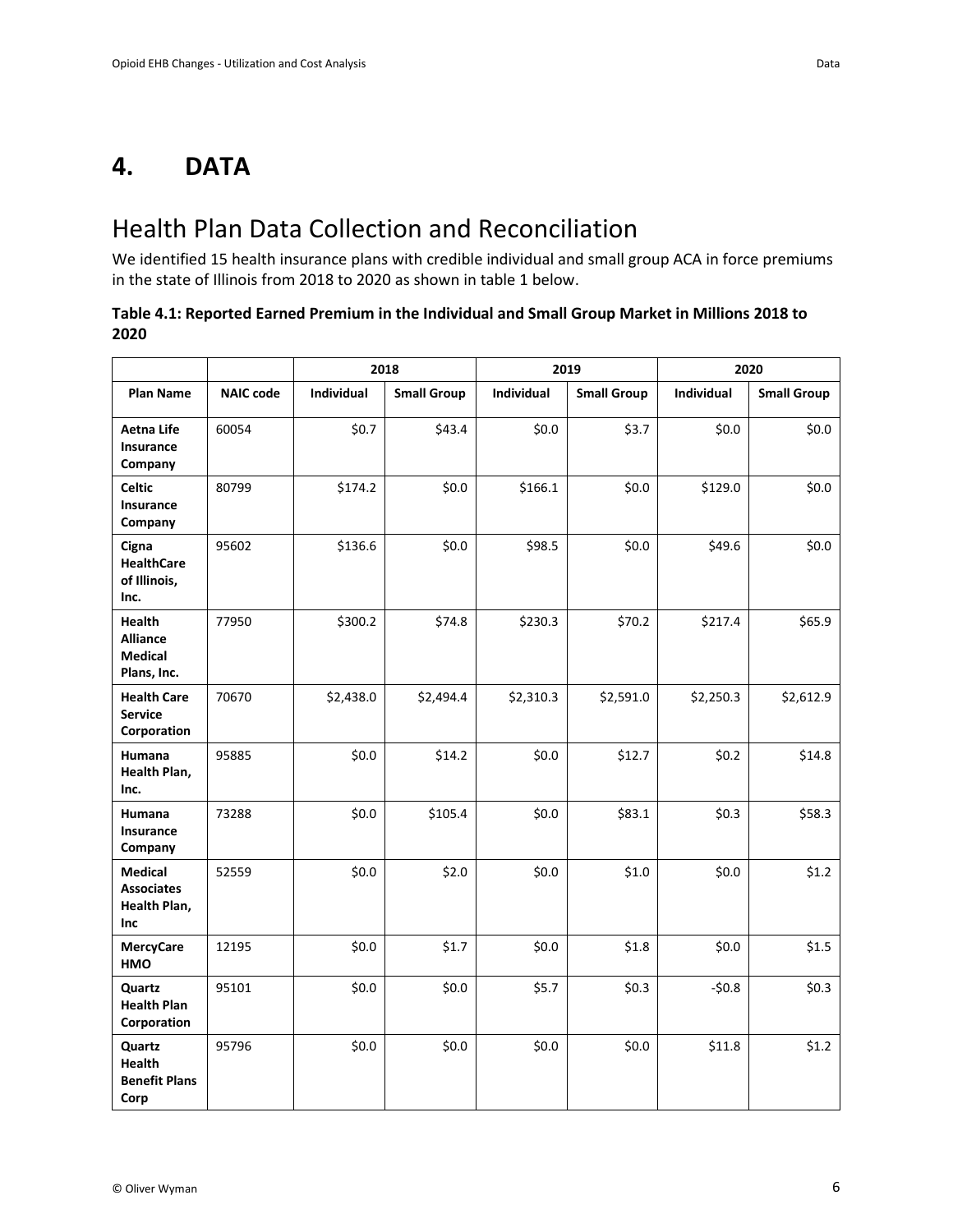| <b>UnitedHealth</b><br>care<br>Insurance<br>Company of<br><b>Illinois</b>            | 60318 | \$4.5     | \$435.7   | \$0.0\$   | \$413.3   | \$0.0\$   | \$345.0   |
|--------------------------------------------------------------------------------------|-------|-----------|-----------|-----------|-----------|-----------|-----------|
| <b>UnitedHealth</b><br>care<br>Insurance<br>Company of<br>the River<br><b>Valley</b> | 12231 | \$0.9     | \$99.0    | \$0.0\$   | \$88.3    | \$0.0\$   | \$50.5    |
| <b>UnitedHealth</b><br>care of<br><b>Illinois Inc</b>                                | 95776 | \$0.2\$   | \$25.3    | \$0.0\$   | \$22.8    | \$0.0\$   | \$15.0    |
| <b>UnitedHealth</b><br>care Plan of<br>the River<br>Valley, Inc.                     | 95378 | \$0.0\$   | \$15.2    | \$0.0\$   | \$12.7    | \$0.0\$   | \$5.1     |
| Other<br><b>Entities</b>                                                             |       | \$42.9    | \$23.5    | \$39.0    | \$0.2\$   | \$19.7    | \$0.7     |
| <b>Total</b>                                                                         |       | \$3,098.4 | \$3,334.6 | \$2,850.0 | \$3,301.2 | \$2,677.4 | \$3,172.4 |
| <b>Market</b><br>Share of 15<br>Plans                                                |       | 98.6%     | 99.3%     | 98.6%     | 100.0%    | 99.3%     | 100.0%    |

The credible threshold was determined at \$1 million in annual earned premium in either the individual or small group market as reported in the CMS MLR Rebate Reports<sup>[4](#page-9-0)</sup> for the state of Illinois in 2018 or 2019 or in the statutory annual statement Supplemental Health Care Exhibit<sup>[5](#page-9-1)</sup> (SHCE) in 2020. We have cross checked the health plan listing against the other public reports such as the CMS Summary Report on Permanent Risk Adjustment Transfers for the 2018 and 2019[6](#page-9-2) Benefit Years as well as CMS Rate Review data.<sup>[7](#page-9-3)</sup> Health plans with less than \$1 million in annual earned premium, no premium reported in 2018 and 2019, or with all of them in force in the grandfathered or transitional major medical health plans have been excluded from the analysis. The only exception was Quartz Health Benefit Plans Corp, NAIC code 95796, which switched all their business in 2020 from another reporting plan, Quartz Health Plan Corporation, NAIC code 95101. The 15 health plans represent no less than 98.6% of the earned premiums reported in the individual and small group markets for period from 2018 to 2020. We have confirmed the entity listing with the DOI.

We initiated a data call request with the 15 plans to provide data extracts for medical, prescription drugs and membership information. The requested service dates for medical and prescription drug claims was specified between 1/1/2018 and 3/31/2021, paid through 3/31/2021, for ACA lines of business (i.e., individual and small group excluding ACA transitional plans). This ensured that we could analyze the cost and utilization impacts prior to and after the implementation of the EHB change date of 1/1/2020. The

<span id="page-9-0"></span><sup>4</sup> <https://www.cms.gov/CCIIO/Resources/Data-Resources/mlr>

<span id="page-9-1"></span><sup>5</sup> We utilized S&P Global Market Intelligence Service for 2020 SHCE data:<https://platform.marketintelligence.spglobal.com/>

<span id="page-9-2"></span><sup>6</sup> <https://www.cms.gov/CCIIO/Programs-and-Initiatives/Premium-Stabilization-Programs/Downloads/RA-Report-BY2019.pdf>

<span id="page-9-3"></span><sup>7</sup> <https://www.cms.gov/CCIIO/Resources/Data-Resources/ratereview>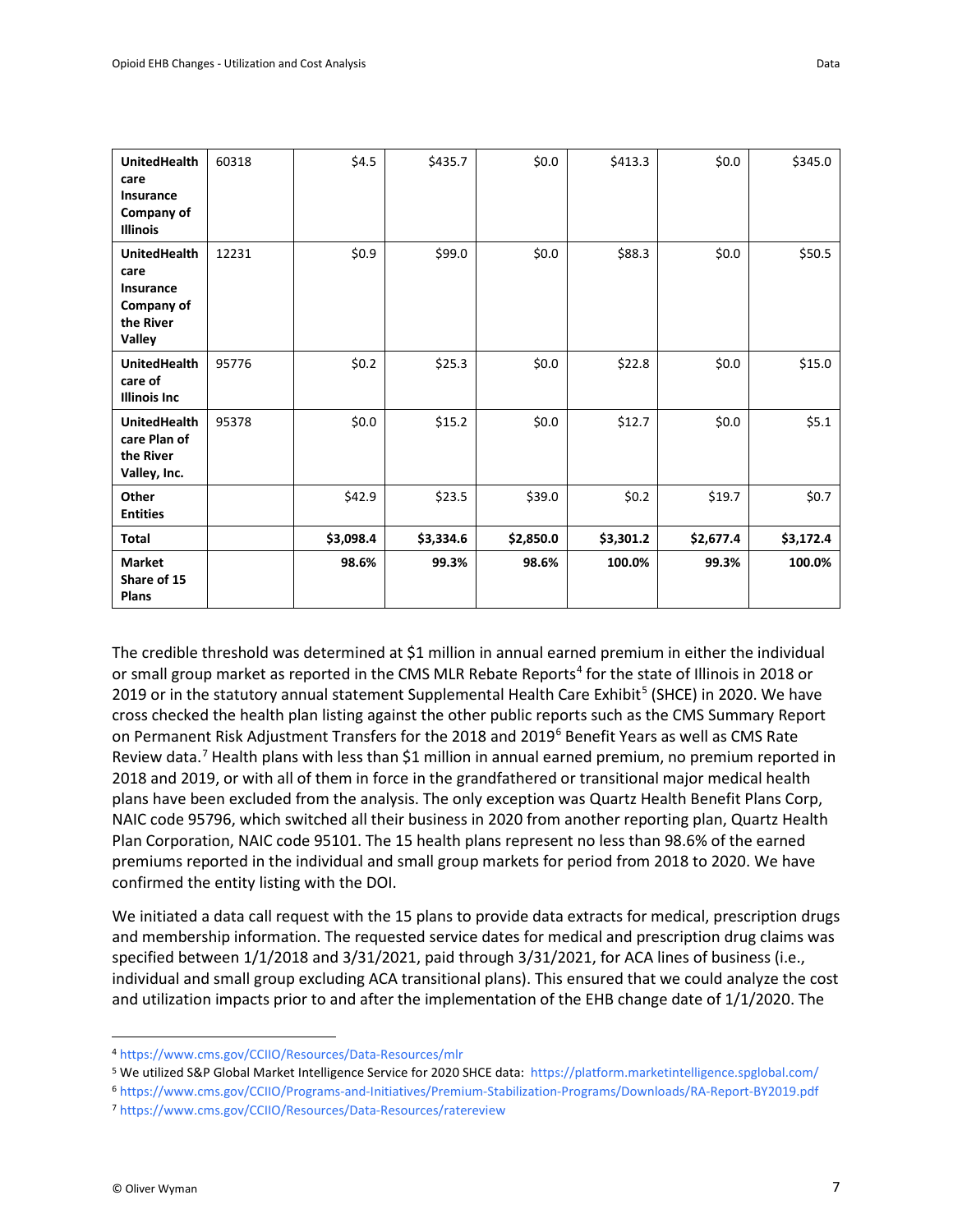requested claims data was at a claim line level and included detailed claim information (e.g., diagnosis codes, procedure codes, allowable, member cost sharing and health plan incurred claim amounts, etc.) as required for our actuarial analysis. For enrollment information we requested membership records for members enrolled between 1/1/2018 and 3/31/2021 for ACA lines of business along with additional demographic and health plan information. The requested claims and enrollment data fields are listed in Appendix A.

We received data extracts from all 15 entities. We analyzed the data by performing checks for completeness against requested data control numbers and by comparing 2018 enrollment, allowed claims and health plan paid claims data against prior DOI data requests processed by OWA. Complete data has been selected for the analysis in this report which represents 93.4% and 96.2% of the reported earned premium in the individual and small group markets respectively for the period of 2018 to 2020. The final data set includes 3.6 million average members and \$15.1 billion in allowed claims cost for period from January 2018 to March 2021. Next, we describe the initial data modifications we performed on the health plan data.

#### <span id="page-10-0"></span>Initial Health Plan Data Modification

We combined all the carrier data submissions used for the analysis and created a working database. The initial data modifications were limited to the following edits:

- Standardize the data for consistency (e.g. 'M' for male, 'F' for female).
- Remove duplicate membership as necessary in order to assign one enrollment record by month. This impacted less than 0.5% of the membership records for the identified entities.
- Summarized the data down to only variables required for utilization and cost analysis (see Section 5 below).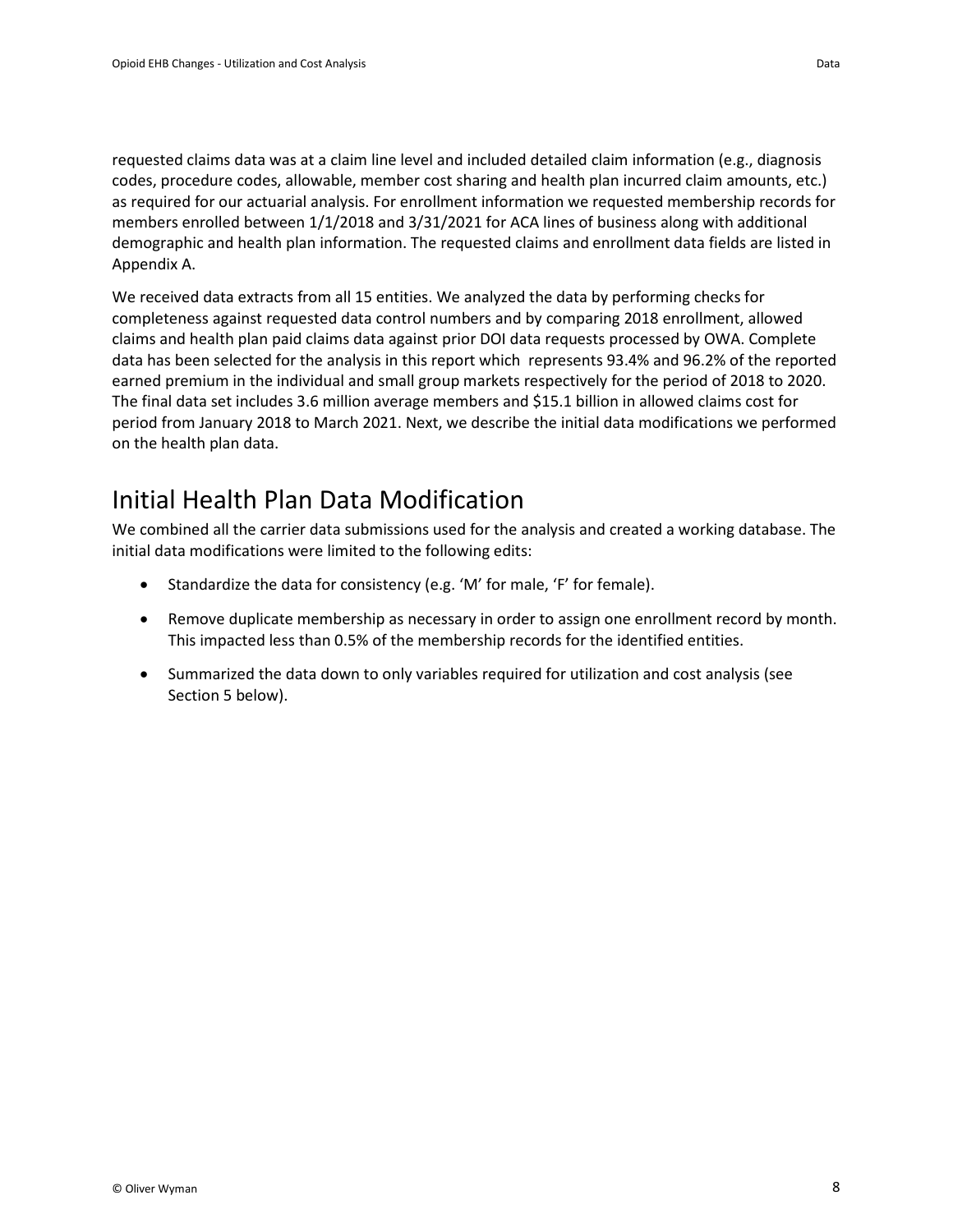#### <span id="page-11-0"></span>**5. COST AND UTILIZATION METRIC METHODOLOGY**

In this section we describe the data and cost model service categories developed for our analysis. We also provide descriptions of the five EHB Benchmark changes and the cost/utilization metrics developed.

#### <span id="page-11-1"></span>Demographic Data Categories

We developed demographic data categories based on the data submitted by health plan entities.

Opioid users were identified based on ICD diagnosis codes typically associated with prescribed opioids and through NDC prescription drug listings associated with opioid analgesics that are normally prescribed in outpatient settings and dispensed by retail pharmacies. [8](#page-11-3) The listing of the demographic categories is shown in Table 5.1.

| <b>Demographic Category</b> | <b>Description</b>                                                                                                                                                                                                                                                                                                                                          |
|-----------------------------|-------------------------------------------------------------------------------------------------------------------------------------------------------------------------------------------------------------------------------------------------------------------------------------------------------------------------------------------------------------|
| Line of Business (LOB)      | Individual (including Catastrophic plans) and small group lines of business as<br>provided by health insurance entities through the data submission                                                                                                                                                                                                         |
| Geographic Areas            | Chicago/Cook County – ACA Rating Region 1<br>1)<br>Chicago Suburbs - ACA Rating Regions 2-4<br>2)<br>Remaining IL - ACA Rating Regions 5-13<br>3)                                                                                                                                                                                                           |
| <b>ACA Risk Score</b>       | Group by deciles in each plan year and by LOB                                                                                                                                                                                                                                                                                                               |
| Opioid User Identifier      | Member with medical claim IDC-10 codes related to adverse effects,<br>overdose or poisoning by prescribed opioids (T40.2), analeptics and opioids<br>receptor antagonists (T50.7), opioid related disorders (F11) or NDC<br>prescription drugs identified in CDC's 2020 File of National Drug Codes for<br>Selected Opioid Analgesics in each calendar year |

**Table 5.1: Demographic Data Categories**

#### <span id="page-11-2"></span>Cost Model Service Categories

We have developed allowable, member cost sharing and plan incurred expenditure and utilization metrics as additional features for our analyses. Both types of metrics were summarized based on medical and prescription drug categories from our internal cost model such as inpatient, outpatient (up to 99 categories), professional (up to 99 categories), other medical (19 categories) and prescription (27 categories). An example of major and detail cost model categories for various claim types is shown in Table 5.2.

<span id="page-11-3"></span><sup>8</sup> CDC's 2020 File of National Drug Codes for Selected Opioid Analgesics[: https://www.cdc.gov/opioids/data](https://www.cdc.gov/opioids/data-resources/index.html)[resources/index.html](https://www.cdc.gov/opioids/data-resources/index.html)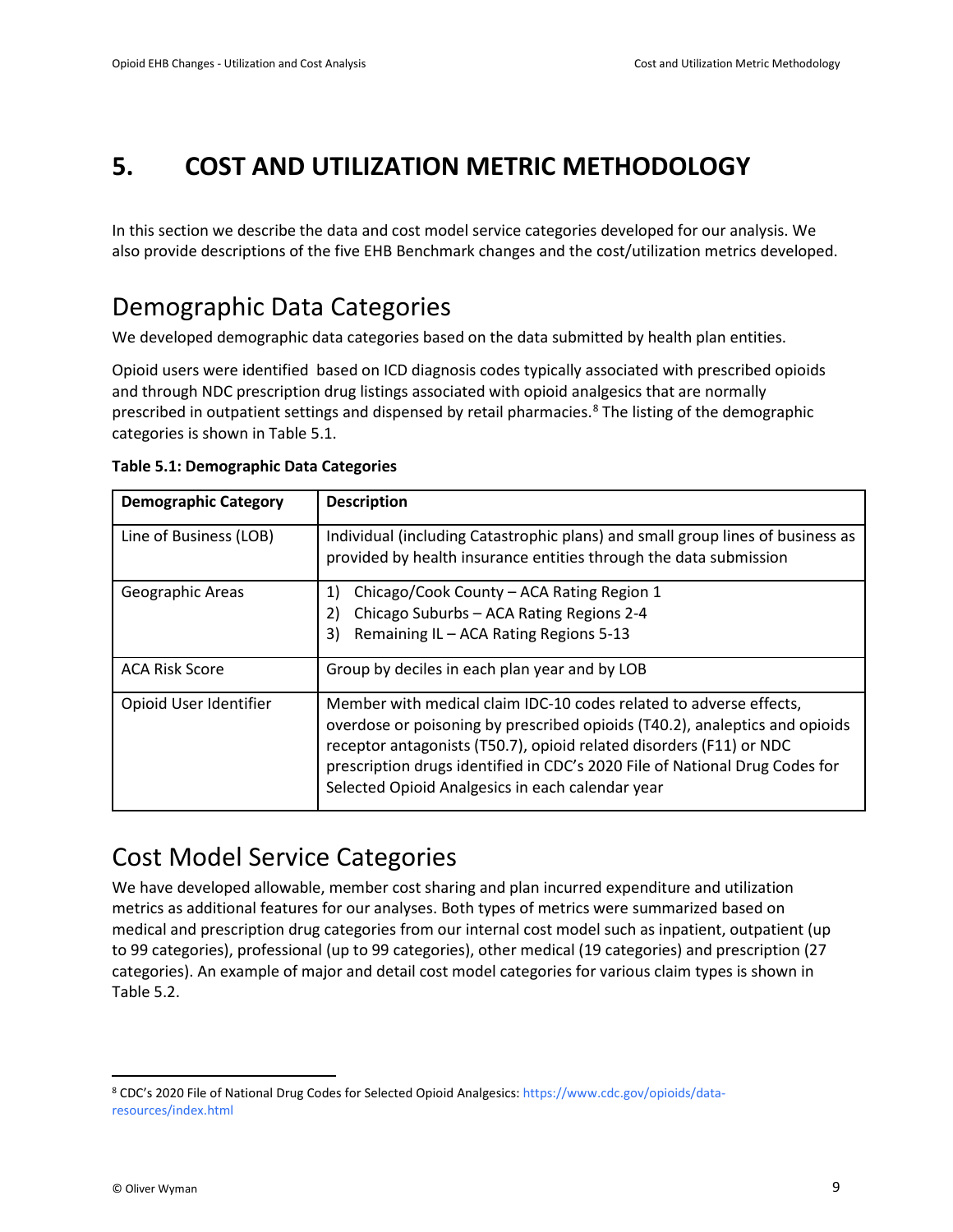| <b>Major Service Category</b>   | <b>Detailed Service Category</b>                                               |
|---------------------------------|--------------------------------------------------------------------------------|
| <b>Inpatient Facility</b>       | Medical                                                                        |
| <b>Inpatient Facility</b>       | Surgical                                                                       |
| <b>Inpatient Facility</b>       | Maternity                                                                      |
| <b>Outpatient Facility</b>      | <b>Urgent Care</b>                                                             |
| <b>Outpatient Facility</b>      | <b>Emergency Room</b>                                                          |
| <b>Outpatient Facility</b>      | Radiology (Mammograms, CT Scans, MRIs, X-Rays, etc.)                           |
| <b>Outpatient Facility</b>      | Therapy (PT/OT/ST)                                                             |
| <b>Professional Services</b>    | Primary Care Physician/OB-GYN                                                  |
| <b>Professional Services</b>    | Specialist                                                                     |
| <b>Professional Services</b>    | <b>Office Surgery</b>                                                          |
| <b>Other Carve-Out Services</b> | Ambulance                                                                      |
| <b>Other Carve-Out Services</b> | Home Health                                                                    |
| <b>Other Carve-Out Services</b> | <b>Durable Medical Equipment</b>                                               |
| <b>Prescription Drugs</b>       | Retail Drugs (Generic, Preferred Brand, Non-Preferred Brand, Specialty)        |
| <b>Prescription Drugs</b>       | Mail-Order Drugs (Generic, Preferred Brand, Non-Preferred Brand,<br>Specialty) |

| Table 5.2: Cost Model Major and Detailed Service Categories |  |  |
|-------------------------------------------------------------|--|--|
|-------------------------------------------------------------|--|--|

#### <span id="page-12-0"></span>EHB Benchmark Description

Table 5.3 details how we defined the five EHB Benchmark changes in the data set. We developed cost and utilization metrics for each of the five EHB Benchmark changes separately, which are summarized in section 6 of this report.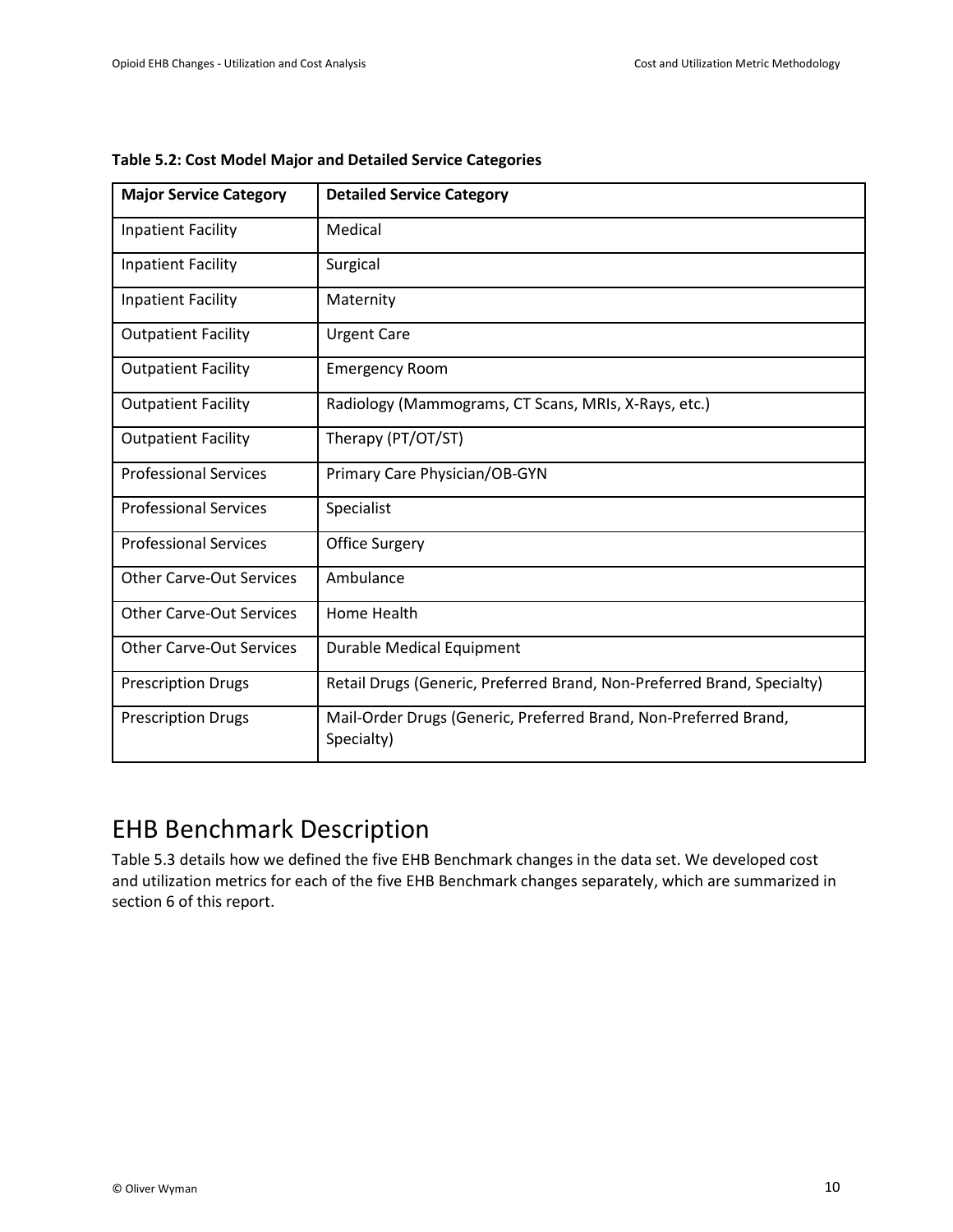| <b>Item</b><br><b>Number</b> | <b>EHB Description</b>                                                                                                                                                                                                                                          | <b>EHB Identifier</b>                                                                                                                                                                                                                                   |
|------------------------------|-----------------------------------------------------------------------------------------------------------------------------------------------------------------------------------------------------------------------------------------------------------------|---------------------------------------------------------------------------------------------------------------------------------------------------------------------------------------------------------------------------------------------------------|
| $\mathbf{1}$                 | Benefits will be provided for at least<br>one intranasal opioid reversal agent<br>prescription for initial prescriptions<br>of opioids with dosages of 50 MME<br>or higher.                                                                                     | NDCs associated with naloxone as intranasal spray<br>(69547-212-04, 69547-212-24, 69547-353-02)                                                                                                                                                         |
| $\overline{2}$               | Benefits will be provided for topical<br>anti-inflammatory medication<br>including, but not limited to,<br>Ketoprofen, Diclofenac, or another<br>brand equivalent approved by the<br>FDA for acute and chronic pain.                                            | About 435 NDC associated with Ketoprofen,<br>$\bullet$<br>Diclofenac<br>Applied AHRQ CCS definitions for pain management<br>$\bullet$<br>identifier (See Appendix A.5.)<br>Limited to scripts filled within 7 days of medical<br>$\bullet$<br>encounter |
| 3                            | Short-term opioid prescriptions for<br>acute pain will be provided for no<br>more than 7 days.                                                                                                                                                                  | CDC's 2020 File of National Drug Codes for Selected<br>Opioid Analgesics with supply days of 7 or less                                                                                                                                                  |
| 4                            | Benefits for Buprenorphine products<br>or brand equivalent products for<br>medically assisted treatment (MAT)<br>of opioid use disorder shall not<br>include prior authorization,<br>dispensing limits, fail first policies, or<br>lifetime limit requirements. | CPT codes associated with MAT as defined by CMS<br>guideline <sup>9</sup> and NDC identified with Buprenorphine,<br>Methadone and Naltrexone.                                                                                                           |
| 5                            | Benefits are available for Medical<br>Care visits when: you utilize<br>telepsychiatry care (care may be<br>provided by either a prescriber or<br>licensed therapist).                                                                                           | Psychiatry procedure codes with modifiers of 96 or GT.<br>See Appendix A.6.                                                                                                                                                                             |

#### **Table 5.3: EHB Benchmark Data Description and Identification**

#### <span id="page-13-0"></span>Cost Metrics

We developed cost metrics to measure the per member per month (PMPM) allowable amounts, the health plan's portion of the allowable (Plan Paid) and the member portion of the allowable (Member Paid) for calendar years 2018 to 2020. The cost metrics for 2021 were not included since they only consist of the first quarter of 2021 and were inconsistent with other years. The cost metrics were calculated by LOB, opioid vs non-opioid users, geographies and the risk score deciles.

<span id="page-13-1"></span><sup>9</sup> OPIOID TREATMENT PROGRAMS (OTPs) MEDICARE BILLING AND PAYMENT FACT SHEET <https://www.cms.gov/files/document/otp-billing-and-payment-fact-sheet.pdf>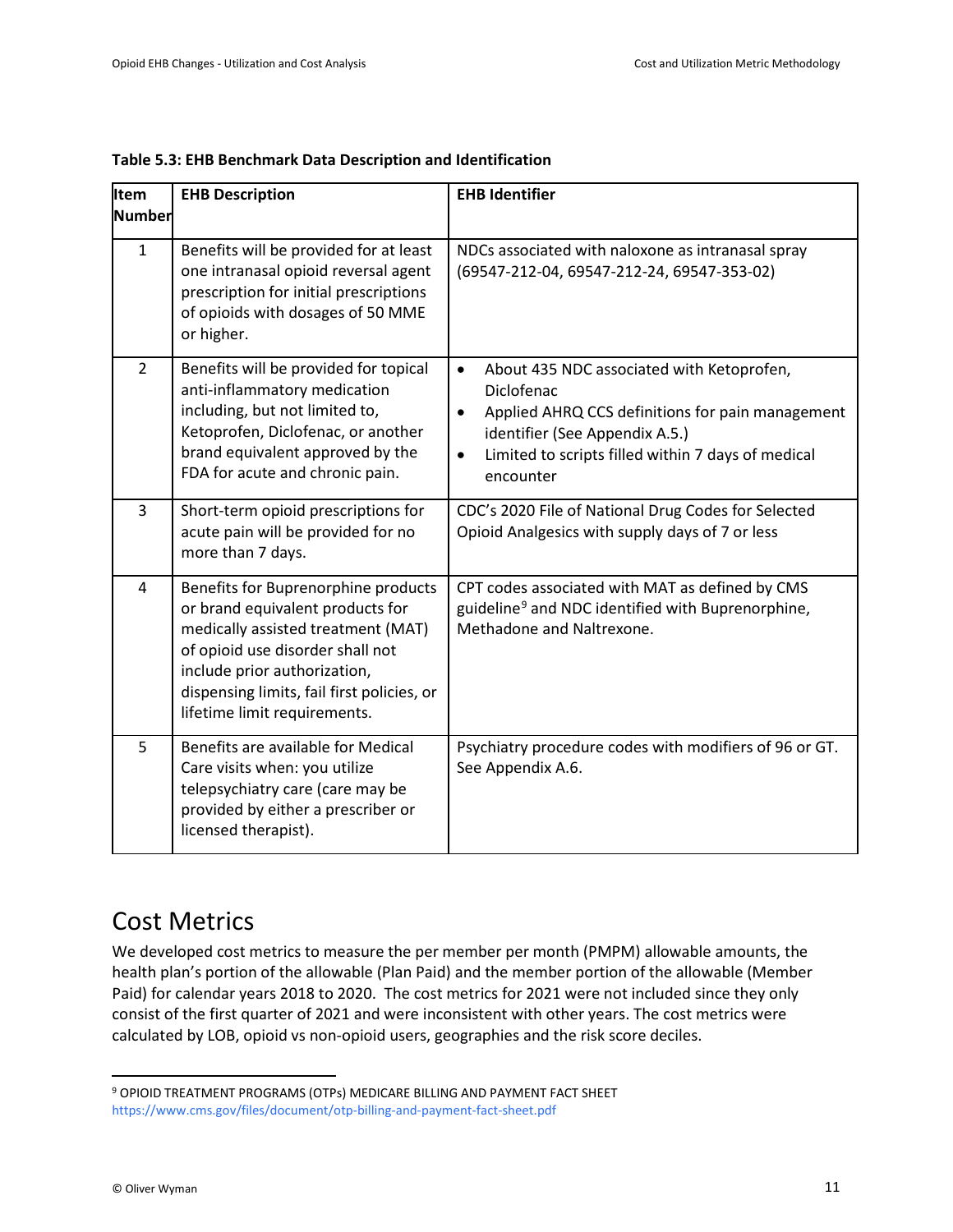#### <span id="page-14-0"></span>Utilization Metrics

We developed utilization metrics using the number of medical encounters (defined as each service by member per day) for EHB item #5 or by the number of Rx prescriptions per 1,000 members for EHBs items #1-4. The utilization metrics were also calculated by plan year, LOB, opioid vs non-opioid users, geographies and risk score deciles.

## <span id="page-14-1"></span>Consideration for COVID-19 Impacts

The utilization of medical services was significantly impacted by the COVID-19 pandemic starting in Q1 of 2020, which makes the comparison of various cost and utilization metrics difficult between pre and post COVID time periods.

As shown in Chart 5.1, the utilization of services and subsequently overall costs significantly decreased with the onset of the pandemic relative to historical patterns, impacting expected annual trend rates. This impact is largely limited to medical services. Prescription drug spending was less impacted by COVID-19 as shown in Chart 5.2. Outside of telepsychiatry services, the EHBs evaluated in our analyses are strictly related to prescription drug benefits. Since the impact of COVID-19 on prescription drug services is minimal, we have not made any adjustments to the 2020 medical or prescription drug metrics to normalize for COVID-19 impacts. The rate at which telemedicine services are utilized drastically increased. Many elective services traditionally performed in an office setting, such as routine office and mental health visits, moved to a virtual setting due to the pandemic. Chart 5.3 below illustrates the spike in telepsychiatry/telemedicine utilization beginning in Q1 of 2020. Further, Chart 5.4 shows that these services have become increasingly popular as an alternative to an office setting with the expectation that the levels of utilization for teleservices will not retreat to levels seen prior to the COVID-19 pandemic. As a result, annual comparison of 2020 results to 2018 and 2019 should be considered with the impact of COVID-19 in this report.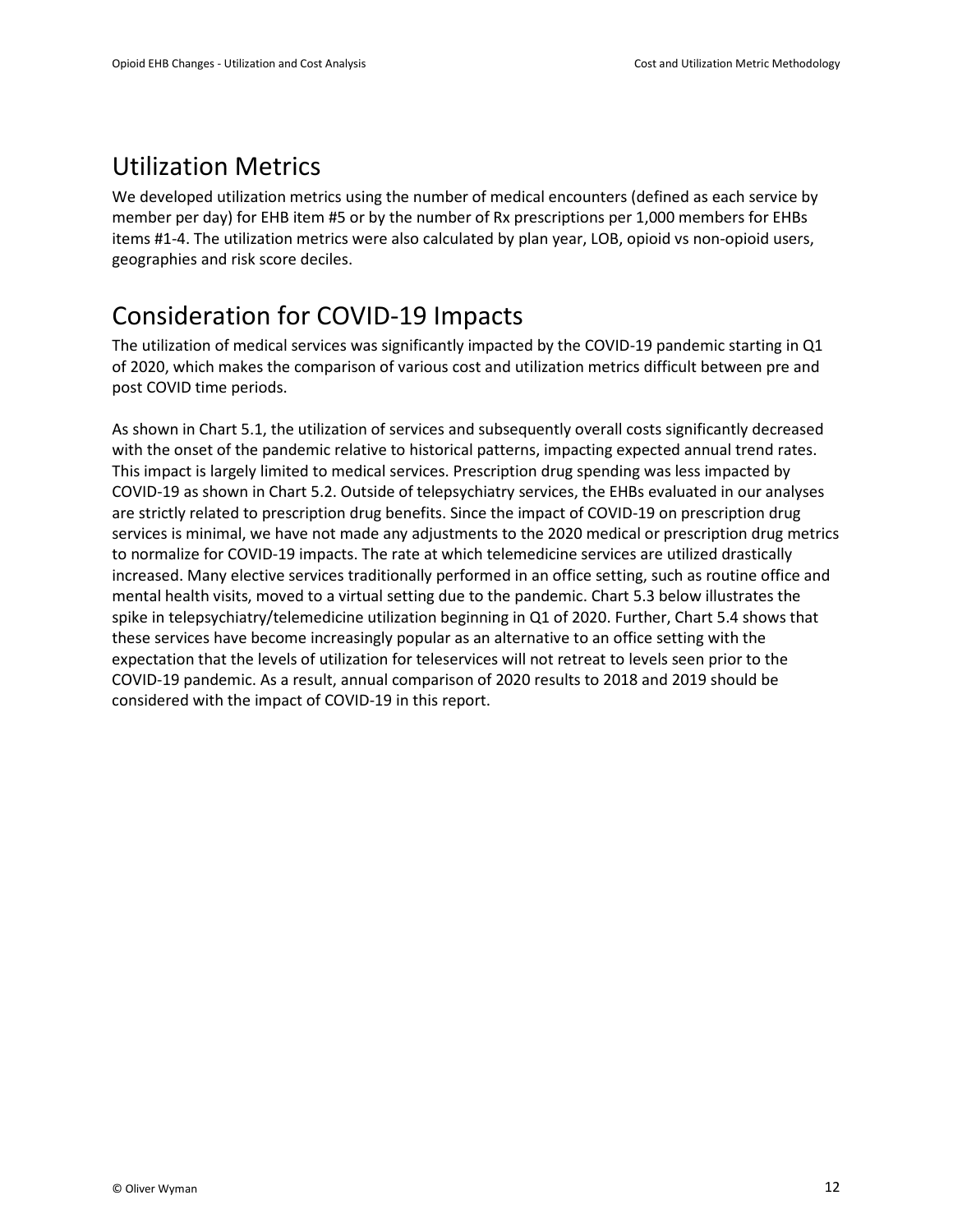

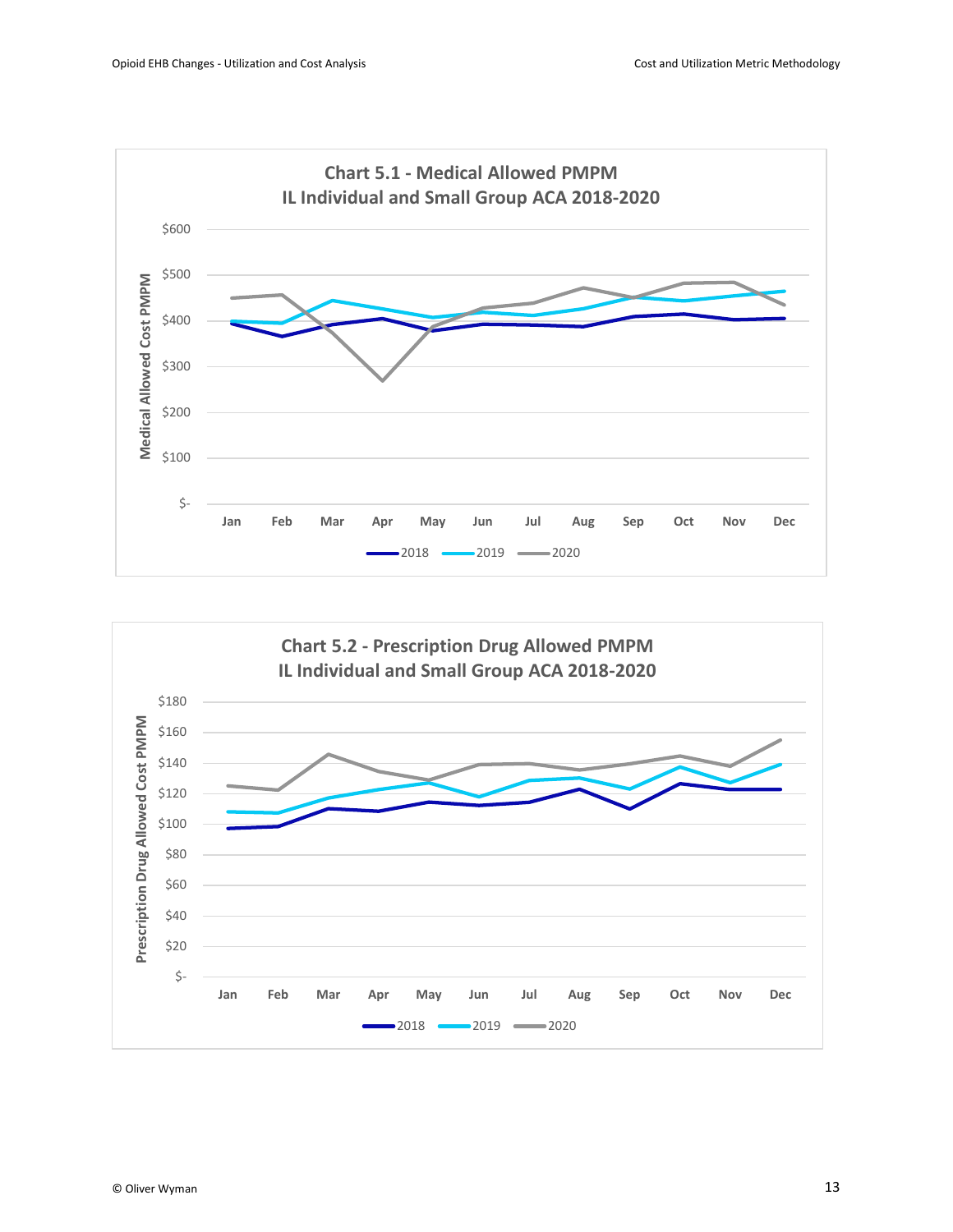



As mentioned above, of the five EHB changes that we evaluated, four are strictly related to prescription drug services. Since the effect of the pandemic on these services is minimal, we have not made any adjustments to account for COVID-19 impacts. Conversely, the drastic increase in the utilization of telepsychiatry services (and telemedicine services overall) in 2020 is likely exclusively linked to the onset of the pandemic.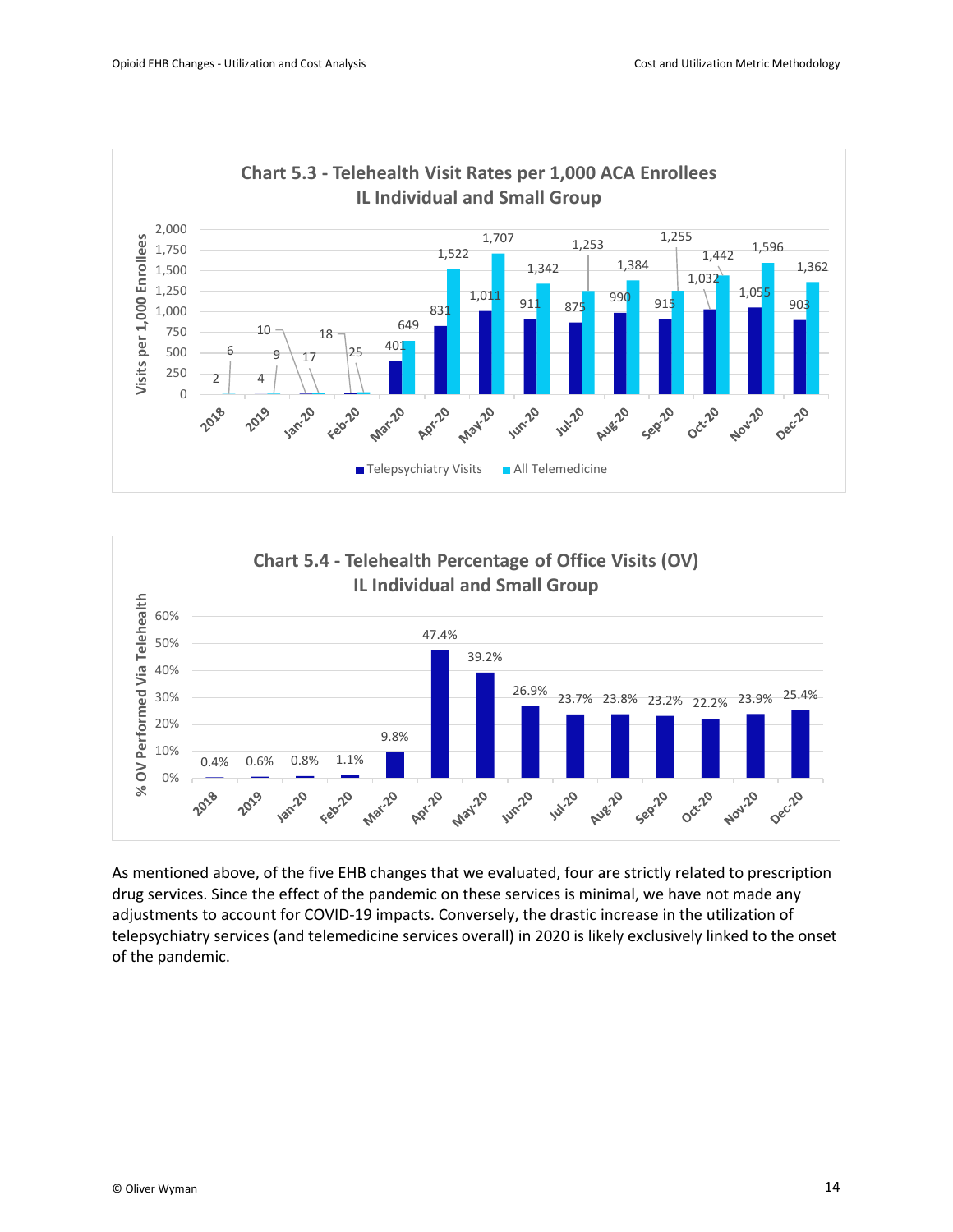#### <span id="page-17-0"></span>**6. RESULTS**

In this section we summarize the results of the various analyses. We start with highlighting general information about the market share and demographic information of opioid users in the individual and small group ACA markets in IL. Secondly, we outline the significant differences in claims cost and utilization between opioid and non-opioid users. Lastly, we discuss the cost and utilization related the five EHB changes. Further detailed data and information is included in Appendix B and is referenced accordingly.

#### <span id="page-17-1"></span>Opioid User Market Share

The number of enrollees utilizing prescription opioids has been declining by an average of about 0.5% per year since 2018 in both the individual and small group markets. Chart 6.1 shows the percent of total enrollees in each respective line of business that utilize prescription opioids from 2018 to 2020. The trend of lower opioid prescription users is in line with general national trend of decreasing number of commonly dispensed opioids $10$  even as the number of prescriptions remain high.



Not only does the rate of prescription opioid use vary by line of business, but it also varies by different demographic splits. Below are key takeaways. See appendix B.1 for Charts B.1.1 to B.1.5.

- Region: Chart B.1.1 illustrates that regions outside of the Chicagoland area have an approximate 2% higher rate of prescription opioid utilizing enrollees. The prevalence of opioids users is the highest in the regions outside of Chicagoland.
- Risk Score: As shown in Chart B.1.2, the rate of prescription opioid utilizing enrollees is significantly higher among higher risk individuals (80-100<sup>th</sup> percentile of risk scores), indicating a strong correlation between opioids users and high cost claimants which is further analysed in the following subsection.

<span id="page-17-2"></span><sup>10</sup> CDC U.S. Opioid Dispensing Rate Maps:<https://www.cdc.gov/drugoverdose/rxrate-maps/index.html>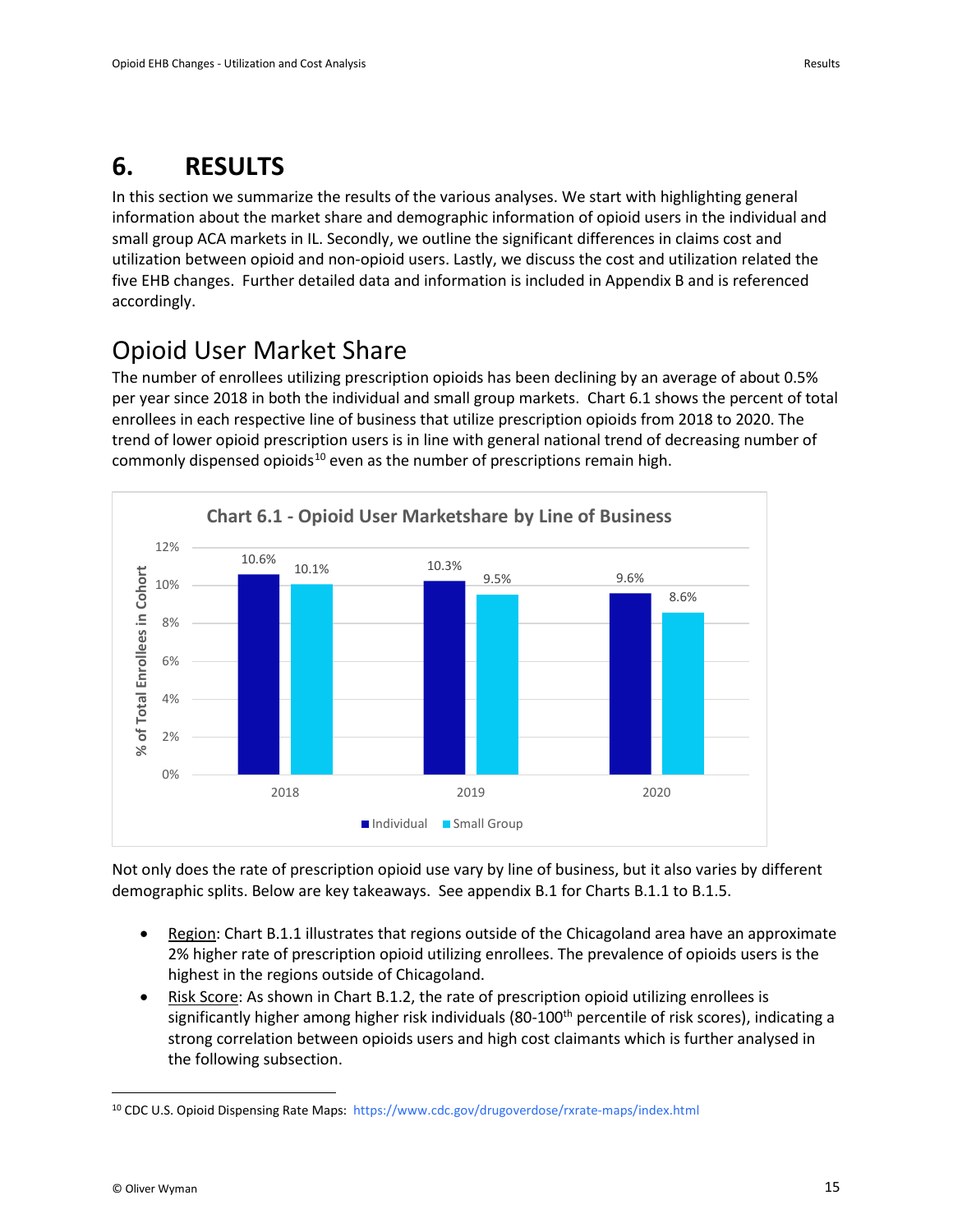- Metal Level: Charts B.1.4 and B.1.5 show that the rate of prescription opioid users is higher for richer benefit plans.
	- $\circ$  Within the individual market, the percentage of enrollees utilizing prescription opioids has been decreasing by about 1% for gold and silver plans. However, this percentage has remained relatively flat for bronze plans.
	- $\circ$  Within the small group market, the percentage of enrollees utilizing prescription opioids has been decreasing by 0.5%-1% across all metal levels from 2018 to 2020.

#### <span id="page-18-0"></span>Opioid User Cost and Utilization Metrics

In addition to a diminishing percentage of prescription opioid utilizing enrollees year over year, the overall prescription opioid utilization has also been declining since 2018, as shown in Chart 6.2.



Note: 2020 metrics as reported without adjustment for COVID-19 impacts

While the overall utilization of prescriptions opioids has been steadily declining in both ACA markets, there continues to be a significant gap in cost and the utilization of services between opioid users and non-opioid users. Chart 6.3 and 6.4 below provides insight into total allowable costs for these two populations for the individual and small group populations respectively. Please note that the 2020 utilization and cost metrics have not been adjusted for COVID-19 impacts.

<span id="page-18-1"></span><sup>11</sup> Based on the AHRQ CCS diagnosis grouper:<https://www.hcup-us.ahrq.gov/toolssoftware/ccsr/dxccsr.jsp>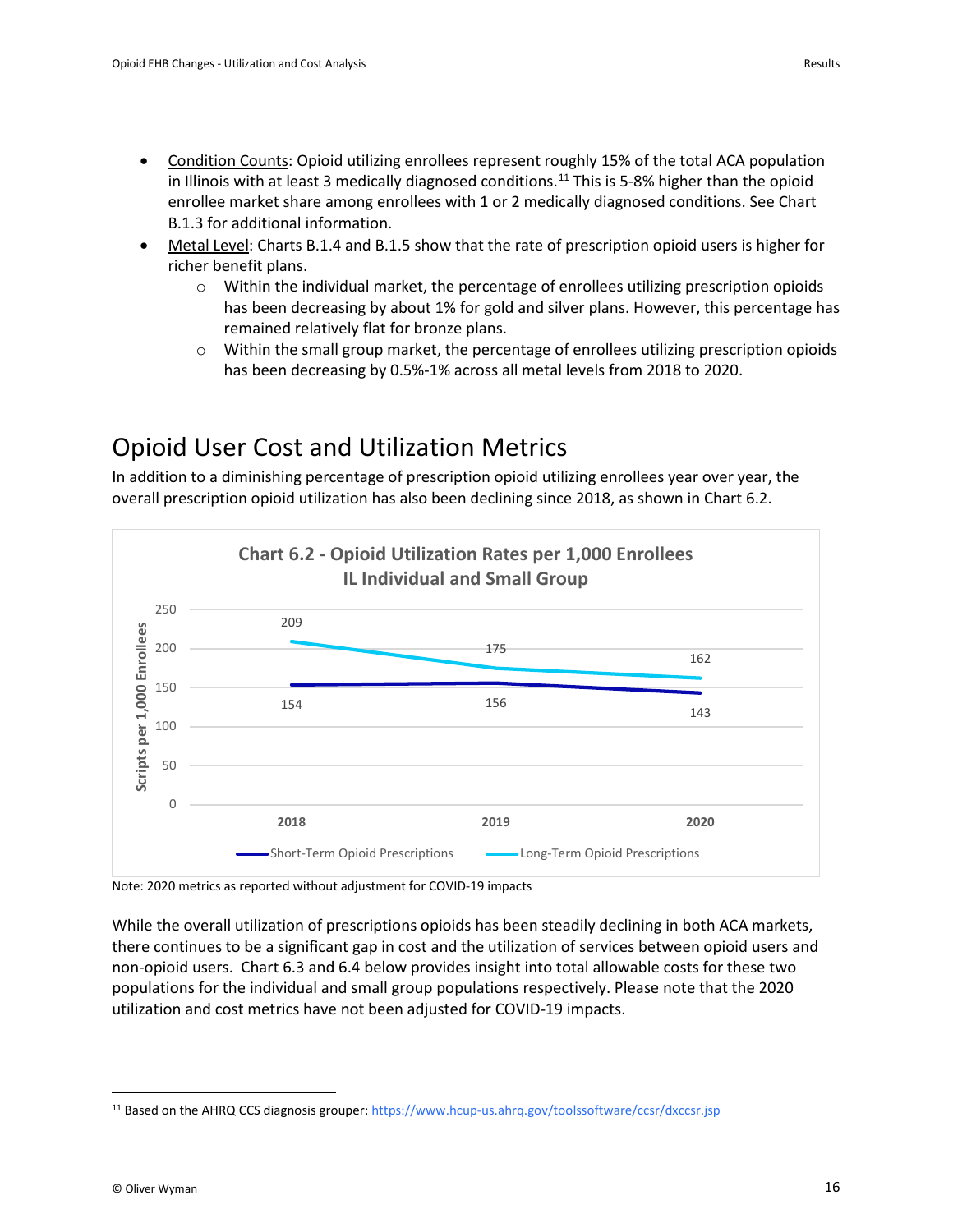

Note: 2020 metrics as reported without adjustment for COVID-19 impacts.



Note: 2020 metrics as reported without adjustment for COVID-19 impacts

Some of the main drivers behind these large allowable PMPM differences are inpatient admissions, outpatient surgery and emergency room services. Charts B.2.1 and B.2.2 and tables B.2.1 and B.2.2 in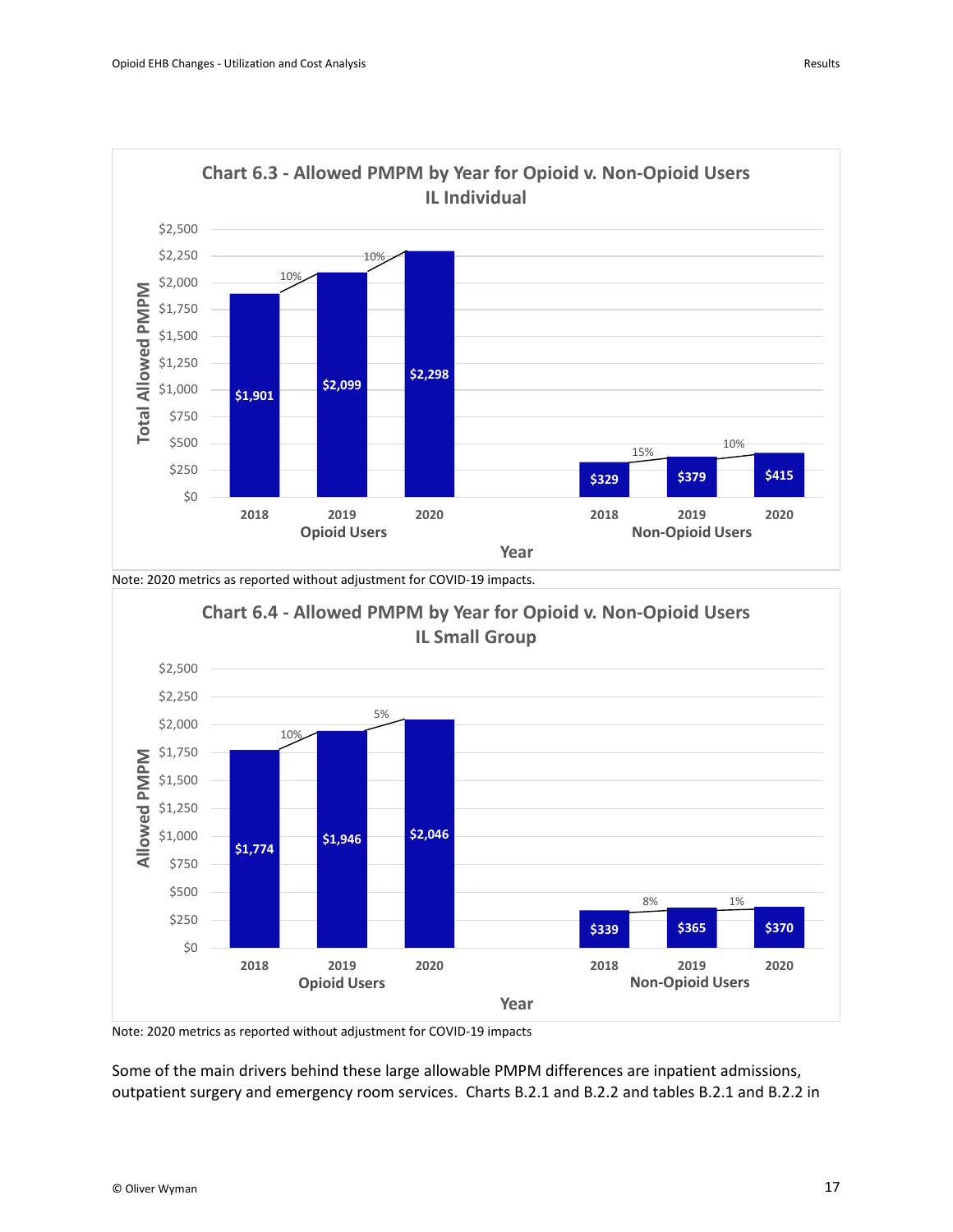appendix B.2 show that opioid users are responsible for three to four times more inpatient admissions, outpatient surgeries and emergency room encounters compared to non-opioid ACA enrollees.

Although there are significant differences in total allowable cost and overall utilization between the opioid utilizing and non-opioid utilizing cohorts, the distribution of major services relative to total utilization are largely consistent across the two populations. Opioid users utilize prescription drug services slightly more than non-opioid users and professional services slightly less.

#### <span id="page-20-0"></span>EHB Change Cost/Utilization Analysis

We analyzed the longitudinal impact of costs and utilization related to the five EHB changes discussed in Section 2 using the ACA enrollment in IL, while breaking out the subset of membership utilizing prescription opioids. Tables 6.1 and 6.2 display per member per month costs (total allowable and member liability, respectively) for each of the EHB changes. Although these changes officially went into effect in 2020, interviews conducted by NovaRest (and summarised in Section 3 above) indicated that all entities contained within this study had all changes implemented prior to January 1, 2020.

| Table 6.1 - Total Allowable Cost Per Member Per Month (PMPM) - All ACA Enrollees |                                                                                                                      |                                                                                   |                                                                              |                                                          |                                                           |  |
|----------------------------------------------------------------------------------|----------------------------------------------------------------------------------------------------------------------|-----------------------------------------------------------------------------------|------------------------------------------------------------------------------|----------------------------------------------------------|-----------------------------------------------------------|--|
| Year                                                                             | #1<br><b>Coverage for</b><br><b>One or More</b><br><b>Intranasal</b><br><b>Opioid Reversal</b><br><b>Agent Spray</b> | #2<br>Removal of<br><b>Barriers to</b><br><b>Buprenorphine</b><br><b>Products</b> | #3<br><b>Limit of Opioid</b><br><b>Prescriptions of</b><br><b>Acute Pain</b> | #4<br><b>Alternative</b><br><b>Therapies for</b><br>Pain | #5<br><b>Coverage of</b><br><b>Telepsychiatry</b><br>Care |  |
| 2018                                                                             | \$0.00                                                                                                               | \$0.02                                                                            | \$0.06                                                                       | \$0.03                                                   | \$0.02                                                    |  |
| 2019                                                                             | \$0.01                                                                                                               | \$0.03                                                                            | \$0.06                                                                       | \$0.05                                                   | \$0.05                                                    |  |
| 2020                                                                             | \$0.01                                                                                                               | \$0.04                                                                            | \$0.05                                                                       | \$0.04                                                   | \$9.65                                                    |  |

Note: 2020 metrics as reported without adjustment for COVID-19 impacts

| Table 6.2 - Total Member Liability Per Member Per Month (PMPM) - All ACA Enrollees |                                                                                                               |                                                                                          |                                                                              |                                                          |                                                    |  |
|------------------------------------------------------------------------------------|---------------------------------------------------------------------------------------------------------------|------------------------------------------------------------------------------------------|------------------------------------------------------------------------------|----------------------------------------------------------|----------------------------------------------------|--|
| Year                                                                               | #1<br><b>Coverage for</b><br>One or More<br><b>Intranasal</b><br><b>Opioid Reversal</b><br><b>Agent Spray</b> | #2<br><b>Removal of</b><br><b>Barriers to</b><br><b>Buprenorphine</b><br><b>Products</b> | #3<br><b>Limit of Opioid</b><br><b>Prescriptions of</b><br><b>Acute Pain</b> | #4<br><b>Alternative</b><br><b>Therapies for</b><br>Pain | #5<br>Coverage of<br><b>Telepsychiatry</b><br>Care |  |
| 2018                                                                               | \$0.00                                                                                                        | \$0.01                                                                                   | \$0.03                                                                       | \$0.01                                                   | \$0.01                                             |  |
| 2019                                                                               | \$0.00                                                                                                        | \$0.01                                                                                   | \$0.02\$                                                                     | \$0.01                                                   | \$0.01                                             |  |
| 2020                                                                               | \$0.00                                                                                                        | \$0.01                                                                                   | \$0.02\$                                                                     | \$0.01                                                   | \$0.07                                             |  |

Note: 2020 metrics as reported without adjustment for COVID-19 impacts

Aside from telepsychiatric care, which drastically increased in allowable costs due primarily to the COVID-19 pandemic, the combined cost impact of the services related to the 2020 benefit changes is minimal across all ACA enrollees in Illinois. For telepsychiatric care, although there has been a drastic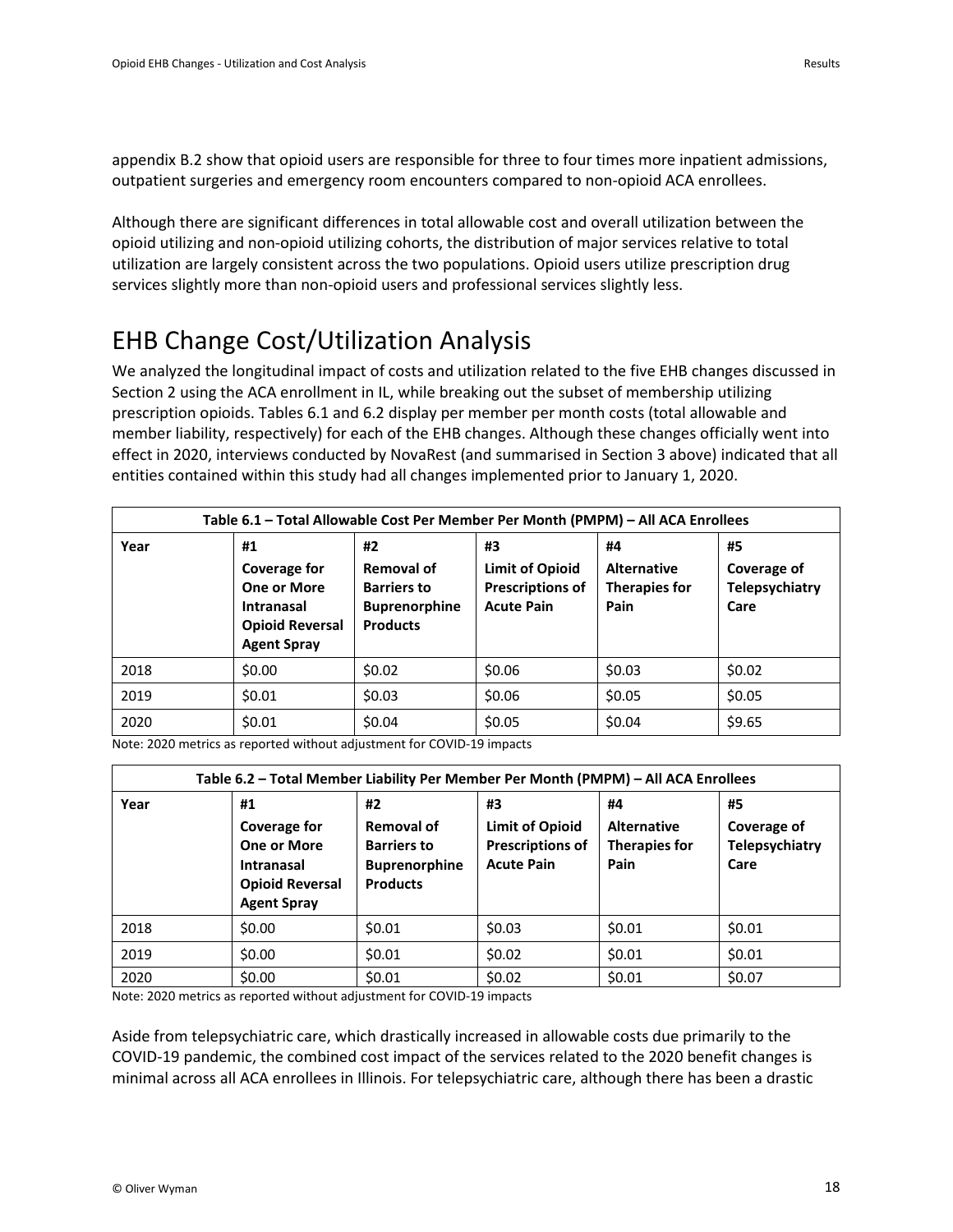increase in the total allowable cost for these services, the out of pocket impact on enrollees is minimal as shown on Table 6.2.

More discernible cost and utilization patterns begin to emerge across various demographic splits when analysing the subset of ACA enrollment utilizing prescription opioids.

#### Line of Business

Tables B.3.1- B.3.3 in appendix B.3 illustrate that opioid utilizing enrollees' total allowable costs for services related to the EHB changes have been increasing year over year in both the individual and small group markets. At the same time, the member liability associated with these services has either declined or remained relatively flat, while the rate of utilization of services has consistently increased (see Charts B.3.1 and B.3.2 in appendix B.3). Overall, opioid utilizing ACA enrollees are utilizing the services associated with the expanded EHBs at limited additional out of pocket costs.

#### Geographic Region

There are also distinct cost differences for services related to the EHB changes in Illinois. Total allowable costs for short term opioid prescriptions, alternative therapies for pain, and Buprenorphine products in the MAT setting are higher outside of Cook County and the broader Chicagoland area for prescription opioid utilizing enrollees. Conversely, allowable costs associated with telepsychiatry services for these enrollees, specifically in 2020, are significantly higher in Cook county relative to other parts of the state. This is likely due to network contracting and unit cost differences. While there are distinct overall cost patterns across various geographic regions, member liability for opioid utilizing enrollees does not significantly vary from region to region. See tables B.3.4-B.3.6 in appendix B.3 for additional information.

Utilization of services related to the five EHB changes has been consistently increasing among opioid users in Illinois, with utilization rates for short-term prescription opioids and telepsychiatry services the largest in areas outside of Chicago and its surrounding suburbs. See table B.3.7 in appendix b.3 for additional information.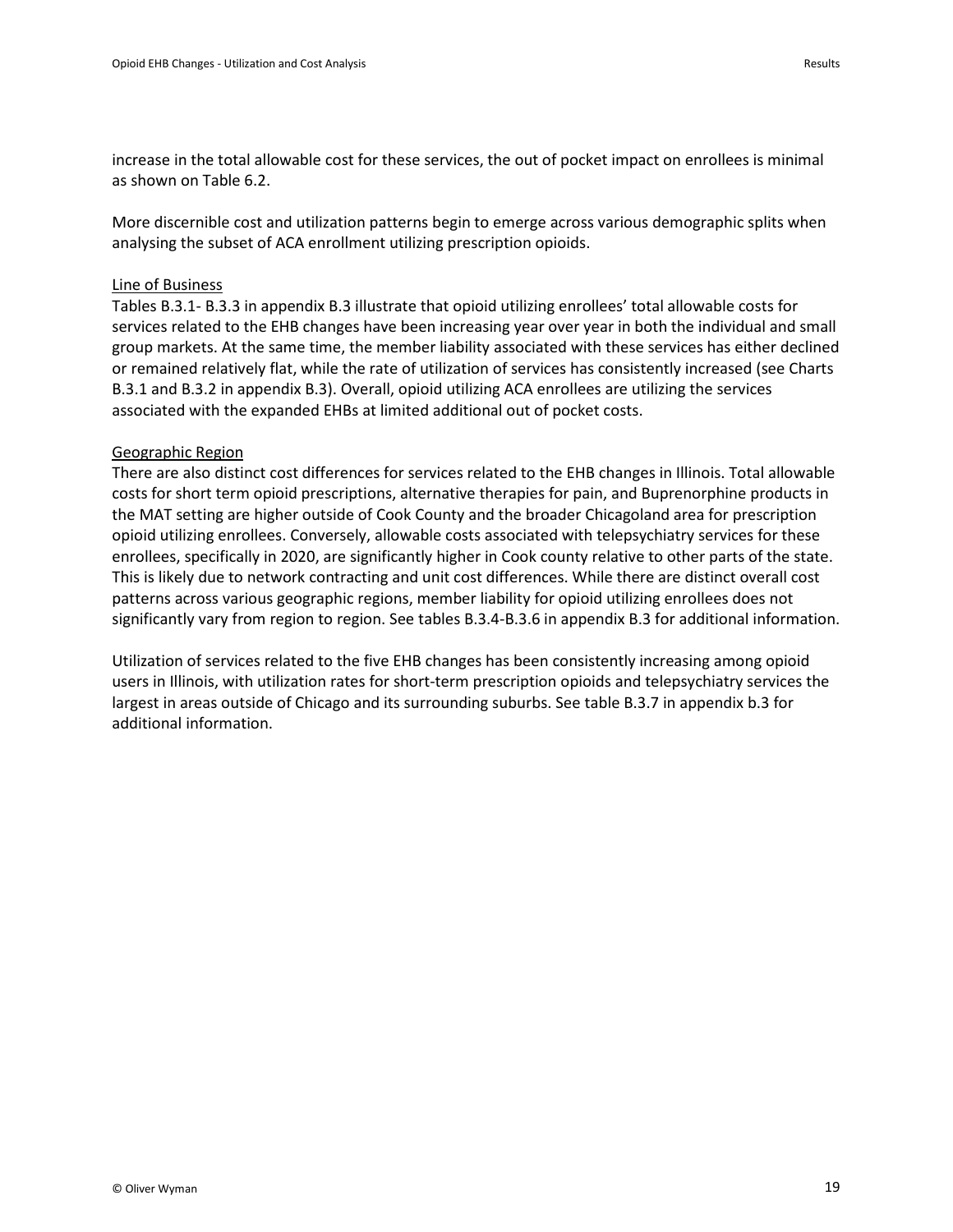#### <span id="page-22-0"></span>**7. DISTRIBUTION AND USE**

**Usage and Responsibility of Client** – Oliver Wyman prepared this report for the sole use of the client named herein for the stated purpose. This report includes important considerations, assumptions, and limitations and, as a result, is intended to be read and used only as a whole. This report may not be separated into, or distributed, in parts other than by the client to whom this report was issued, as needed, in the case of distribution to such client's directors, officers, or employees. All decisions in connection with the implementation or use of advice or recommendations contained in this report are the sole responsibility of the client named herein.

**Third Party Reliance and Due Diligence** – Oliver Wyman's consent to any distribution of this report (whether herein or in the written agreement pursuant to which we issued this report) to parties other than the client named herein does not constitute advice by Oliver Wyman to any such third parties. Any distribution to third parties shall be solely for informational purposes and not for purposes of reliance by any such parties. Oliver Wyman assumes no liability related to third party use of this report or any actions taken, or decisions made because of the results, advice or recommendations set forth herein. This report should not replace the due diligence on behalf of any such third party. Considerations and Limitations

**Data Verification** – For our analysis, we relied on publicly available data and information provided by the client named herein without independent audit. Though we have reviewed the data for reasonableness and consistency, we have not audited or otherwise verified this data. Our review of data may not always reveal imperfections. We have assumed that the data provided is both accurate and complete. The results of our analysis are dependent on this assumption. If this data or information is inaccurate or incomplete, our findings and conclusions might therefore be unreliable.

**Unanticipated Changes** – We based our conclusions on the estimation of the outcome of many contingent events. We developed our estimates from historical experience, with adjustments for anticipated changes. Unless otherwise stated, our estimates make no provision for the emergence of new types of risks not sufficiently represented in the historical data on which we relied, or which are not yet quantifiable.

**Internal / External Changes** – The sources of uncertainty affecting our estimates are numerous and include factors internal and external to the client named herein. Internal factors include items such as changes in provider reimbursement and claims adjudication practices. The most significant external influences include, but are not limited to, changes in the legal, social, or regulatory environment, and the potential for emerging diseases. Uncontrollable factors such as general economic conditions also contribute to the variability.

**Uncertainty Inherent in Projections** – While this analysis complies with applicable Actuarial Standards of Practice, users of this analysis should recognize that our projections involve estimates of future events and are subject to economic and statistical variations from expected values. We have not anticipated any extraordinary changes to the regulatory, legal, social, or economic environment or the emergence of new diseases or catastrophes that might affect our results. For these reasons, we provide no assurance that the emergence of actual experience will correspond to the projections in this analysis.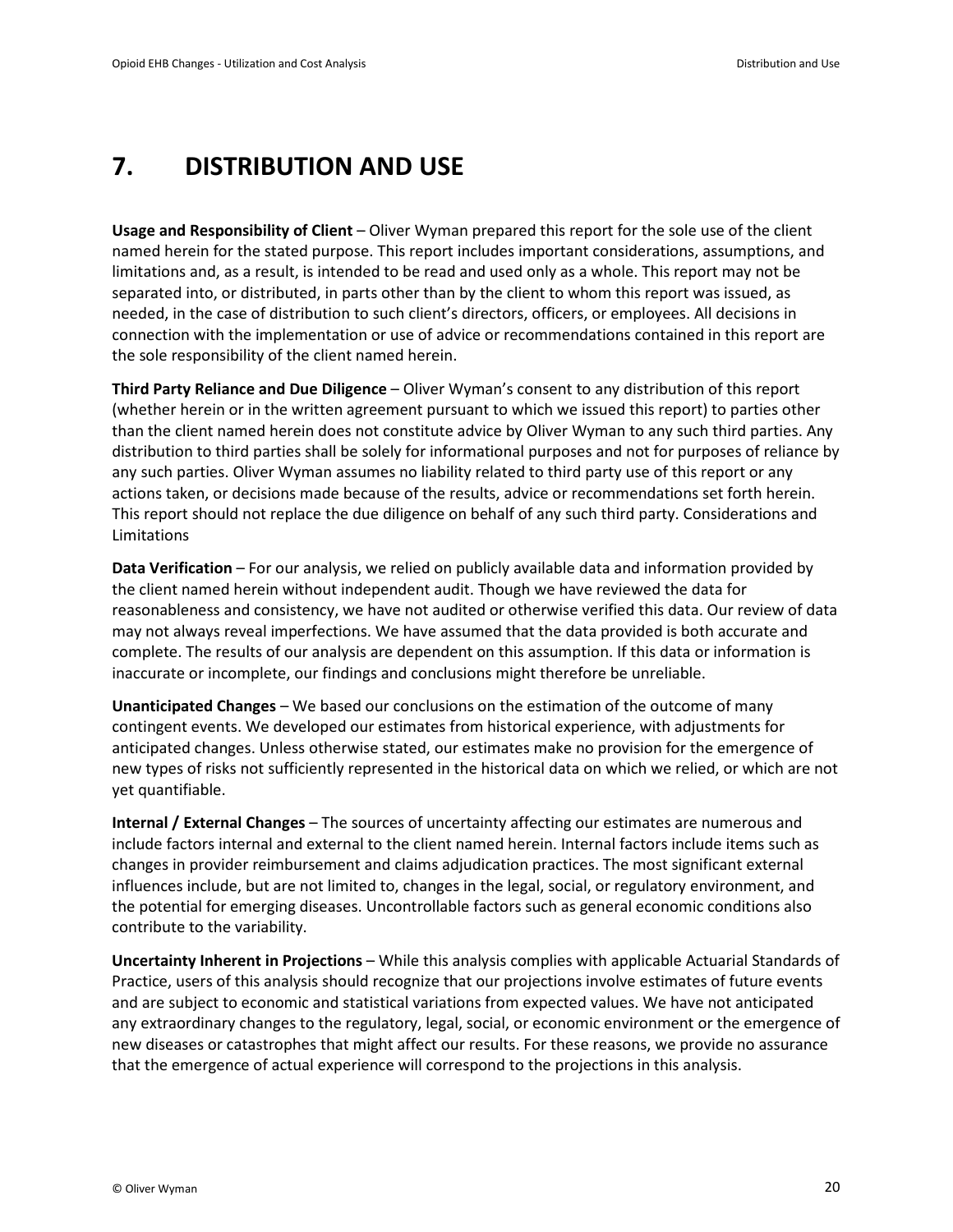#### <span id="page-23-0"></span>**8. ACKNOWLEDGEMENT OF QUALIFICATIONS**

The authors of this report, Beth Fritchen, Gabriel Rivera and Peter Kaczmarek are members of the American Academy of Actuaries and meet that body's Qualifications Standards to perform this work and render the opinions expressed in this report.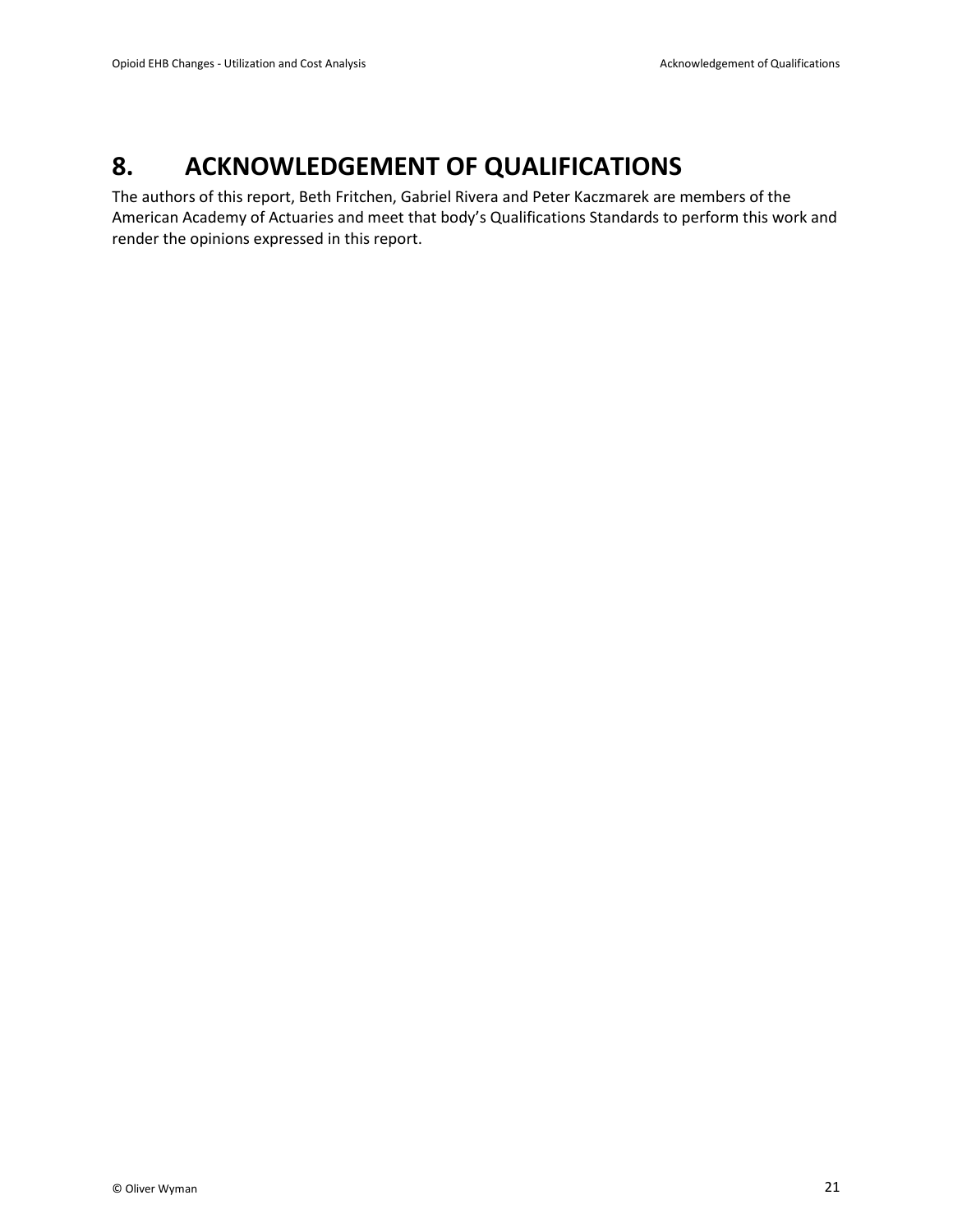## <span id="page-24-0"></span>**APPENDIX A. DATA REQUEST FIELDS**

## <span id="page-24-1"></span>A.1. Medical Claim Extract Fields

| <b>Variable Name</b> | <b>Description</b>       | <b>Detailed Definition</b>                                                                                                                                                                                                | Format            | <b>Example</b> |
|----------------------|--------------------------|---------------------------------------------------------------------------------------------------------------------------------------------------------------------------------------------------------------------------|-------------------|----------------|
| CLM_NBR              | Claim number             | Unique claim identifier                                                                                                                                                                                                   | Plan-dependent    |                |
| CLM_LN_NBR           | Claim line number        | Claim-unique line number                                                                                                                                                                                                  | Non-zero Integer  | 14             |
| MBR_ID               | Member Identifier        | Please ensure member<br>identifier aligns with what<br>would be shown for the<br>member in the<br>membership extract.<br>Ideally this would be a<br>member identifier that<br>could track the same<br>member across plans | Plan-dependent    |                |
| CLM_SRV_DT           | Claim date of<br>service | Service date of the service<br>rendered for a specific<br>claim line                                                                                                                                                      | Date              | 1/15/2019      |
| CLM BEG SRV DT       | Claim beginning<br>date  | Service date of the first<br>service rendered across<br>all claim lines associated<br>with claim number                                                                                                                   | Date              | 1/15/2019      |
| CLM END SRV DT       | Claim end date           | Service date of the last<br>service rendered across<br>all claim lines associated<br>with claim number                                                                                                                    | Date              | 1/15/2019      |
| ADMIT_DT             | Admit date               | For Inpatient Claims, the<br>date of the member's<br>admission to the hospital                                                                                                                                            | Date              | 1/15/2019      |
| DISCH DT             | Discharge date           | For Inpatient Claims, the<br>date of the member's<br>discharge from the<br>hospital                                                                                                                                       | Date              | 1/15/2019      |
| PAID_DT              | Paid date                | Date of plan payment to<br>provider                                                                                                                                                                                       | Date              | 1/15/2019      |
| PROV SPEC            | Provider specialty       | Code designating the<br>specialty of the provider<br>that rendered the service<br>(for instance, 01 - General<br>Practice or 37 - Pediatric<br>medicine)                                                                  | Alphanumeric code | 01             |
| CLAIM_PROV_ID        | Claim Provider ID        | Unique provider<br>identifier, for provider<br>who rendered the service                                                                                                                                                   | Plan-dependent    |                |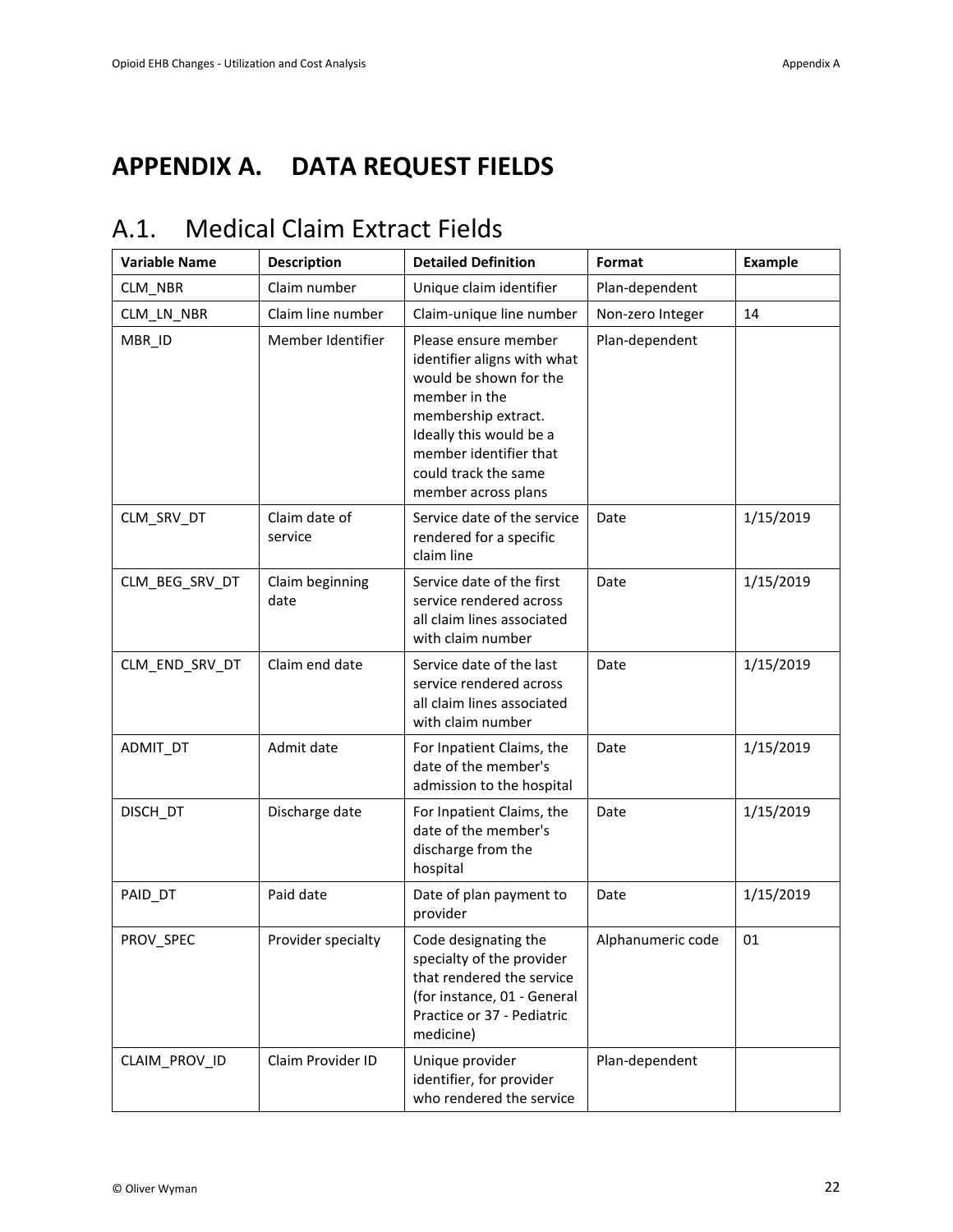| PROV ZIP             | <b>Servicing Provider</b><br>Zip Code                  | Zip code for provider who<br>rendered the service                                                           | String, 5 digits            | 78727      |
|----------------------|--------------------------------------------------------|-------------------------------------------------------------------------------------------------------------|-----------------------------|------------|
| PROV_NAME            | Servicing Provider<br>Name                             | Name of provider who<br>rendered the service                                                                | String, Variable<br>length  |            |
| <b>Servicing NPI</b> | National Provider<br>Identifier, servicing<br>provider | National provider<br>identifier, for provider<br>who rendered the service                                   | 10 position numeric<br>code | 1234567892 |
| <b>Billing NPI</b>   | National Provider<br>Identifier, billing<br>provider   | National provider<br>identifier, for provider<br>who submitted the<br>request for payment                   | 10 position numeric<br>code | 1234567892 |
| CAP_CLM_IND          | Capitated claim<br>indicator                           | Indicates whether claim<br>represents services<br>covered under capitation<br>arrangement with<br>providers | String, 1 character         | Y/N        |
| $IN$ <sub>_IND</sub> | In-network/out-of-<br>network indicator                | Indicates whether claim<br>was in or out of network<br>(In network=Y)                                       | String, 1 character         | Y/N        |
| ADMIT_IND            | Inpatient admission<br>indicator                       | Indicates whether claim<br>was associated with an<br>Inpatient admission                                    | String, 1 character         | Y/N        |
| <b>DRG</b>           | <b>DRG</b>                                             | Diagnosis Related Group                                                                                     | 1-3-digit numeric<br>code   | 796        |
| ICD_VERS             | ICD version                                            | Indicates whether ICD<br>Diagnosis codes provided<br>follow the ICD 10 format<br>or ICD 9                   | 2-digit numeric<br>code     | 09/10      |
| DIAG_CD_1            | Diagnosis code 1                                       | First ICD Diagnosis Code<br>on claim                                                                        | 7-character string          |            |
| DIAG_CD_2            | Diagnosis code 2                                       | <b>Additional ICD Diagnosis</b><br>detail, 2-20                                                             | 7-character string          |            |
| DIAG_CD_3            | Diagnosis code 3                                       | <b>Additional ICD Diagnosis</b><br>detail, 2-20                                                             | 7-character string          |            |
| DIAG_CD_4            | Diagnosis code 4                                       | <b>Additional ICD Diagnosis</b><br>detail, 2-20                                                             | 7-character string          |            |
| DIAG_CD_5            | Diagnosis code 5                                       | <b>Additional ICD Diagnosis</b><br>detail, 2-20                                                             | 7-character string          |            |
| DIAG_CD_6            | Diagnosis code 6                                       | <b>Additional ICD Diagnosis</b><br>detail, 2-20                                                             | 7-character string          |            |
| DIAG_CD_7            | Diagnosis code 7                                       | <b>Additional ICD Diagnosis</b><br>detail, 2-20                                                             | 7-character string          |            |
| DIAG_CD_8            | Diagnosis code 8                                       | <b>Additional ICD Diagnosis</b><br>detail, 2-20                                                             | 7-character string          |            |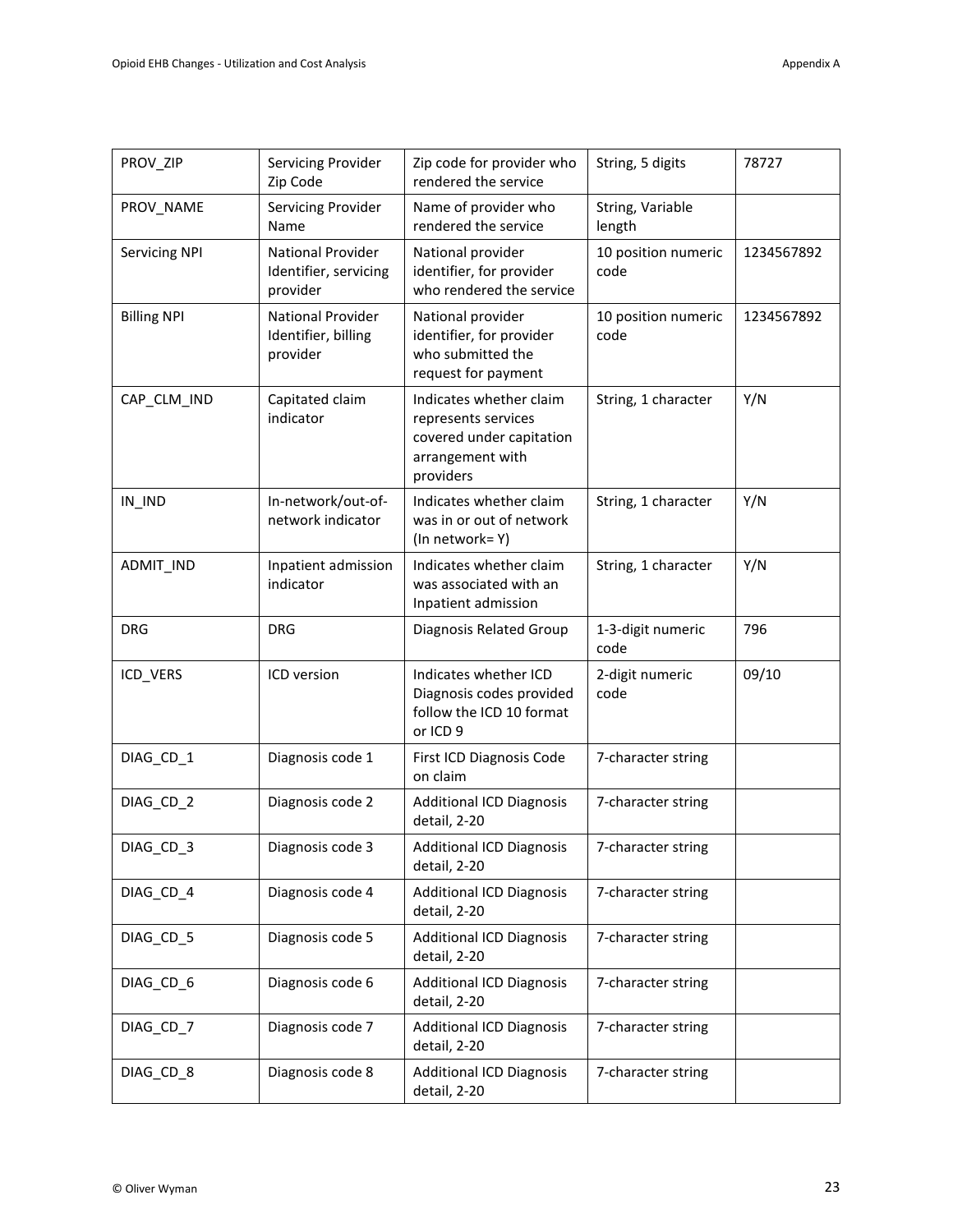| DIAG_CD_9     | Diagnosis code 9         | <b>Additional ICD Diagnosis</b><br>detail, 2-20                                                                | 7-character string           |          |
|---------------|--------------------------|----------------------------------------------------------------------------------------------------------------|------------------------------|----------|
| DIAG_CD_10    | Diagnosis code 10        | <b>Additional ICD Diagnosis</b><br>detail, 2-20                                                                | 7-character string           |          |
| DIAG_CD_11    | Diagnosis code 11        | <b>Additional ICD Diagnosis</b><br>detail, 2-20                                                                | 7-character string           |          |
| DIAG_CD_12    | Diagnosis code 12        | <b>Additional ICD Diagnosis</b><br>detail, 2-20                                                                | 7-character string           |          |
| DIAG_CD_13    | Diagnosis code 13        | <b>Additional ICD Diagnosis</b><br>detail, 2-20                                                                | 7-character string           |          |
| DIAG_CD_14    | Diagnosis code 14        | <b>Additional ICD Diagnosis</b><br>detail, 2-20                                                                | 7-character string           |          |
| DIAG_CD_15    | Diagnosis code 15        | <b>Additional ICD Diagnosis</b><br>detail, 2-20                                                                | 7-character string           |          |
| DIAG_CD_16    | Diagnosis code 16        | <b>Additional ICD Diagnosis</b><br>detail, 2-20                                                                | 7-character string           |          |
| DIAG_CD_17    | Diagnosis code 17        | <b>Additional ICD Diagnosis</b><br>detail, 2-20                                                                | 7-character string           |          |
| DIAG_CD_18    | Diagnosis code 18        | <b>Additional ICD Diagnosis</b><br>detail, 2-20                                                                | 7-character string           |          |
| DIAG_CD_19    | Diagnosis code 19        | <b>Additional ICD Diagnosis</b><br>detail, 2-20                                                                | 7-character string           |          |
| DIAG_CD_20    | Diagnosis code 20        | <b>Additional ICD Diagnosis</b><br>detail, 2-20                                                                | 7-character string           |          |
| BILL_CD       | <b>Bill code</b>         | Code describing the type<br>of facility, type of care,<br>and sequence of this bill<br>in this episode of care | 4-digit<br>alphanumeric code |          |
| REV_CD        | Revenue code             | Describes location of<br>treatment or type of item<br>received.                                                | 3-digit numeric<br>code      | 450      |
| PROC_CD       | CPT/HCHPS code           | <b>Current Procedural</b><br>Terminology code<br>attached to the claim line                                    | 5-digit<br>alphanumeric code | 99727    |
| PROC_MOD_CD1  | Modifier code 1          | First modifier code<br>assigned to the claim line                                                              | 2-digit<br>alphanumeric code | GT       |
| PROC_MOD_CD2  | Modifier code 2          | Second modifier code<br>assigned to the claim line                                                             | 2-digit<br>alphanumeric code | 91       |
| PLC_OF_SRV_CD | Place of service<br>code | CMS code specifying the<br>location where service(s)<br>were rendered                                          | 2-digit numeric<br>code      | 01       |
| TYP_OF_SRV_CD | Type of service<br>code  | Code specifying the type<br>of service rendered                                                                | 2-character code             | IP/OP/PR |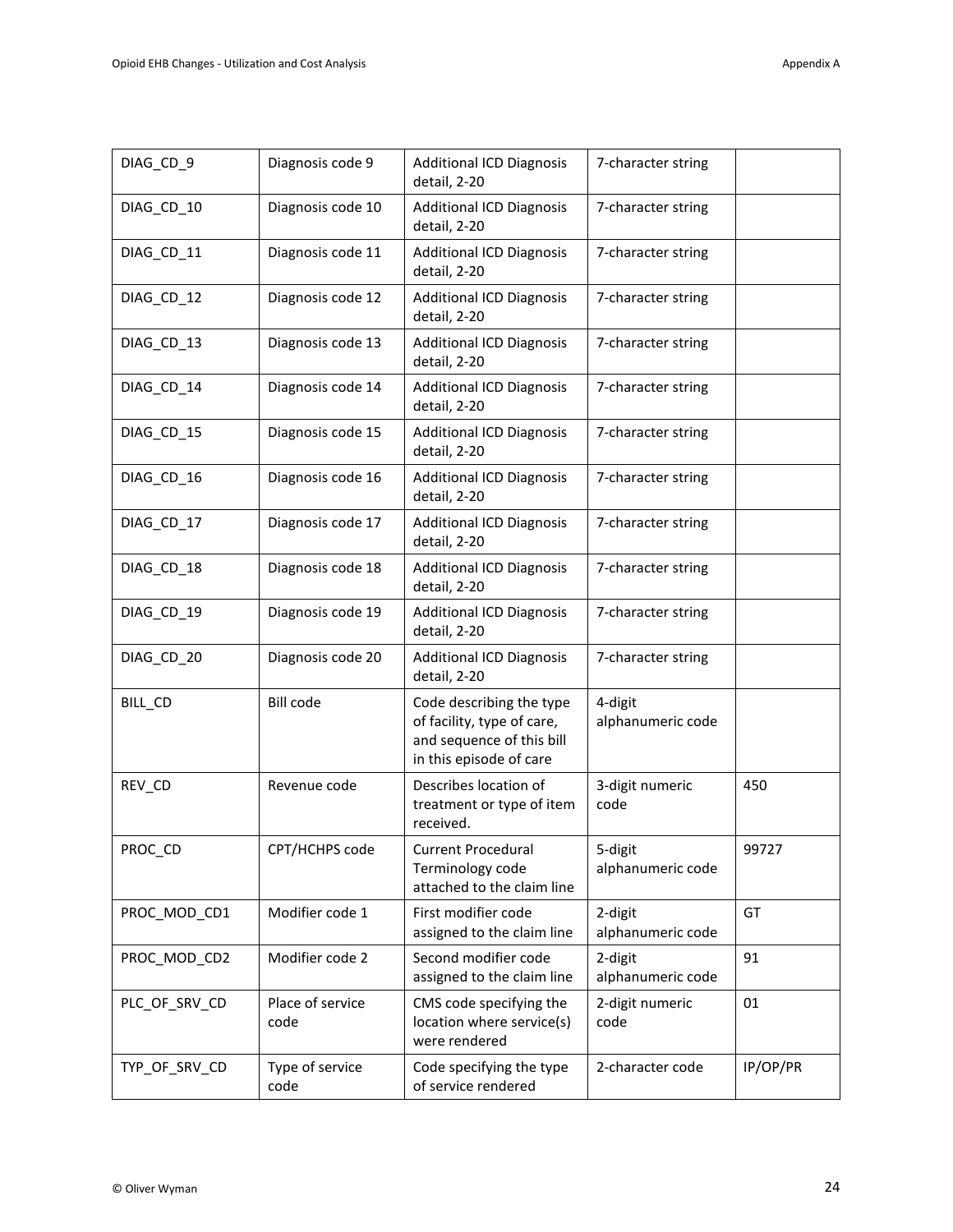| <b>UNITS</b>     | Service units                  | Number of units provided                                                                                                                                 | Integer |
|------------------|--------------------------------|----------------------------------------------------------------------------------------------------------------------------------------------------------|---------|
| ADMIT_CNT        | Admission count                | Count of admissions<br>associated with the claim                                                                                                         | Integer |
| ALLWD AMT        | Allowed amount                 | Amount paid to the<br>provider, including plan<br>paid, member cost share,<br>and other payer paid<br>amount, for all services<br>covered under the plan | Decimal |
| MBR LIAB AMT     | Member cost-<br>sharing amount | Amount paid to the<br>provider by the member                                                                                                             | Decimal |
| PAID AMT         | Paid amount                    | Amount paid to the<br>provider by the plan                                                                                                               | Decimal |
| OTHER PAYER PAID | Other payer paid<br>amount     | Amount paid to the<br>provider by other plans or<br>Medicare under<br>secondary coverage                                                                 | Decimal |

# <span id="page-27-0"></span>A.2. Pharmacy Claim Extract Fields

| <b>Variable Name</b> | <b>Description</b>        | <b>Detailed Definition</b>                                                                                                                                                                                                | Format                                    | <b>Example</b> |
|----------------------|---------------------------|---------------------------------------------------------------------------------------------------------------------------------------------------------------------------------------------------------------------------|-------------------------------------------|----------------|
| CLM_NBR              | Claim number              | Unique claim identifier                                                                                                                                                                                                   | Plan-dependent                            |                |
| MBR_ID               | Member Identifier         | Please ensure member<br>identifier aligns with what<br>would be shown for the<br>member in the<br>membership extract.<br>Ideally this would be a<br>member identifier that<br>could track the same<br>member across plans | Plan-dependent                            |                |
| FILL DT              | Date script was<br>filled | Date script was filled                                                                                                                                                                                                    | Date                                      |                |
| PAID_DT              | Date claim was paid       | Date claim was paid                                                                                                                                                                                                       | Date                                      |                |
| <b>NDC</b>           | <b>NDC</b>                | National Drug Code, a<br>universal product<br>identifier provided for all<br>RX claims                                                                                                                                    | 10-digit or 11-digit,<br>3-segment number |                |
| STANDARD_TIER        | Tier indicator            | Indicates drug tier -<br>Generic, Brand, Non-<br>Preferred Brand, and<br>Specialty                                                                                                                                        | G, B, NPB, S                              |                |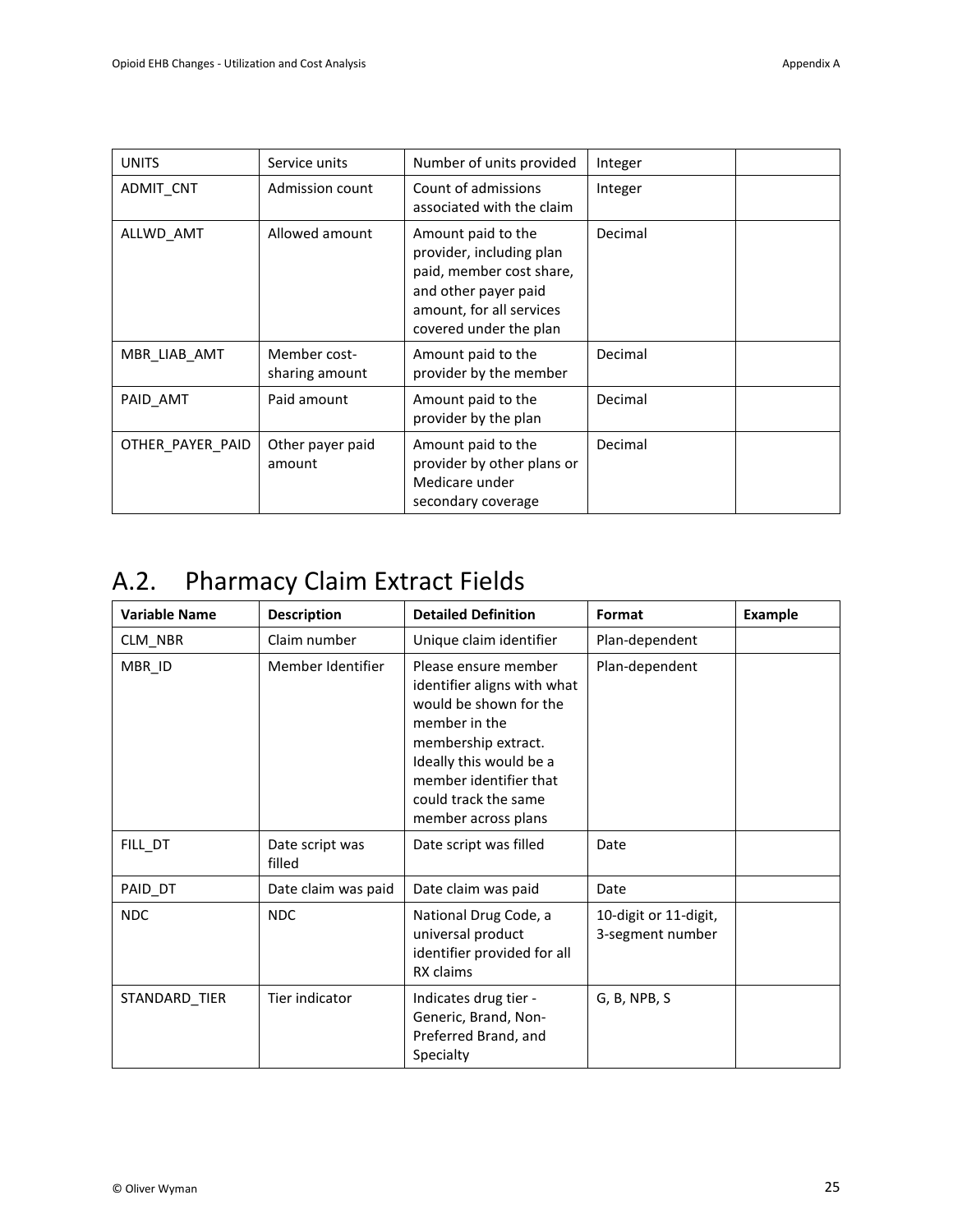| DAYS_SUPPLY  | Days supply                    | Number of days for which<br>drug was prescribed to be<br>used                                                                                            | Integer                                 |
|--------------|--------------------------------|----------------------------------------------------------------------------------------------------------------------------------------------------------|-----------------------------------------|
| MET_QNTY     | Units                          | Number of units<br>dispensed - i.e., number<br>of pills in the bottle                                                                                    | Integer                                 |
| FORM IND     | Formulary indicator            | Indicates what formulary<br>the drug is under in the<br>plan                                                                                             | Plan-dependent                          |
| BRAND_IND    | <b>Brand indicator</b>         | Indicates whether the<br>script is for a drug that is<br>brand name or generic                                                                           | $Y = brand, N =$<br>generic             |
| MAIL IND     | Mail order indicator           | Indicates whether the<br>script is for a mail-order<br>claim                                                                                             | $Y = mail-order, N =$<br>not mail-order |
| ALLWD AMT    | Allowed amount                 | Amount paid to the<br>provider, including plan<br>paid, member cost share,<br>and other payer paid<br>amount, for all services<br>covered under the plan | Decimal                                 |
| MBR LIAB AMT | Member cost-<br>sharing amount | Amount paid to the<br>provider by the member                                                                                                             | Decimal                                 |
| PAID AMT     | Paid amount                    | Amount paid to the<br>provider by the plan                                                                                                               | Decimal                                 |

# <span id="page-28-0"></span>A.3. Membership Extract Fields

| <b>Variable Name</b> | <b>Description</b> | <b>Detailed Definition</b>                                                                                                                                                                                         | Format         | <b>Example</b> |
|----------------------|--------------------|--------------------------------------------------------------------------------------------------------------------------------------------------------------------------------------------------------------------|----------------|----------------|
| MBR ID               | Member Identifier  | Please ensure member<br>identifier aligns with what<br>would be shown for the<br>member in the claims extract.<br>Ideally this would be a<br>member identifier that could<br>track the same member across<br>plans | Plan dependent |                |
| SUB ID               | Subscriber ID      | Unique policyholder identifier.<br>Should be the same for all<br>members receiving coverage<br>under the same policy                                                                                               | Plan dependent |                |
| <b>GROUP ID</b>      | Group Identifier   | Policy or employer health plan<br>identification. For individual<br>ACA coverage, GROUP $ID =$<br>SUB ID                                                                                                           | Plan dependent |                |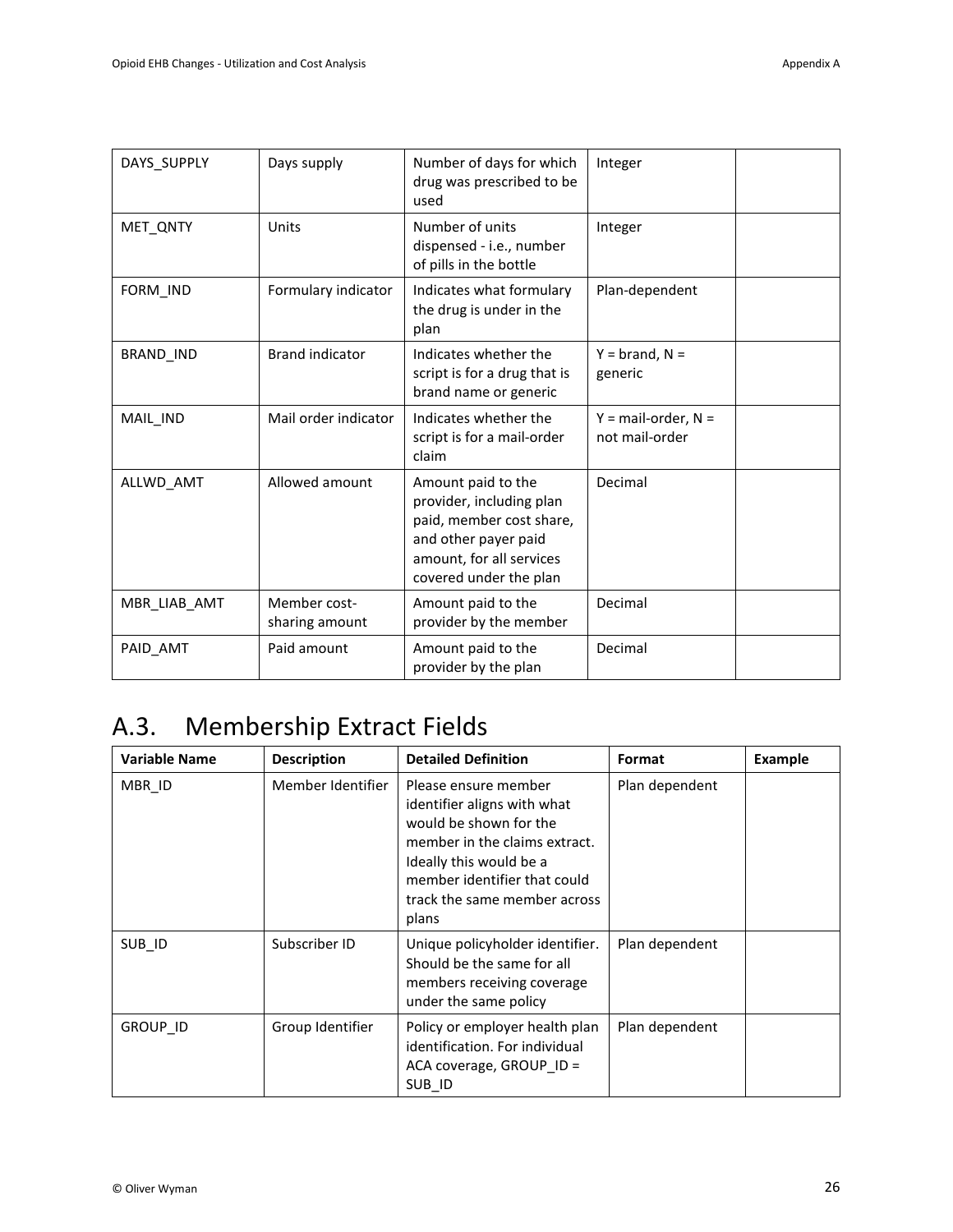| MBR_EFF_DT      | <b>Member Effective</b><br>Date               | Date member entered the<br>policy                                                                                         | Date                                                                 |        |
|-----------------|-----------------------------------------------|---------------------------------------------------------------------------------------------------------------------------|----------------------------------------------------------------------|--------|
| MBR_TRM_DT      | Member<br><b>Termination Date</b>             | Date member terminated the<br>policy                                                                                      | Date                                                                 |        |
| <b>ACTMO</b>    | <b>Activity Month</b>                         | Month of member activity on<br>the plan                                                                                   | Date - please use<br>XX/01/XXXX<br>format for all<br>activity months |        |
| <b>RENMO</b>    | <b>Renewal Date</b>                           |                                                                                                                           |                                                                      |        |
| RELATIONSHIP    | Relationship to<br>Subscriber                 | Please indicate if member is<br>Subscriber/Spouse/Dependent                                                               | $I =$ subscriber, $S =$<br>spouse, $D =$<br>Dependent                |        |
| <b>DOB</b>      | Date of Birth                                 | Member date of birth                                                                                                      | Date                                                                 |        |
| <b>GENDER</b>   | Gender                                        | Member gender                                                                                                             | M/F                                                                  |        |
| LOB             | Line of Business                              | Small Group/Individual                                                                                                    | SG/IND                                                               |        |
| <b>INDUSTRY</b> | Industry                                      | For small group - indicate the<br>industry of the member's<br>account                                                     | Plan dependent -<br>please include<br>mapping if code is<br>used     |        |
| ZIP_CODE        | Zip code                                      | Member zip code                                                                                                           | 5-digit numeric<br>code                                              |        |
| RATING_STATE    | <b>Rating State</b>                           | <b>ACA Rating State</b>                                                                                                   | 2-character string                                                   | IL.    |
| RATING COUNTY   | <b>Rating County</b>                          | <b>ACA Rating County</b>                                                                                                  | Variable length<br>character field                                   | Nassau |
| RATING_REGION   | <b>Rating Region</b>                          | <b>ACA Rating Region</b>                                                                                                  | Numeric code                                                         |        |
| PROD_TYPE       | Product Type                                  | Indicate product type                                                                                                     | HMO/PPO/POS                                                          |        |
| HIOS_PLAN_ID    | HIOS Plan ID (ACA<br>compliant plans<br>only) | Health Insurance Oversight<br>System number that uniquely<br>identifies each new qualified<br>health plan approved by CMS | 14-digit<br>alphanumeric<br>code                                     |        |
| PLAN NAME       | Plan Name                                     | Name of medical plan<br>member is enrolled in                                                                             | Plan dependent                                                       |        |
| RX_PLAN_NAME    | Drug Plan Name                                | Name of RX plan member is<br>enrolled in.                                                                                 | Plan dependent                                                       |        |
| METAL_LEVEL     | Metal Level                                   | ACA Metal Level of plan<br>member is enrolled in -<br>Bronze, Silver, Gold, Platinum                                      | B, S, G, P                                                           |        |
| CSR VAR         | <b>CSR Variant</b>                            | Indicator for ACA Silver Metal<br><b>Cost Sharing Reduction Plans</b><br>(73%, 87%, 94%)                                  |                                                                      |        |
| MARKETPLACE_IND | Marketplace<br>Indicator (ACA                 | Indicator whether the ACA<br>plan was purchased on-<br>exchange (Get Covered Illinois                                     | String, 1 character                                                  | Y/N    |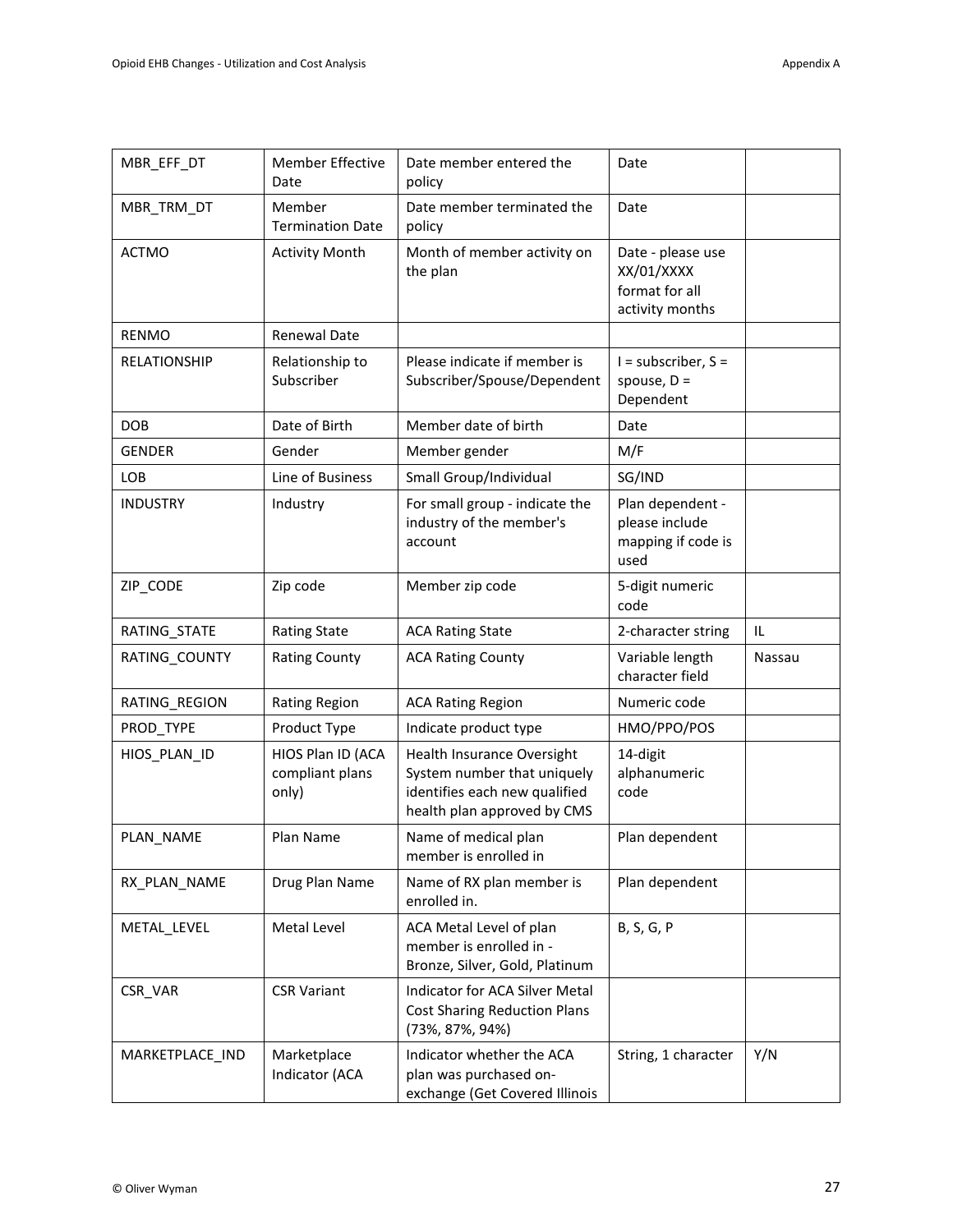|                      | compliant plans<br>only)                                                          | for individual coverage or<br>SHOP for small group) or off-<br>exchange. For transitional<br>plans set to N.                                                               |                     |         |
|----------------------|-----------------------------------------------------------------------------------|----------------------------------------------------------------------------------------------------------------------------------------------------------------------------|---------------------|---------|
| SEP_IND              | Special<br><b>Enrollment Period</b><br>Indicator (ACA<br>compliant plans<br>only) | Indicator whether the ACA<br>coverage was purchased<br>during special enrollment<br>period. Set to N if coverage<br>was selected during regular<br>open enrollment period. | String, 1 character | Y/N     |
| ACA_IND              | <b>ACA Indicator</b>                                                              | Indicates if member plan is<br>ACA compliant (Y = ACA<br>compliant, N = Not ACA<br>compliant)                                                                              | String, 1 character | Y/N     |
| GF_IND               | Grandfathered<br>Indicator                                                        | Indicates if member plan is<br>Grandfathered (should always<br>be N for this request)                                                                                      | String, 1 character | N       |
| TOBACCO_USER_IND     | <b>Tobacco User</b><br>Indicator                                                  | Indicates if member is a<br>tobacco user (Y = tobacco<br>user)                                                                                                             | String, 1 character | Y/N     |
| MED_IND              | <b>Medical Coverage</b><br>Indicator                                              | Indicates if member is covered<br>under the medical plan ( $Y =$<br>covered under medical plan)                                                                            | String, 1 character | Y/N     |
| PHARM_IND            | Pharmacy<br>Coverage<br>Indicator                                                 | Indicates if member is covered<br>under the pharmacy plan $(Y =$<br>covered under pharmacy plan)                                                                           | String, 1 character | Y/N     |
| HHS_Risk_score       | HHS risk score                                                                    | ACA risk score for the member<br>used for risk transfer program                                                                                                            | Decimal             | $1.3\,$ |
| Telehealth_indicator | Telehealth<br>Indicator                                                           | Indicate whether Telehealth is<br>administered by a third party<br>(Y if administered by third<br>party)                                                                   | String, 1 character | Y/N     |
| Medical_Claims       | <b>Medical Claims</b><br>Indicator                                                | Indicate whether member has<br>medical claims included in<br>extract for activity month                                                                                    | String, 1 character | Y/N     |
| Pharmacy_Claims      | <b>Pharmacy Claims</b><br>Indicator                                               | Indicate whether member has<br>pharmacy claims included in<br>extract for activity month                                                                                   | String, 1 character | Y/N     |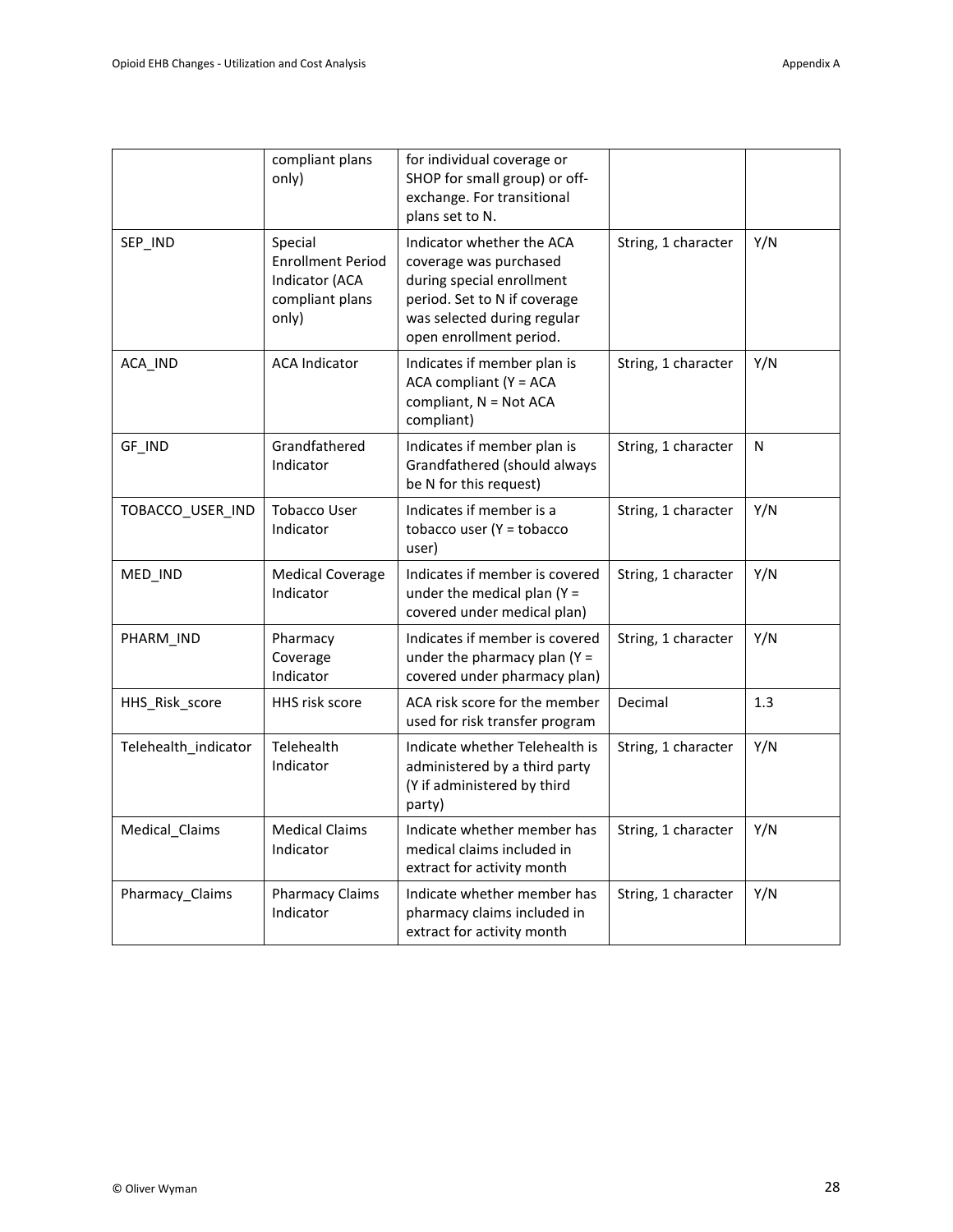#### <span id="page-31-0"></span>A.4. Data Control Fields

| <b>Table Name</b>      | Variable        |
|------------------------|-----------------|
| <b>Medical Claims</b>  | RowCount        |
|                        | Paid            |
|                        | Allowed         |
|                        | MemberLiability |
| <b>Pharmacy Claims</b> | RowCount        |
|                        | Paid            |
|                        | Allowed         |
|                        | MemberLiability |
| Membership             | RowCount        |

# <span id="page-31-1"></span>A.5. Clinical Classification Software ICD10-CM Pain Groupings

| <b>CCS Code</b> | <b>CCS Code Description</b>                                      |
|-----------------|------------------------------------------------------------------|
| <b>MUS010</b>   | Musculoskeletal pain, not low back pain                          |
| <b>MUS038</b>   | Low back pain                                                    |
| <b>NVS019</b>   | Nervous system pain and pain syndromes                           |
| SYM006          | Abdominal pain and other digestive/abdomen<br>signs and symptoms |

## <span id="page-31-2"></span>A.6. Telepsychiatry Procedure Codes

| <b>Procedure Codes</b> |       |       |        |  |
|------------------------|-------|-------|--------|--|
| 90785                  | 96132 | 97152 | 99212* |  |
| 90791                  | 96133 | 0362T | 99213* |  |
| 90792                  | 96136 | 97153 | 99214* |  |
| 90832                  | 96137 | 97154 | 99215* |  |
| 90833                  | 96138 | 97155 | 99231* |  |
| 90834                  | 96139 | 97156 | 99232* |  |
| 90836                  | 96156 | 97158 | 99233* |  |
| 90837                  | 96158 | 0373T | 99354* |  |
| 90838                  | 96159 | 90875 | 99355* |  |
| 90839                  | 96164 | 96170 | 99356* |  |
| 90840                  | 96165 | 96171 | 99357* |  |
| 90845                  | 96167 | 90849 |        |  |
| 90846                  | 96178 | 90863 |        |  |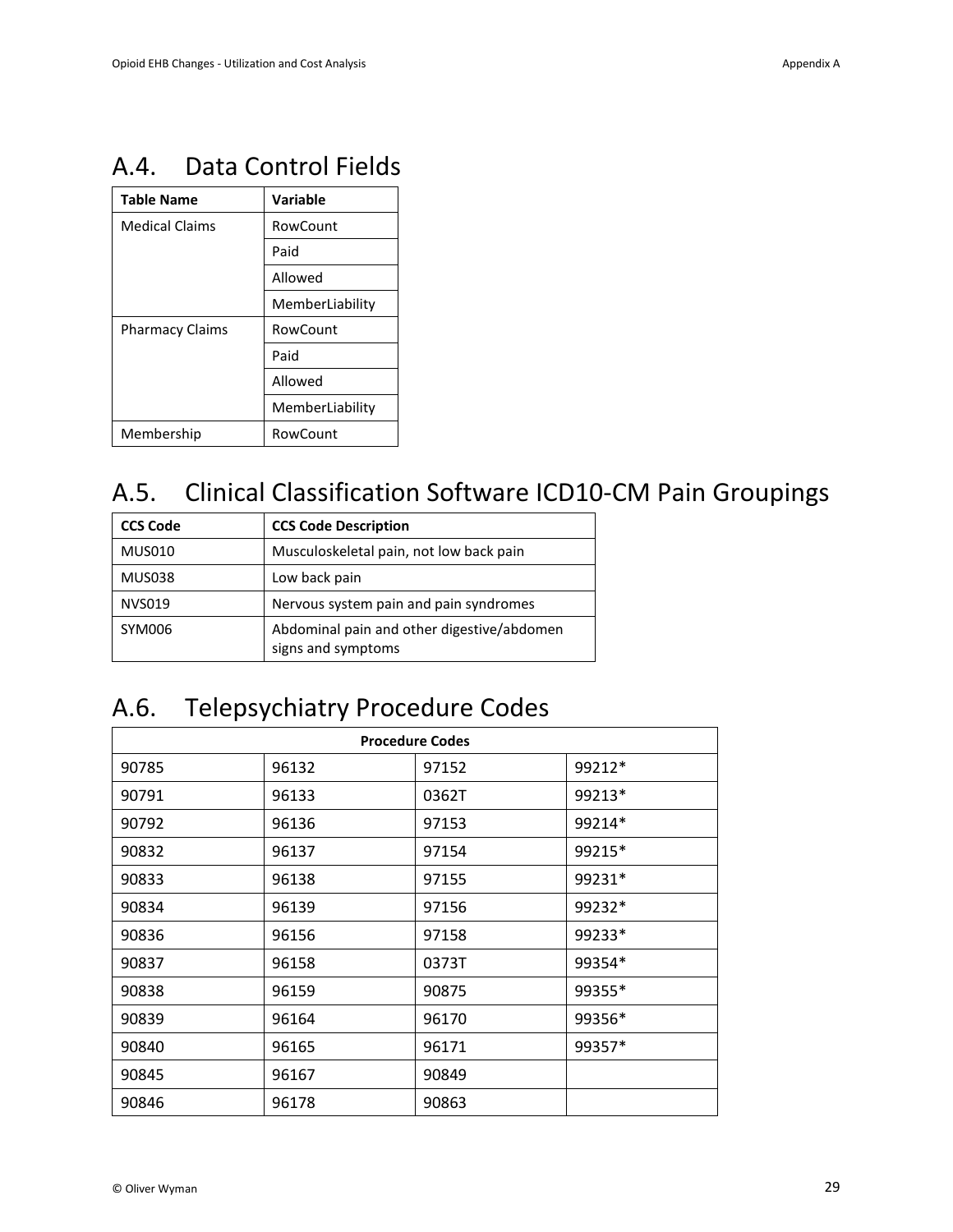| 90847 | 96127 | 96146    |  |
|-------|-------|----------|--|
| 96116 | G0396 | 99201*   |  |
| 90853 | G0397 | $99202*$ |  |
| 80940 | 96110 | 99203*   |  |
| 96121 | 96112 | 99204*   |  |
| 96130 | 96113 | 99205*   |  |
| 96131 | 97151 | 99211*   |  |

\*General Evaluation and Management codes; included only if associated with a psychiatric speciality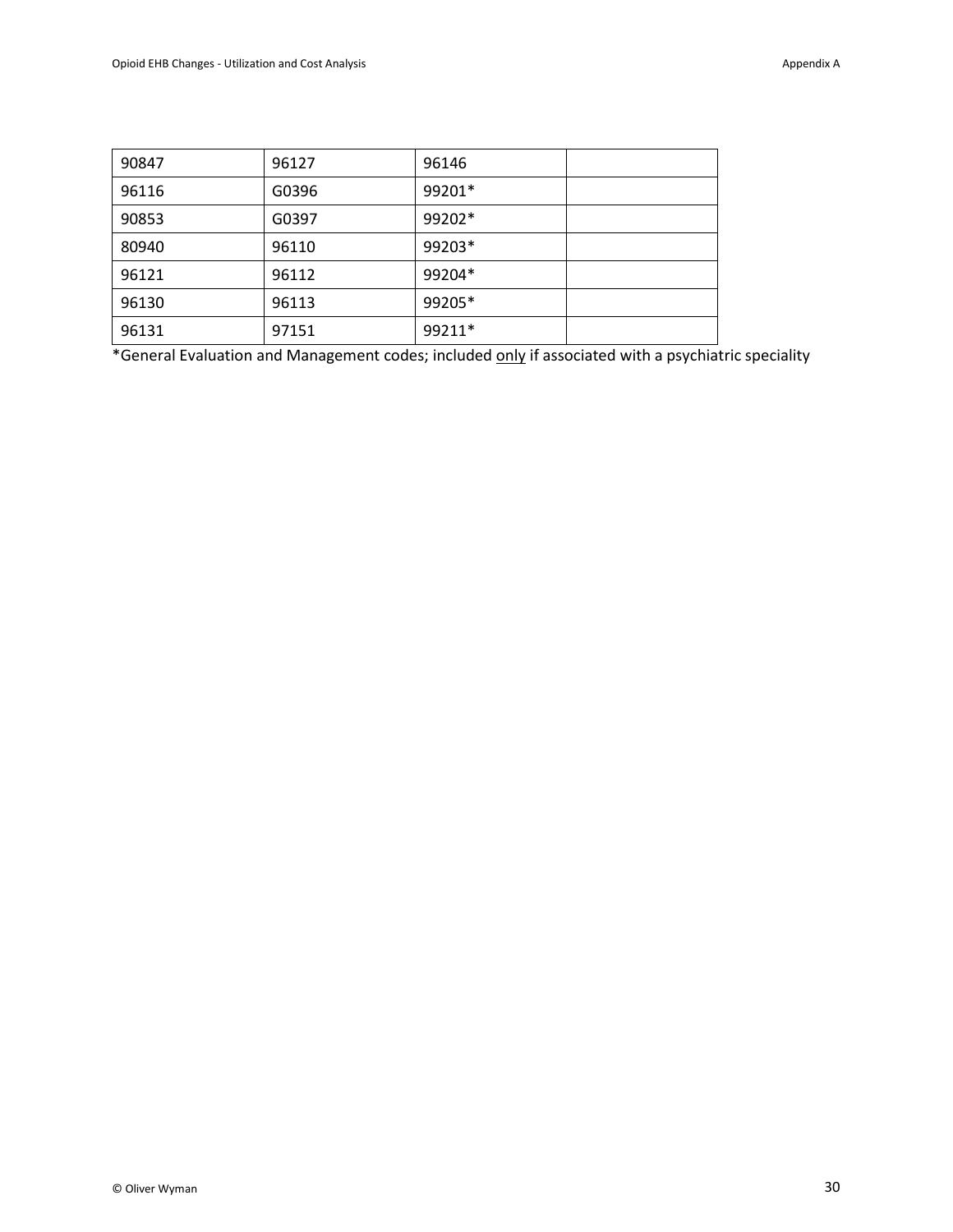#### <span id="page-33-0"></span>**APPENDIX B. RESULT EXHIBITS**



#### <span id="page-33-1"></span>B.1. Opioid User Market Share Charts

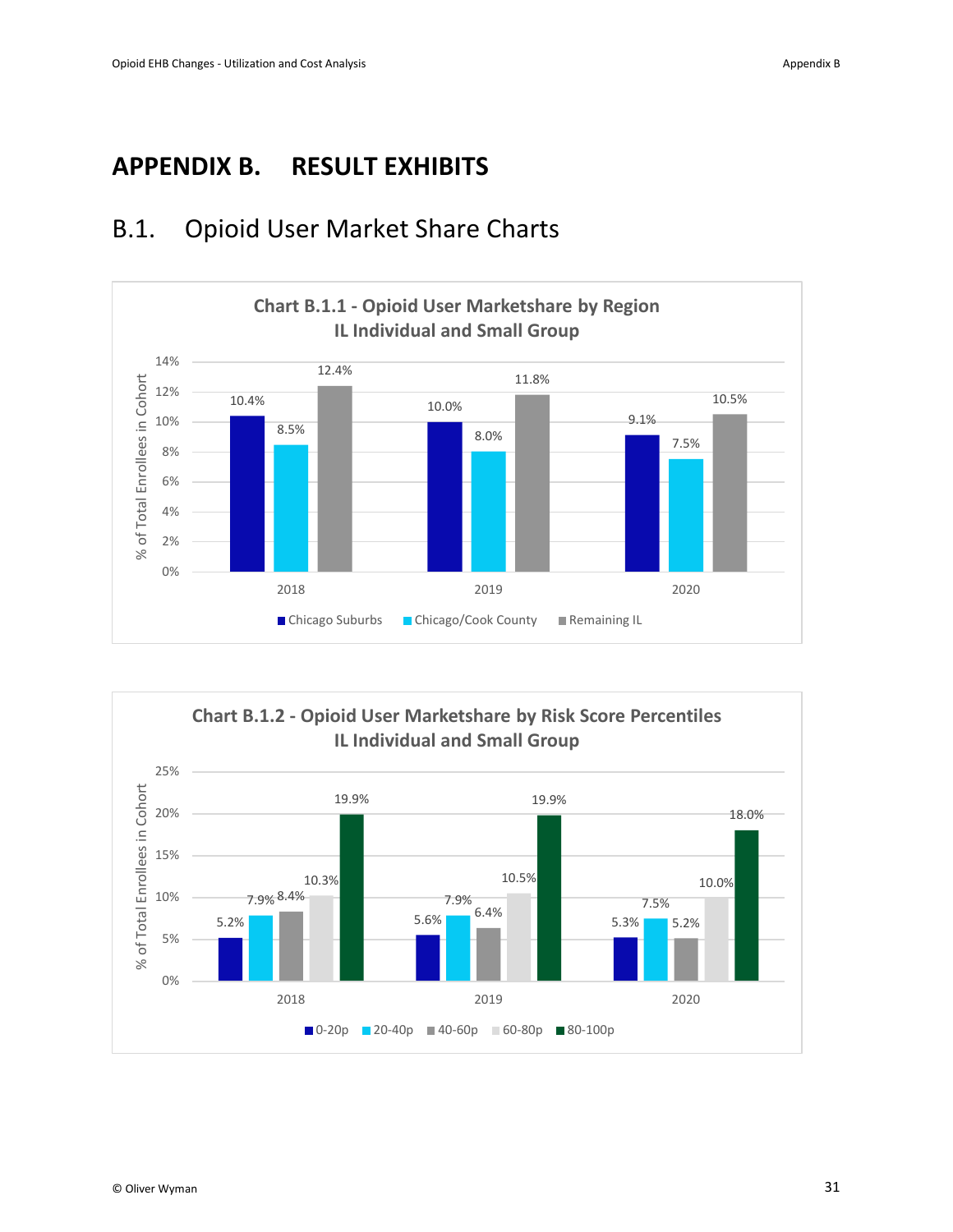

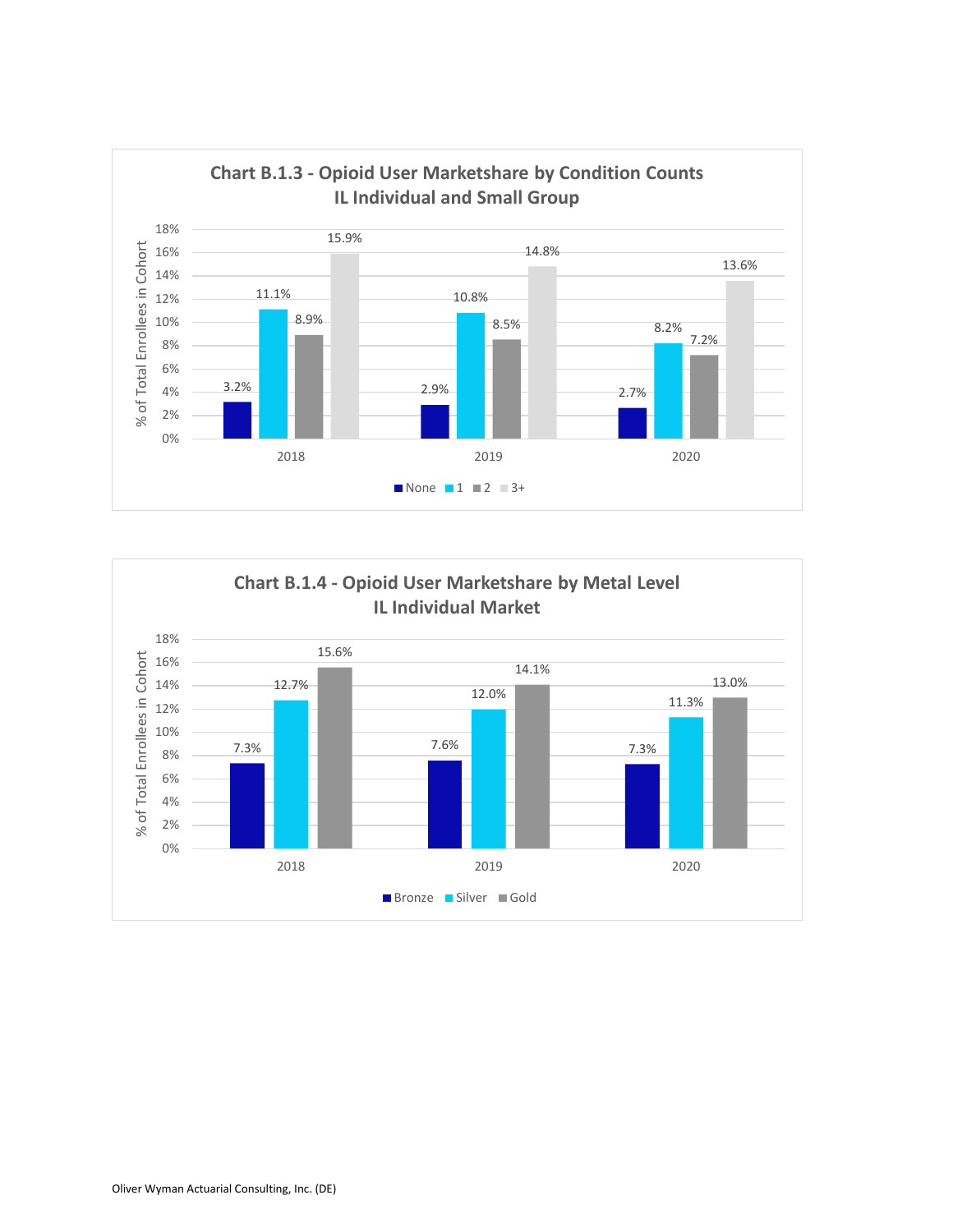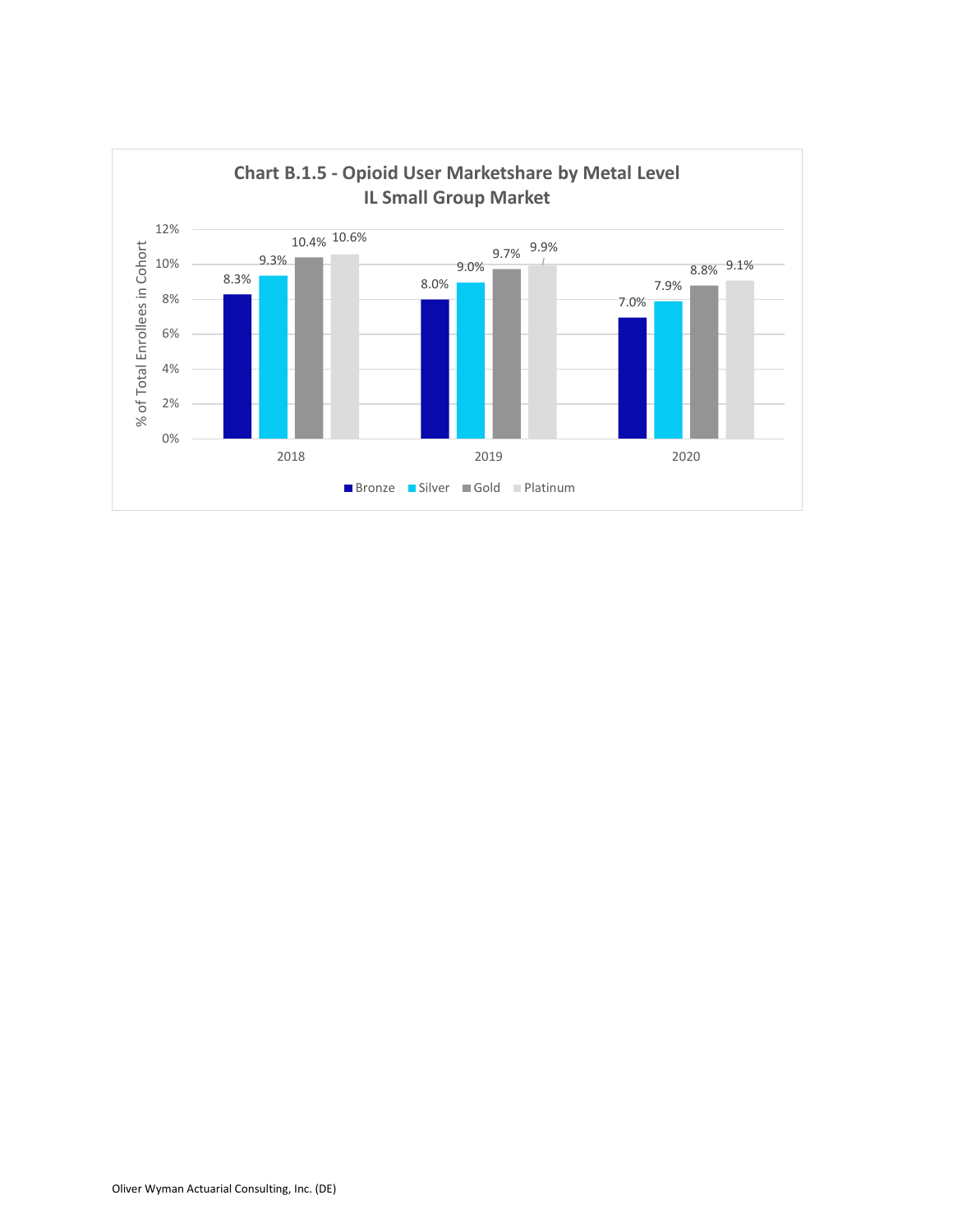#### <span id="page-36-0"></span>B.2. Additional Opioid User Cost/Utilization Metrics



Note: 2020 metrics as reported without adjustment for COVID-19 impacts



Note: 2020 metrics as reported without adjustment for COVID-19 impacts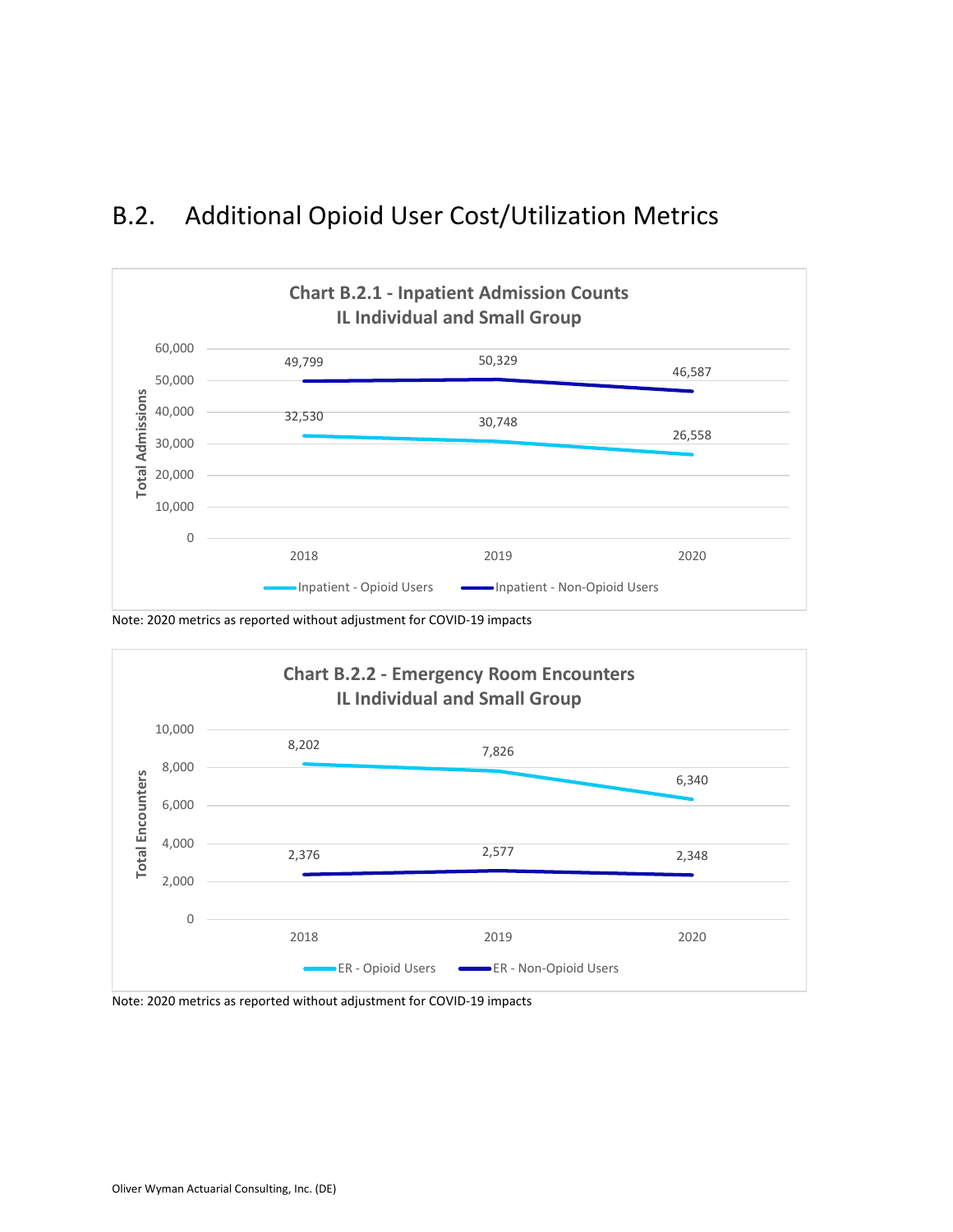| Table B.2.1 - Utilization Hot Spots for Opioid Users - Individual Market                                      |       |                           |       |  |
|---------------------------------------------------------------------------------------------------------------|-------|---------------------------|-------|--|
|                                                                                                               | 2018  | 2019                      | 2020  |  |
|                                                                                                               |       | <b>Opioid Users</b>       |       |  |
| IP Total Admits per 1,000                                                                                     | 441   | 443                       | 425   |  |
| OP Surgery Services per 1,000                                                                                 | 1,299 | 1,381                     | 1,438 |  |
| Emergency Room Encounters per 1,000                                                                           | 622   | 632                       | 594   |  |
|                                                                                                               |       | <b>Non-Opioid Users</b>   |       |  |
| IP Total Admits per 1,000                                                                                     | 101   | 106                       | 97    |  |
| OP Surgery Services per 1,000                                                                                 | 224   | 255                       | 285   |  |
| Emergency Room Encounters per 1,000                                                                           | 123   | 129                       | 117   |  |
|                                                                                                               |       | <b>Percent Difference</b> |       |  |
| IP Total Admits per 1,000                                                                                     | 337%  | 318%                      | 341%  |  |
| OP Surgery Services per 1,000                                                                                 | 479%  | 442%                      | 405%  |  |
| Emergency Room Encounters per 1,000<br>Note: 2020 motrics as reported without adjustment for COVID 10 impacts | 405%  | 392%                      | 407%  |  |

| Table B.2.2 - Utilization Hot Spots for Opioid Users - Small Group Market |                                                                                                                        |      |       |  |  |  |  |
|---------------------------------------------------------------------------|------------------------------------------------------------------------------------------------------------------------|------|-------|--|--|--|--|
|                                                                           | 2018                                                                                                                   | 2019 | 2020  |  |  |  |  |
|                                                                           | <b>Opioid Users</b><br>352<br>344<br>1,345<br>1,419<br>598<br>608<br><b>Non-Opioid Users</b><br>57<br>58<br>279<br>314 |      |       |  |  |  |  |
| IP Total Admits per 1,000                                                 |                                                                                                                        |      | 345   |  |  |  |  |
| OP Surgery Services per 1,000                                             |                                                                                                                        |      | 1,465 |  |  |  |  |
| Emergency Room Encounters per 1,000                                       |                                                                                                                        |      | 545   |  |  |  |  |
|                                                                           |                                                                                                                        |      |       |  |  |  |  |
| IP Total Admits per 1,000                                                 |                                                                                                                        |      | 57    |  |  |  |  |
| OP Surgery Services per 1,000                                             |                                                                                                                        |      | 330   |  |  |  |  |
| Emergency Room Encounters per 1,000                                       | 145                                                                                                                    | 146  | 121   |  |  |  |  |
|                                                                           | <b>Percent Difference</b>                                                                                              |      |       |  |  |  |  |
| IP Total Admits per 1,000                                                 | 502%                                                                                                                   | 502% | 506%  |  |  |  |  |
| OP Surgery Services per 1,000                                             | 382%                                                                                                                   | 352% | 344%  |  |  |  |  |
| Emergency Room Encounters per 1,000                                       | 312%                                                                                                                   | 318% | 350%  |  |  |  |  |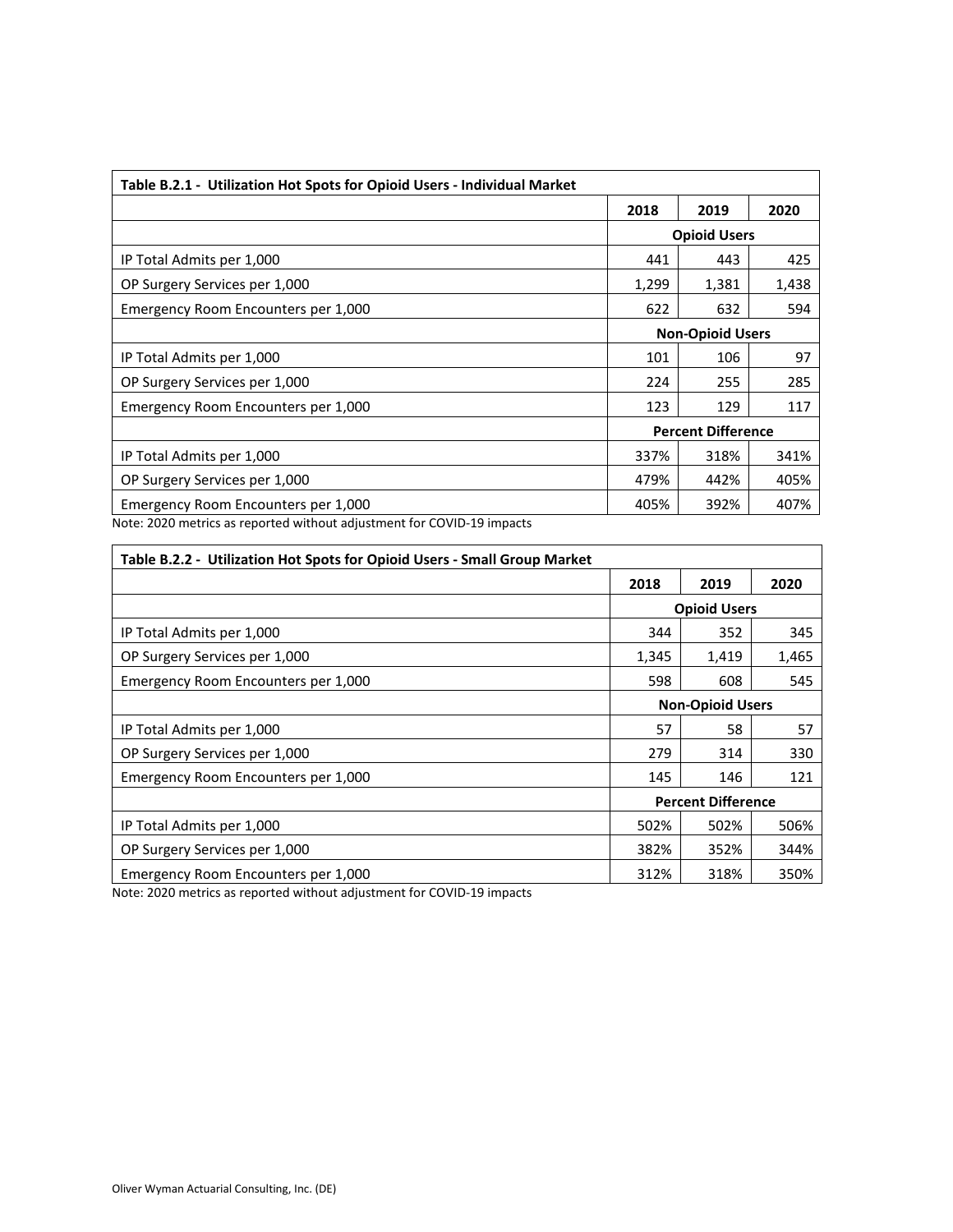| Table B.3.1 - Total Allowable Cost Per Member Per Month (PMPM) - Opioid Utilizing Enrollees |      |                                                                                                                      |                                                                                   |                                                                       |                                                          |                                                    |
|---------------------------------------------------------------------------------------------|------|----------------------------------------------------------------------------------------------------------------------|-----------------------------------------------------------------------------------|-----------------------------------------------------------------------|----------------------------------------------------------|----------------------------------------------------|
| Line of<br><b>Business</b>                                                                  | Year | #1<br><b>Coverage for</b><br><b>One or More</b><br><b>Intranasal</b><br><b>Opioid Reversal</b><br><b>Agent Spray</b> | #2<br>Removal of<br><b>Barriers to</b><br><b>Buprenorphine</b><br><b>Products</b> | #3<br><b>Limit of Opioid</b><br><b>Prescriptions</b><br>of Acute Pain | #4<br><b>Alternative</b><br><b>Therapies for</b><br>Pain | #5<br>Coverage of<br><b>Telepsychiatry</b><br>Care |
| Individual                                                                                  | 2018 | \$0.04                                                                                                               | \$0.08                                                                            | \$0.47                                                                | \$0.13                                                   | \$0.05                                             |
| Individual                                                                                  | 2019 | \$0.07                                                                                                               | \$0.20                                                                            | \$0.52                                                                | \$0.25                                                   | \$0.10                                             |
| Individual                                                                                  | 2020 | \$0.10                                                                                                               | \$0.21                                                                            | \$0.41                                                                | \$0.36                                                   | \$10.99                                            |
|                                                                                             |      |                                                                                                                      |                                                                                   |                                                                       |                                                          |                                                    |
| Small<br>Group                                                                              | 2018 | \$0.03                                                                                                               | \$0.08                                                                            | \$0.56                                                                | \$0.10                                                   | \$0.04                                             |
| Small<br>Group                                                                              | 2019 | \$0.05                                                                                                               | \$0.07                                                                            | \$0.63                                                                | \$0.15                                                   | \$0.07                                             |
| Small<br>Group                                                                              | 2020 | \$0.07                                                                                                               | \$0.12                                                                            | \$0.63                                                                | \$0.14                                                   | \$14.07                                            |

## <span id="page-38-0"></span>B.3. Key EHB Cost/Utilization Metrics

Note: 2020 metrics as reported without adjustment for COVID-19 impacts

| Table B.3.2 - Total Plan Liability Per Member Per Month (PMPM) - Opioid Utilizing Enrollees |      |                                                                                                               |                                                                                   |                                                                       |                                                   |                                                    |  |
|---------------------------------------------------------------------------------------------|------|---------------------------------------------------------------------------------------------------------------|-----------------------------------------------------------------------------------|-----------------------------------------------------------------------|---------------------------------------------------|----------------------------------------------------|--|
| Line of<br><b>Business</b>                                                                  | Year | #1<br>Coverage for<br><b>One or More</b><br><b>Intranasal</b><br><b>Opioid Reversal</b><br><b>Agent Spray</b> | #2<br>Removal of<br><b>Barriers to</b><br><b>Buprenorphine</b><br><b>Products</b> | #3<br><b>Limit of Opioid</b><br><b>Prescriptions</b><br>of Acute Pain | #4<br><b>Alternative</b><br>Therapies for<br>Pain | #5<br>Coverage of<br><b>Telepsychiatry</b><br>Care |  |
| Individual                                                                                  | 2018 | \$0.03                                                                                                        | \$0.06                                                                            | \$0.21                                                                | \$0.10                                            | \$0.03                                             |  |
| Individual                                                                                  | 2019 | \$0.05                                                                                                        | \$0.18                                                                            | \$0.33                                                                | \$0.18                                            | \$0.06                                             |  |
| Individual                                                                                  | 2020 | \$0.07                                                                                                        | \$0.18                                                                            | \$0.25                                                                | \$0.27                                            | \$10.45                                            |  |
|                                                                                             |      |                                                                                                               |                                                                                   |                                                                       |                                                   |                                                    |  |
| Small<br>Group                                                                              | 2018 | \$0.03                                                                                                        | \$0.07                                                                            | \$0.30                                                                | \$0.08                                            | \$0.03                                             |  |
| Small<br>Group                                                                              | 2019 | \$0.04                                                                                                        | \$0.06                                                                            | \$0.43                                                                | \$0.12                                            | \$0.06                                             |  |
| Small<br>Group                                                                              | 2020 | \$0.06                                                                                                        | \$0.11                                                                            | \$0.46                                                                | \$0.11                                            | \$13.65                                            |  |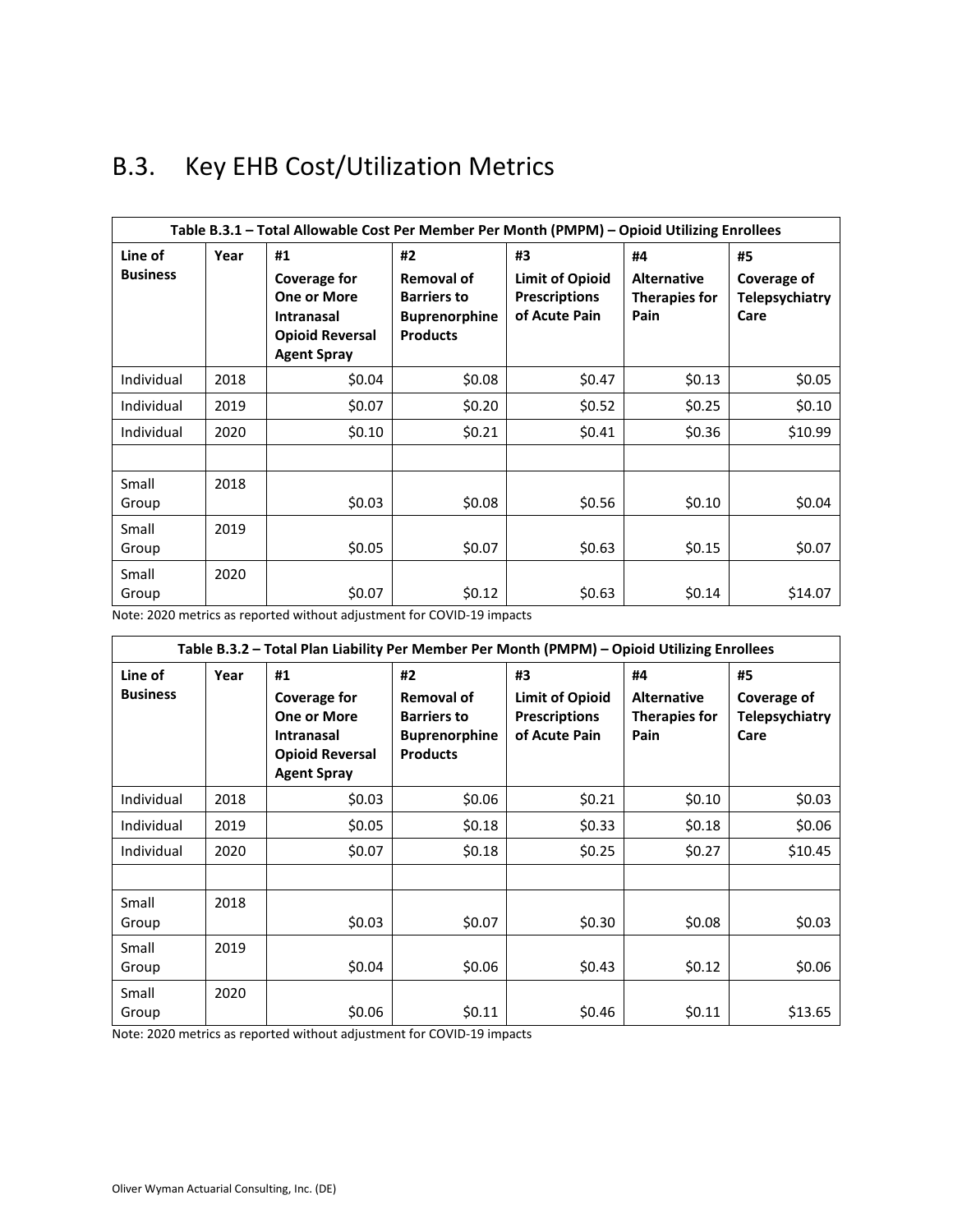| Table B.3.3- Total Member Liability Per Member Per Month (PMPM) - Opioid Utilizing Enrollees |      |                                                                                                               |                                                                                   |                                                                       |                                                          |                                                    |
|----------------------------------------------------------------------------------------------|------|---------------------------------------------------------------------------------------------------------------|-----------------------------------------------------------------------------------|-----------------------------------------------------------------------|----------------------------------------------------------|----------------------------------------------------|
| Line of<br><b>Business</b>                                                                   | Year | #1<br>Coverage for<br><b>One or More</b><br><b>Intranasal</b><br><b>Opioid Reversal</b><br><b>Agent Spray</b> | #2<br>Removal of<br><b>Barriers to</b><br><b>Buprenorphine</b><br><b>Products</b> | #3<br><b>Limit of Opioid</b><br><b>Prescriptions</b><br>of Acute Pain | #4<br><b>Alternative</b><br><b>Therapies for</b><br>Pain | #5<br>Coverage of<br><b>Telepsychiatry</b><br>Care |
| Individual                                                                                   | 2018 | \$0.01                                                                                                        | \$0.02                                                                            | \$0.24                                                                | \$0.02\$                                                 | \$0.01                                             |
| Individual                                                                                   | 2019 | \$0.01                                                                                                        | \$0.02                                                                            | \$0.19                                                                | \$0.06                                                   | \$0.03                                             |
| Individual                                                                                   | 2020 | \$0.02                                                                                                        | \$0.03                                                                            | \$0.16                                                                | \$0.07                                                   | \$0.05                                             |
|                                                                                              |      |                                                                                                               |                                                                                   |                                                                       |                                                          |                                                    |
| Small<br>Group                                                                               | 2018 | \$0.01                                                                                                        | \$0.02                                                                            | \$0.26                                                                | \$0.02                                                   | \$0.01                                             |
| Small<br>Group                                                                               | 2019 | \$0.01                                                                                                        | \$0.01                                                                            | \$0.20                                                                | \$0.03                                                   | \$0.01                                             |
| Small<br>Group                                                                               | 2020 | \$0.02                                                                                                        | \$0.01                                                                            | \$0.18                                                                | \$0.03                                                   | \$0.09                                             |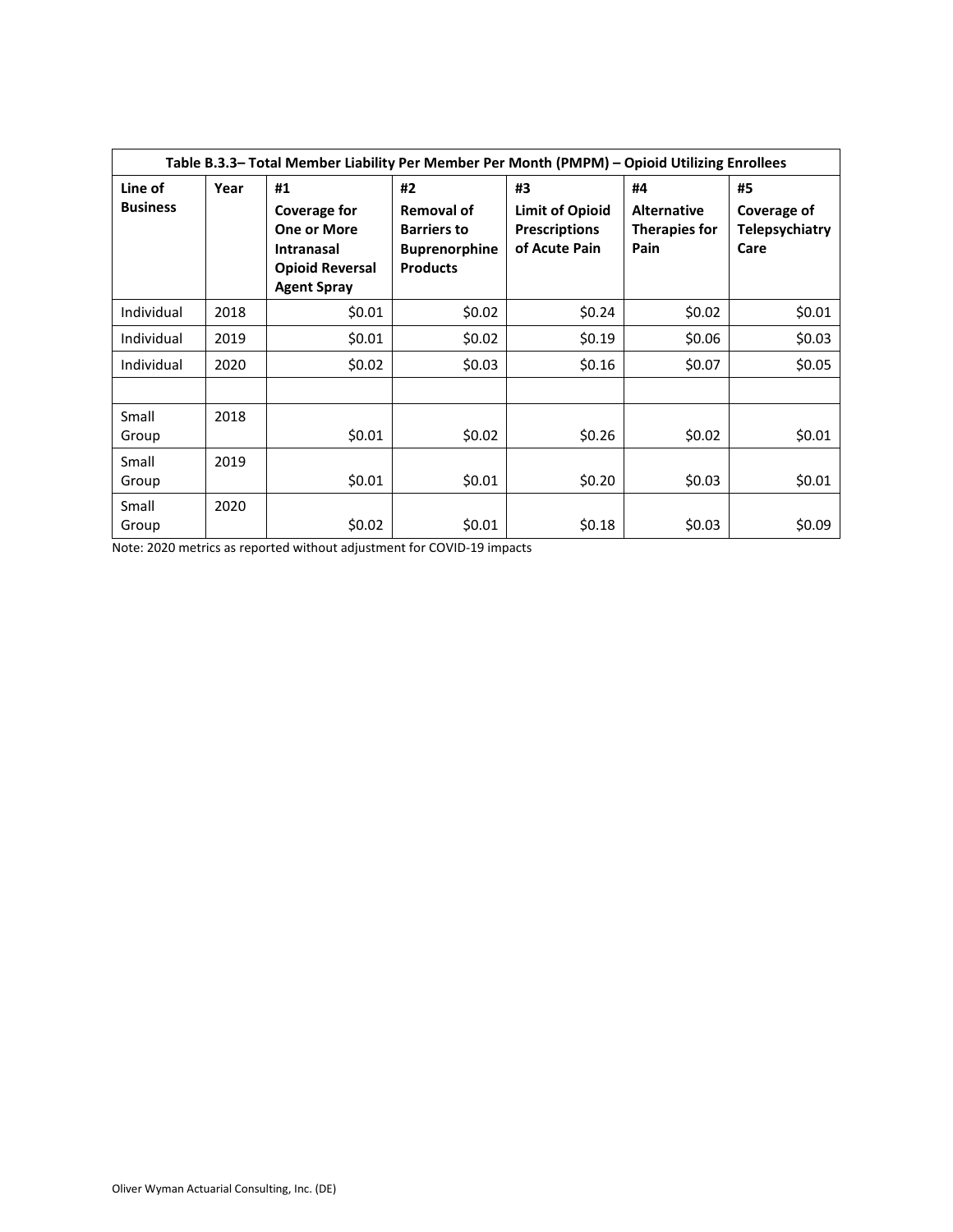

\*Left-side axis for Short-Term Opioid Prescriptions only. 2020 metrics as reported without adjustment for COVID-19 impacts



\*Left-side axis for Short-Term Opioid Prescriptions only. 2020 metrics as reported without adjustment for COVID-19 impacts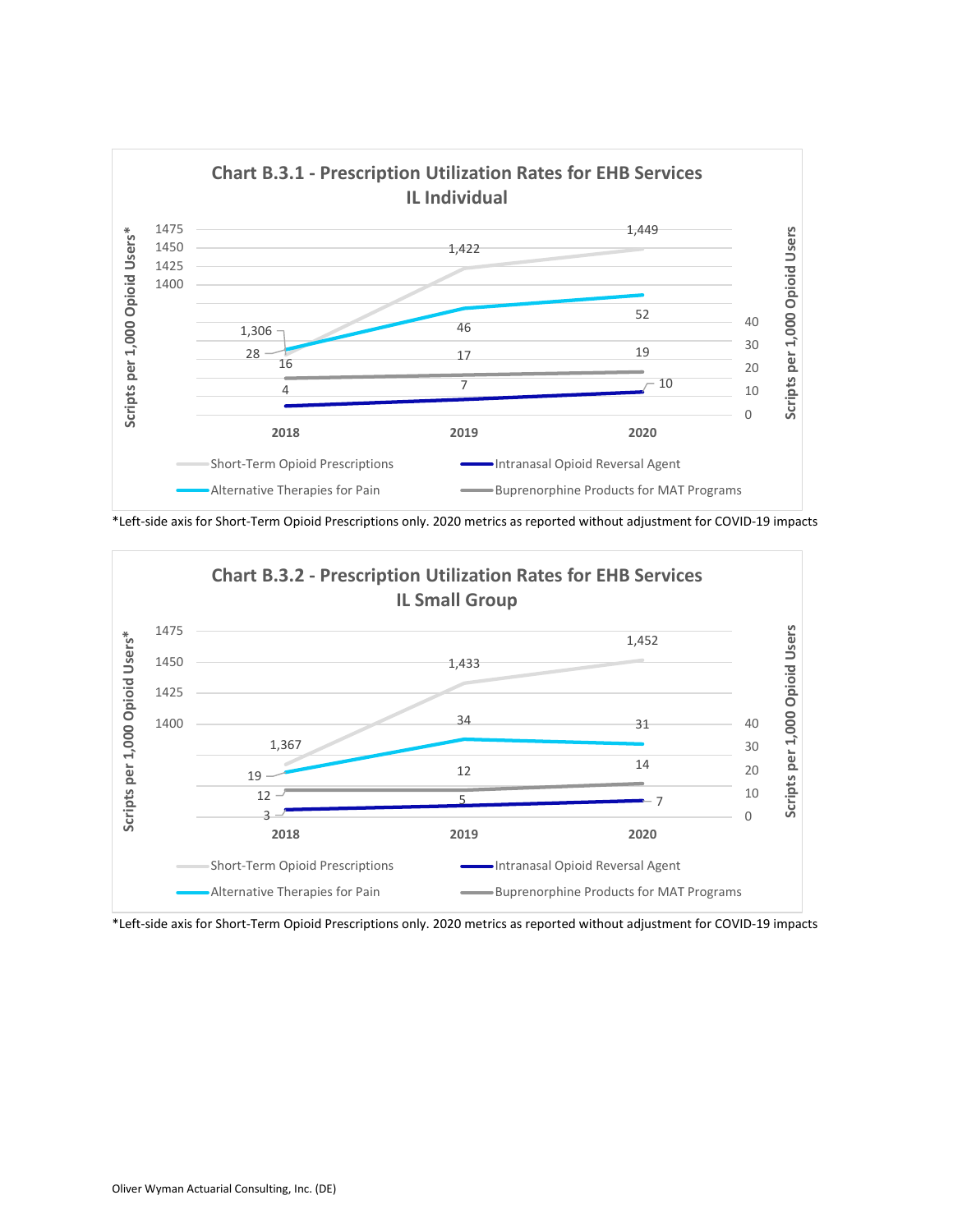| Table B.3.4 - Total Allowable Cost Per Member Per Month (PMPM) - Opioid Utilizing Enrollees |      |                                                                                                                      |                                                                                          |                                                                       |                                                          |                                                    |
|---------------------------------------------------------------------------------------------|------|----------------------------------------------------------------------------------------------------------------------|------------------------------------------------------------------------------------------|-----------------------------------------------------------------------|----------------------------------------------------------|----------------------------------------------------|
| Geographic<br>Region                                                                        | Year | #1<br><b>Coverage for</b><br><b>One or More</b><br><b>Intranasal</b><br><b>Opioid Reversal</b><br><b>Agent Spray</b> | #2<br><b>Removal of</b><br><b>Barriers to</b><br><b>Buprenorphine</b><br><b>Products</b> | #3<br><b>Limit of Opioid</b><br><b>Prescriptions</b><br>of Acute Pain | #4<br><b>Alternative</b><br><b>Therapies for</b><br>Pain | #5<br>Coverage of<br><b>Telepsychiatry</b><br>Care |
| Chicago/Cook<br>County                                                                      | 2018 | \$0.03                                                                                                               | \$0.10                                                                                   | \$0.45                                                                | \$0.11                                                   | \$0.06                                             |
| Chicago/Cook<br>County                                                                      | 2019 | \$0.06                                                                                                               | \$0.11                                                                                   | \$0.59                                                                | \$0.21                                                   | \$0.05                                             |
| Chicago/Cook<br>County                                                                      | 2020 | \$0.07                                                                                                               | \$0.16                                                                                   | \$0.50                                                                | \$0.18                                                   | \$21.31                                            |
| Other Chicago<br>Suburbs                                                                    | 2018 | \$0.04                                                                                                               | \$0.05                                                                                   | \$0.53                                                                | \$0.08                                                   | \$0.01                                             |
| Other Chicago<br>Suburbs                                                                    | 2019 | \$0.07                                                                                                               | \$0.11                                                                                   | \$0.56                                                                | \$0.13                                                   | \$0.08                                             |
| Other Chicago<br>Suburbs                                                                    | 2020 | \$0.09                                                                                                               | \$0.12                                                                                   | \$0.52                                                                | \$0.14                                                   | \$12.99                                            |
| Remaining IL                                                                                | 2018 | \$0.04                                                                                                               | \$0.10                                                                                   | \$0.55                                                                | \$0.15                                                   | \$0.06                                             |
| Remaining IL                                                                                | 2019 | \$0.06                                                                                                               | \$0.15                                                                                   | \$0.59                                                                | \$0.25                                                   | \$0.12                                             |
| Remaining IL                                                                                | 2020 | \$0.09                                                                                                               | \$0.21                                                                                   | \$0.58                                                                | \$0.38                                                   | \$5.24                                             |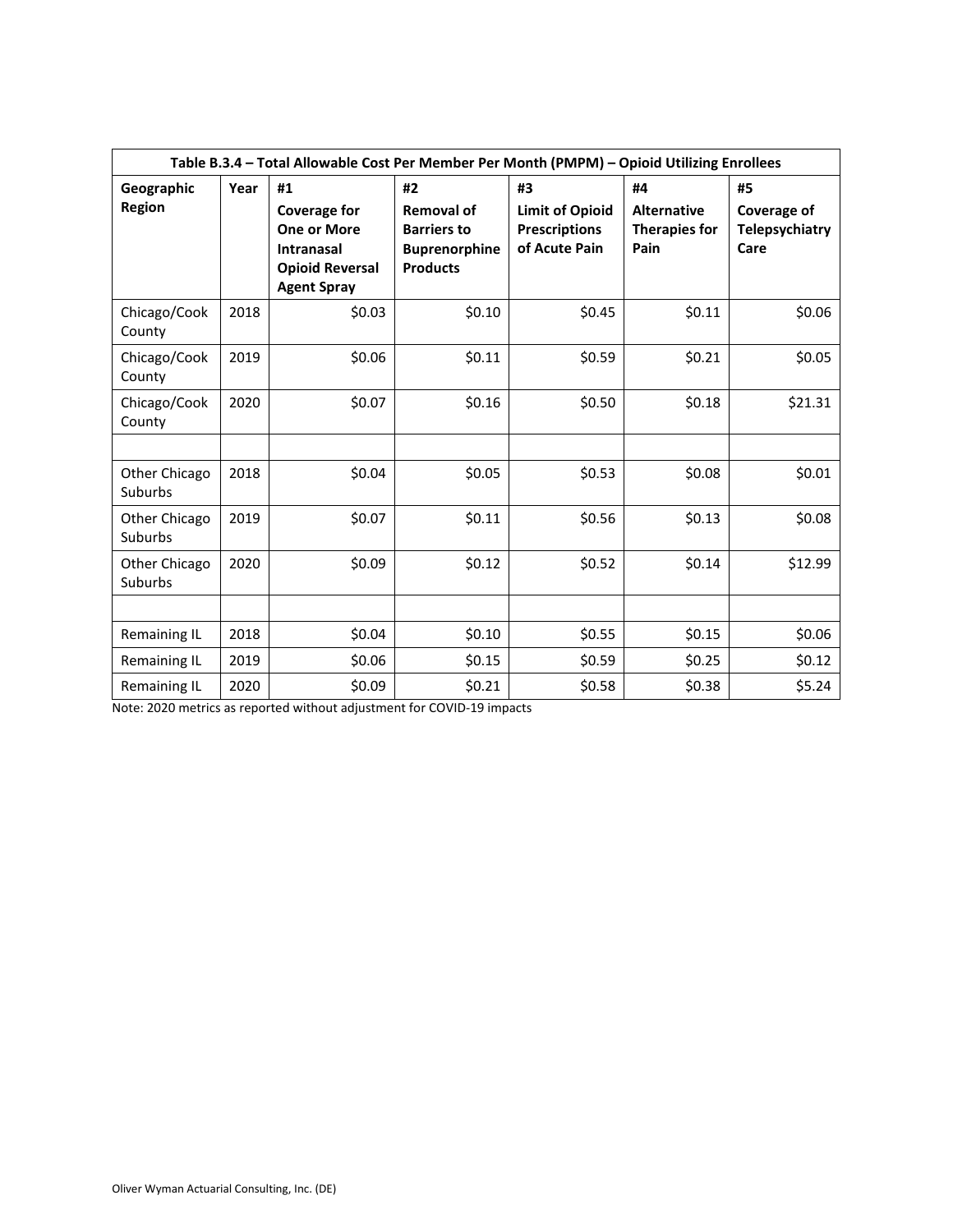| Table B.3.5 - Total Plan Liability Per Member Per Month (PMPM) - Opioid Utilizing Enrollees |      |                                                                                                                      |                                                                                          |                                                                       |                                                          |                                                    |  |
|---------------------------------------------------------------------------------------------|------|----------------------------------------------------------------------------------------------------------------------|------------------------------------------------------------------------------------------|-----------------------------------------------------------------------|----------------------------------------------------------|----------------------------------------------------|--|
| Geographic<br>Region                                                                        | Year | #1<br><b>Coverage for</b><br><b>One or More</b><br><b>Intranasal</b><br><b>Opioid Reversal</b><br><b>Agent Spray</b> | #2<br><b>Removal of</b><br><b>Barriers to</b><br><b>Buprenorphine</b><br><b>Products</b> | #3<br><b>Limit of Opioid</b><br><b>Prescriptions</b><br>of Acute Pain | #4<br><b>Alternative</b><br><b>Therapies for</b><br>Pain | #5<br>Coverage of<br><b>Telepsychiatry</b><br>Care |  |
| Chicago/Cook<br>County                                                                      | 2018 | \$0.03                                                                                                               | \$0.07                                                                                   | \$0.21                                                                | \$0.09                                                   | \$0.05                                             |  |
| Chicago/Cook<br>County                                                                      | 2019 | \$0.04                                                                                                               | \$0.10                                                                                   | \$0.38                                                                | \$0.16                                                   | \$0.03                                             |  |
| Chicago/Cook<br>County                                                                      | 2020 | \$0.05                                                                                                               | \$0.14                                                                                   | \$0.38                                                                | \$0.13                                                   | \$20.53                                            |  |
| Other Chicago<br>Suburbs                                                                    | 2018 | \$0.03                                                                                                               | \$0.04                                                                                   | \$0.29                                                                | \$0.06                                                   | \$0.00                                             |  |
| Other Chicago<br>Suburbs                                                                    | 2019 | \$0.05                                                                                                               | \$0.09                                                                                   | \$0.39                                                                | \$0.10                                                   | \$0.05                                             |  |
| Other Chicago<br>Suburbs                                                                    | 2020 | \$0.06                                                                                                               | \$0.09                                                                                   | \$0.36                                                                | \$0.10                                                   | \$12.58                                            |  |
|                                                                                             | 2018 | \$0.03                                                                                                               | \$0.08                                                                                   | \$0.27                                                                | \$0.12                                                   | \$0.04                                             |  |
| Remaining IL<br>Remaining IL                                                                | 2019 | \$0.04                                                                                                               | \$0.14                                                                                   | \$0.39                                                                | \$0.19                                                   | \$0.09                                             |  |
| Remaining IL                                                                                | 2020 | \$0.07                                                                                                               | \$0.20                                                                                   | \$0.37                                                                | \$0.30                                                   | \$4.96                                             |  |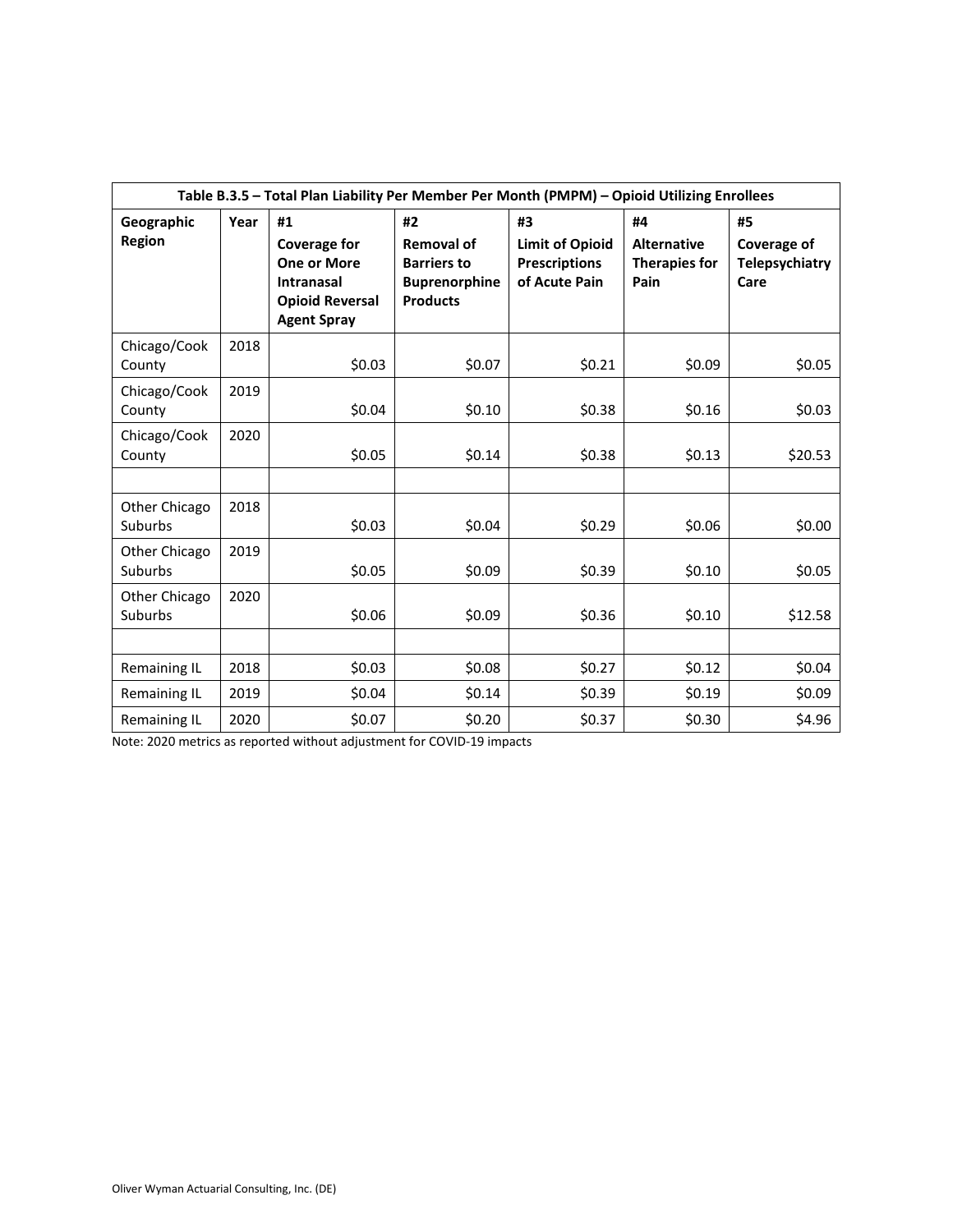| Table B.3.6 - Total Member Liability Per Member Per Month (PMPM) - Opioid Utilizing Enrollees |      |                                                                                                                      |                                                                                          |                                                                       |                                                          |                                                    |  |
|-----------------------------------------------------------------------------------------------|------|----------------------------------------------------------------------------------------------------------------------|------------------------------------------------------------------------------------------|-----------------------------------------------------------------------|----------------------------------------------------------|----------------------------------------------------|--|
| Geographic<br>Region                                                                          | Year | #1<br><b>Coverage for</b><br><b>One or More</b><br><b>Intranasal</b><br><b>Opioid Reversal</b><br><b>Agent Spray</b> | #2<br><b>Removal of</b><br><b>Barriers to</b><br><b>Buprenorphine</b><br><b>Products</b> | #3<br><b>Limit of Opioid</b><br><b>Prescriptions</b><br>of Acute Pain | #4<br><b>Alternative</b><br><b>Therapies for</b><br>Pain | #5<br>Coverage of<br><b>Telepsychiatry</b><br>Care |  |
| Chicago/Cook<br>County                                                                        | 2018 | \$0.01                                                                                                               | \$0.02                                                                                   | \$0.22                                                                | \$0.02                                                   | \$0.01                                             |  |
| Chicago/Cook<br>County                                                                        | 2019 | \$0.01                                                                                                               | \$0.01                                                                                   | \$0.20                                                                | \$0.04                                                   | \$0.01                                             |  |
| Chicago/Cook<br>County                                                                        | 2020 | \$0.02                                                                                                               | \$0.01                                                                                   | \$0.12                                                                | \$0.04                                                   | \$0.10                                             |  |
| Other Chicago<br>Suburbs                                                                      | 2018 | \$0.01                                                                                                               | \$0.01                                                                                   | \$0.21                                                                | \$0.02                                                   | \$0.00                                             |  |
| Other Chicago<br>Suburbs                                                                      | 2019 | \$0.01                                                                                                               | \$0.02                                                                                   | \$0.16                                                                | \$0.03                                                   | \$0.02                                             |  |
| Other Chicago<br>Suburbs                                                                      | 2020 | \$0.02                                                                                                               | \$0.03                                                                                   | \$0.15                                                                | \$0.03                                                   | \$0.06                                             |  |
|                                                                                               |      |                                                                                                                      |                                                                                          |                                                                       |                                                          |                                                    |  |
| Remaining IL                                                                                  | 2018 | \$0.01                                                                                                               | \$0.02                                                                                   | \$0.32                                                                | \$0.03                                                   | \$0.01                                             |  |
| Remaining IL                                                                                  | 2019 | \$0.01                                                                                                               | \$0.01                                                                                   | \$0.22                                                                | \$0.06                                                   | \$0.03                                             |  |
| Remaining IL                                                                                  | 2020 | \$0.02                                                                                                               | \$0.02                                                                                   | \$0.24                                                                | \$0.07                                                   | \$0.07                                             |  |